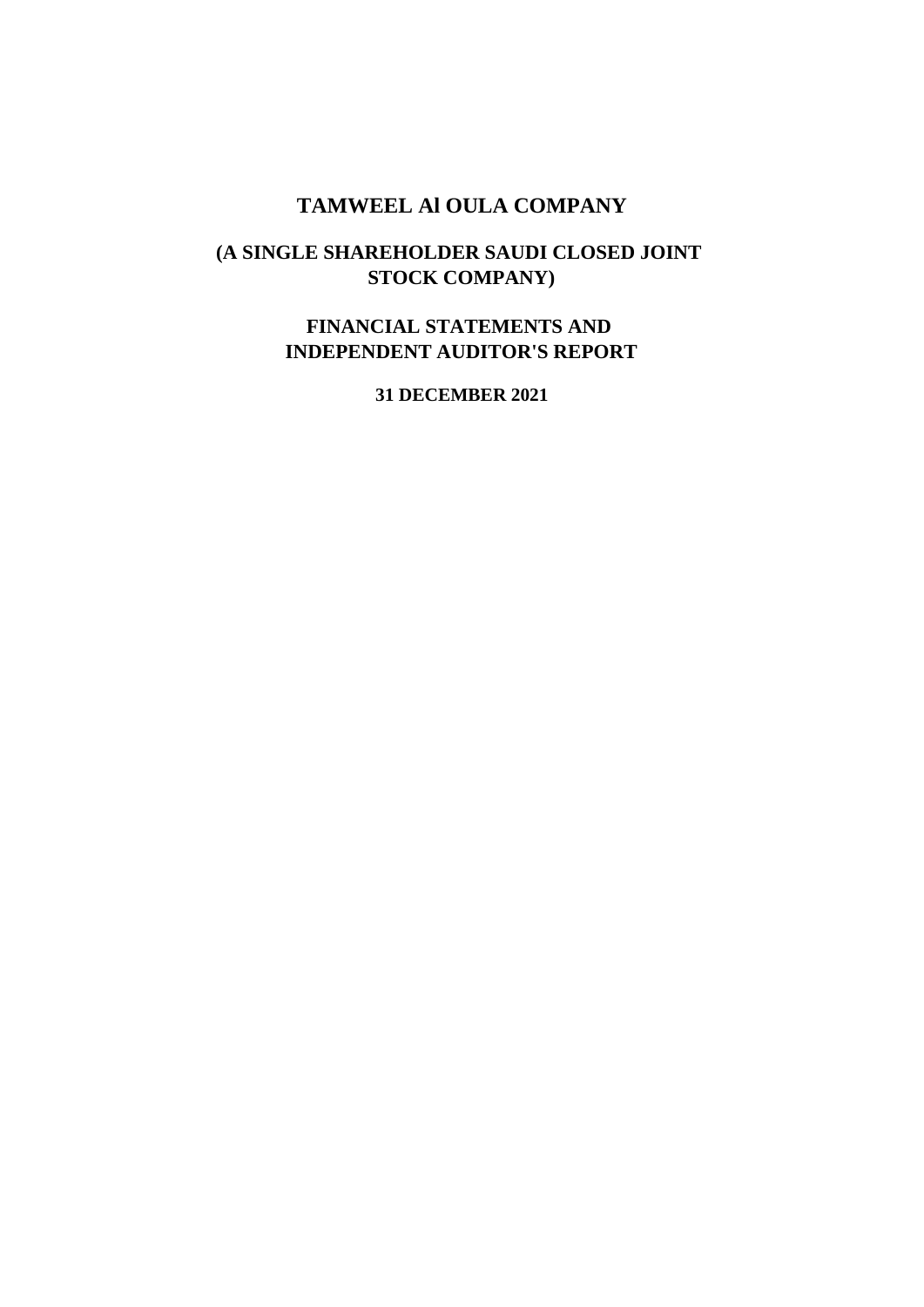FINANCIAL STATEMENTS AND INDEPENDENT AUDITOR'S REPORT At 31 December 2021

### **Table of contents Pages**

| 11<br>ı |  |
|---------|--|
|         |  |

| Independent auditor's report                               | $1 - 3$        |
|------------------------------------------------------------|----------------|
| Statement of profit or loss and other comprehensive income | $\overline{4}$ |
| Statement of financial position                            |                |
| Statement of changes in shareholder's equity               | 6              |
| Statement of cash flows                                    | 7              |
| Notes to the financial statements                          | $8 - 46$       |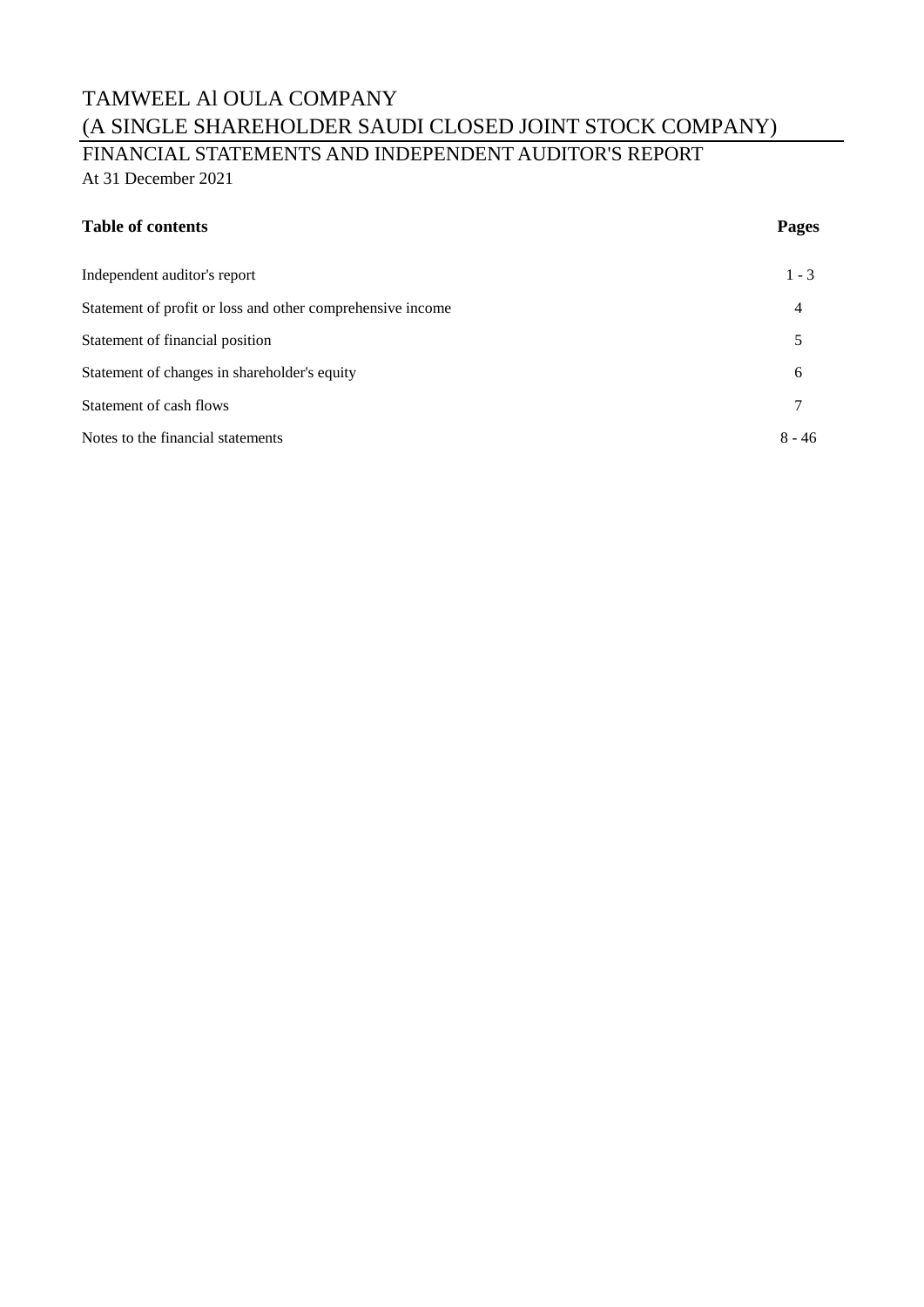

Ernst & Young Professional Services (Professional LLC) Paid-up capital (SR 5,500,000 - Five million five hundred thousand Saudi Riyal) Adeer Tower, 15th Floor Prince Turki Bin Abdulaziz Street, Al Khobar Corniche P.O. Box 3795 Al Khobar 31952 Kingdom of Saudi Arabia Head Office - Riyadh

C.R. No. 2051058792

Tel: +966 13 840 4600 Fax: +966 13 882 0087

ey.ksa@sa.ey.com ey.com

### **INDEPENDENT AUDITOR'S REPORT** TO THE SHAREHOLDER OF TAMWEEL AL OULA COMPANY (A SINGLE SHAREHOLDER SAUDI CLOSED JOINT STOCK COMPANY)

### Opinion

We have audited the financial statements of Tamweel Al Oula Company (A Single Shareholder Saudi Closed Joint Stock Company) (the "Company"), which comprise the statement of financial position as at 31 December 2021, and the statement of profit or loss and other comprehensive income, statement of changes in shareholder's equity and statement of cash flows for the year then ended, and notes to the financial statements, including a summary of significant accounting policies.

In our opinion, the accompanying financial statements present fairly, in all material respects, the financial position of the Company as at 31 December 2021, and its financial performance and its cash flows for the year then ended in accordance with International Financial Reporting Standards that are endorsed in the Kingdom of Saudi Arabia and other standards and pronouncements that are endorsed by the Saudi Organization for Chartered and Professional Accountants.

### **Basis for Opinion**

We conducted our audit in accordance with International Standards on Auditing that are endorsed in the Kingdom of Saudi Arabia. Our responsibilities under those standards are further described in the Auditor's Responsibilities for the Audit of the Financial Statements section of our report. We are independent of the Company in accordance with professional code of conduct and ethics endorsed in the Kingdom of Saudi Arabia that are relevant to our audit of the financial statements, and we have fulfilled our other ethical responsibilities in accordance with these requirements. We believe that the audit evidence we have obtained is sufficient and appropriate to provide a basis for our opinion.

### Responsibilities of Management and Those Charged with Governance for the Financial **Statements**

Management is responsible for the preparation and fair presentation of the financial statements in accordance with International Financial Reporting Standards that are endorsed in the Kingdom of Saudi Arabia and other standards and pronouncements that are endorsed by the Saudi Organization for Chartered and Professional Accountants and the provisions of Companies' Law and Company's By-laws, and for such internal control as management determines is necessary to enable the preparation of financial statements that are free from material misstatement, whether due to fraud or error.

In preparing the financial statements, management is responsible for assessing the Company's ability to continue as a going concern, disclosing, as applicable, matters related to going concern and using the going concern basis of accounting unless management either intends to liquidate the Company or to cease operations, or has no realistic alternative but to do so.

Those Charged with Governance are responsible for overseeing the Company's financial reporting process. \*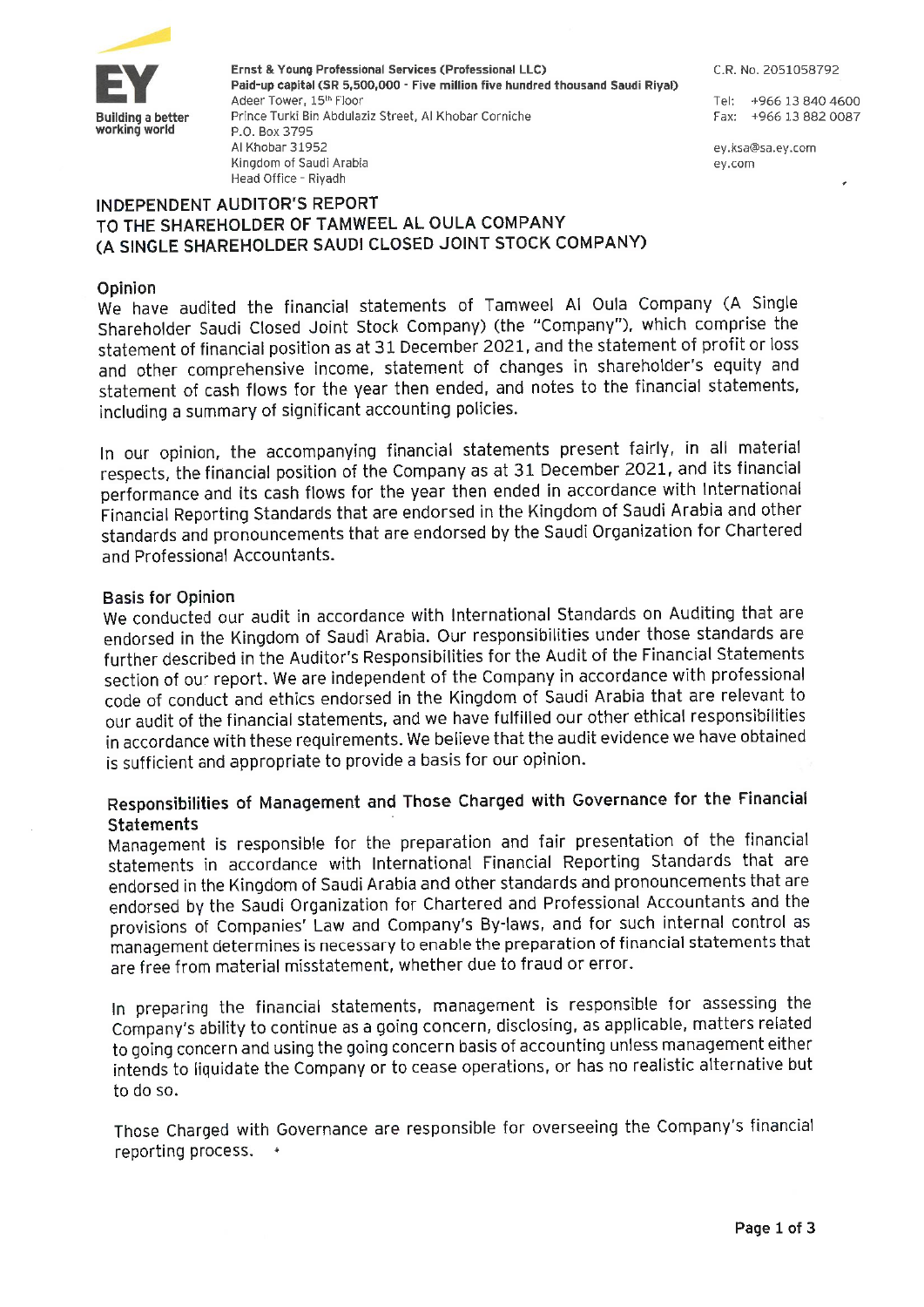

### **INDEPENDENT AUDITOR'S REPORT** TO THE SHAREHOLDER OF TAMWEEL AL OULA COMPANY (A SINGLE SHAREHOLDER SAUDI CLOSED JOINT STOCK COMPANY) (continued)

### Auditor's Responsibilities for the Audit of the Financial Statements

Our objectives are to obtain reasonable assurance about whether the financial statements as a whole are free from material misstatement, whether due to fraud or error, and to issue an auditor's report that includes our opinion. Reasonable assurance is a high level of assurance but is not a quarantee that an audit conducted in accordance with International Standards on Auditing that are endorsed in the Kingdom of Saudi Arabia will always detect a material misstatement when it exists. Misstatements can arise from fraud or error and are considered material if, individually or in the aggregate, they could reasonably be expected to influence the economic decisions of users taken on the basis of these financial statements.

As part of an audit in accordance with International Standards on Auditing that are endorsed in the Kingdom of Saudi Arabia, we exercise professional judgment and maintain professional skepticism throughout the audit. We also:

- Identify and assess the risks of material misstatement of the financial statements.  $\bullet$ whether due to fraud or error, design and perform audit procedures responsive to those risks, and obtain audit evidence that is sufficient and appropriate to provide a basis for our opinion. The risk of not detecting a material misstatement resulting from fraud is higher than for one resulting from error, as fraud may involve collusion. forgery, intentional omissions, misrepresentations, or the override of internal control.
- Obtain an understanding of internal control relevant to the audit in order to design  $\bullet$ audit procedures that are appropriate in the circumstances, but not for the purpose of expressing an opinion on the effectiveness of the Company's internal control.
- Evaluate the appropriateness of accounting policies used and the reasonableness of accounting estimates and related disclosures made by management.
- Conclude on the appropriateness of management's use of the going concern basis of accounting and, based on the audit evidence obtained, whether a material uncertainty exists related to events or conditions that may cast significant doubt on the Company's ability to continue as a going concern. If we conclude that a material uncertainty exists, we are required to draw attention in our auditor's report to the related disclosures in the financial statements or, if such disclosures are inadequate, to modify our opinion. Our conclusions are based on the audit evidence obtained up to the date of our auditor's report. However, future events or conditions may cause the Company to cease to continue as a going concern.
- Evaluate the overall presentation, structure and content of the financial statements. including the disclosures, and whether the financial statements represent the underlying transactions and events in a manner that achieves fair presentation.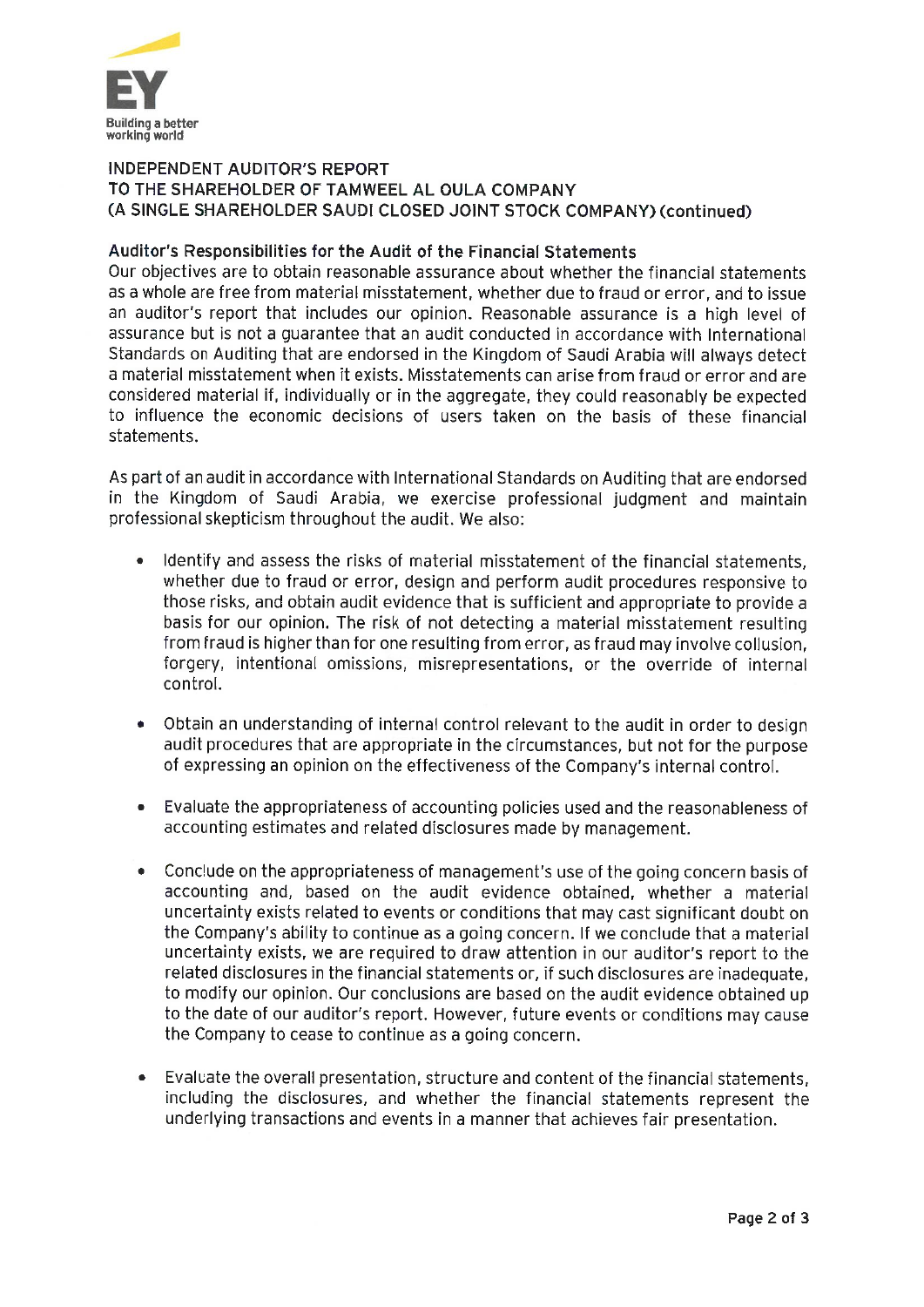

### INDEPENDENT AUDITOR'S REPORT TO THE SHAREHOLDER OF TAMWEEL AL OULA COMPANY (A SINGLE SHAREHOLDER SAUDI CLOSED JOINT STOCK COMPANY) (continued)

### Auditor's Responsibilities for the Audit of the Financial Statements (continued)

We communicate with Those Charged with Governance regarding, among other matters, the planned scope and timing of the audit and significant audit findings, including any significant deficiencies in internal control that we identify during our audit.

for Ernst & Young Professional Services

Marwan S. AlAfaliq **Certified Public Accountant** Registration No. 422

30 Rajab 1443H 3 March 2022 Al Khobar

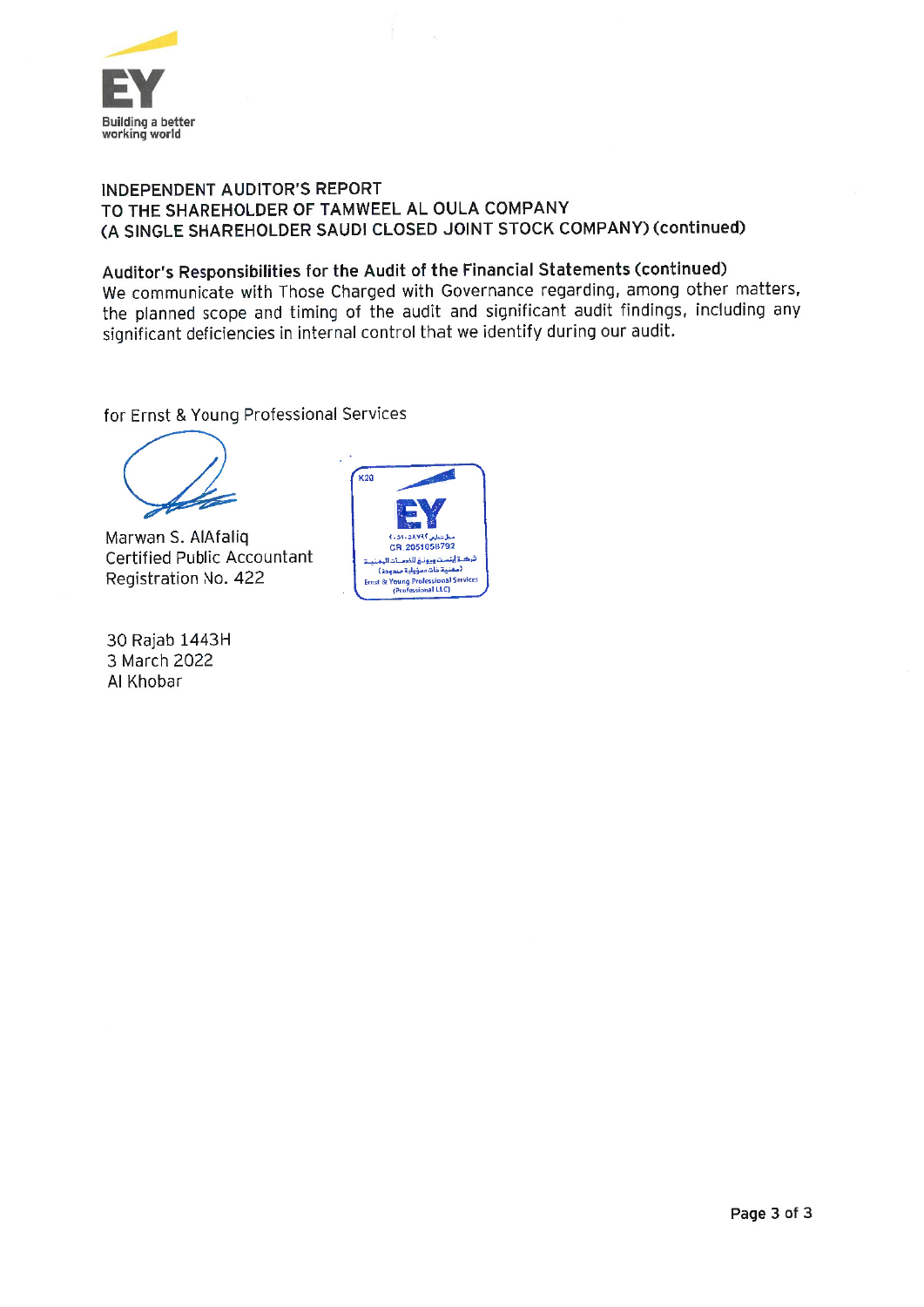# STATEMENT OF PROFIT OR LOSS AND OTHER COMPREHENSIVE INCOME

For the year ended 31 December 2021

|                                                                                                      |             | 2021           | 2020           |
|------------------------------------------------------------------------------------------------------|-------------|----------------|----------------|
|                                                                                                      | <b>Note</b> | SR             | <b>SR</b>      |
| <b>REVENUE</b>                                                                                       |             |                |                |
| Revenue from operations                                                                              | 7           | 130,375,481    | 45,010,308     |
| Revenue from other activities                                                                        | 8           | 3,945,841      | 3,073,510      |
| <b>TOTAL REVENUE</b>                                                                                 |             | 134,321,322    | 48,083,818     |
| <b>EXPENSES</b>                                                                                      |             |                |                |
| Finance costs and bank charges                                                                       | 9           | (13,388,058)   | (3,438,915)    |
| Salaries and employees' related expenses                                                             | 10          | (27, 414, 667) | (20, 465, 928) |
| Depreciation and amortisation                                                                        | 11          | (3,347,601)    | (2,592,260)    |
| Other general and administrative expenses                                                            | 12          | (13,907,003)   | (5,895,958)    |
| Provision for expected credit losses on islamic finance<br>receivables                               | 13          | (26,719,941)   | (13, 452, 070) |
| <b>TOTAL EXPENSES</b>                                                                                |             | (84,777,270)   | (45, 845, 131) |
| PROFIT BEFORE ZAKAT                                                                                  |             | 49,544,052     | 2,238,687      |
| Zakat                                                                                                | 27          | (5, 146, 905)  | (461, 586)     |
| <b>PROFIT FOR THE YEAR</b>                                                                           |             | 44,397,147     | 1,777,101      |
| <b>OTHER COMPREHENSIVE INCOME</b>                                                                    |             |                |                |
| Other comprehensive (loss) / gain not to be reclassified to<br>profit or loss in subsequent periods: |             |                |                |
| Re-measurement loss on employees' defined<br>benefits liabilities                                    | 23          | (199, 189)     | (301, 513)     |
| TOTAL COMPREHENSIVE INCOME FOR THE YEAR                                                              |             | 44,197,958     | 1,475,588      |
| Earnings per share                                                                                   |             |                |                |
| Basic and diluted earnings per share                                                                 | 20          | 1.77           | 0.06           |
|                                                                                                      |             |                |                |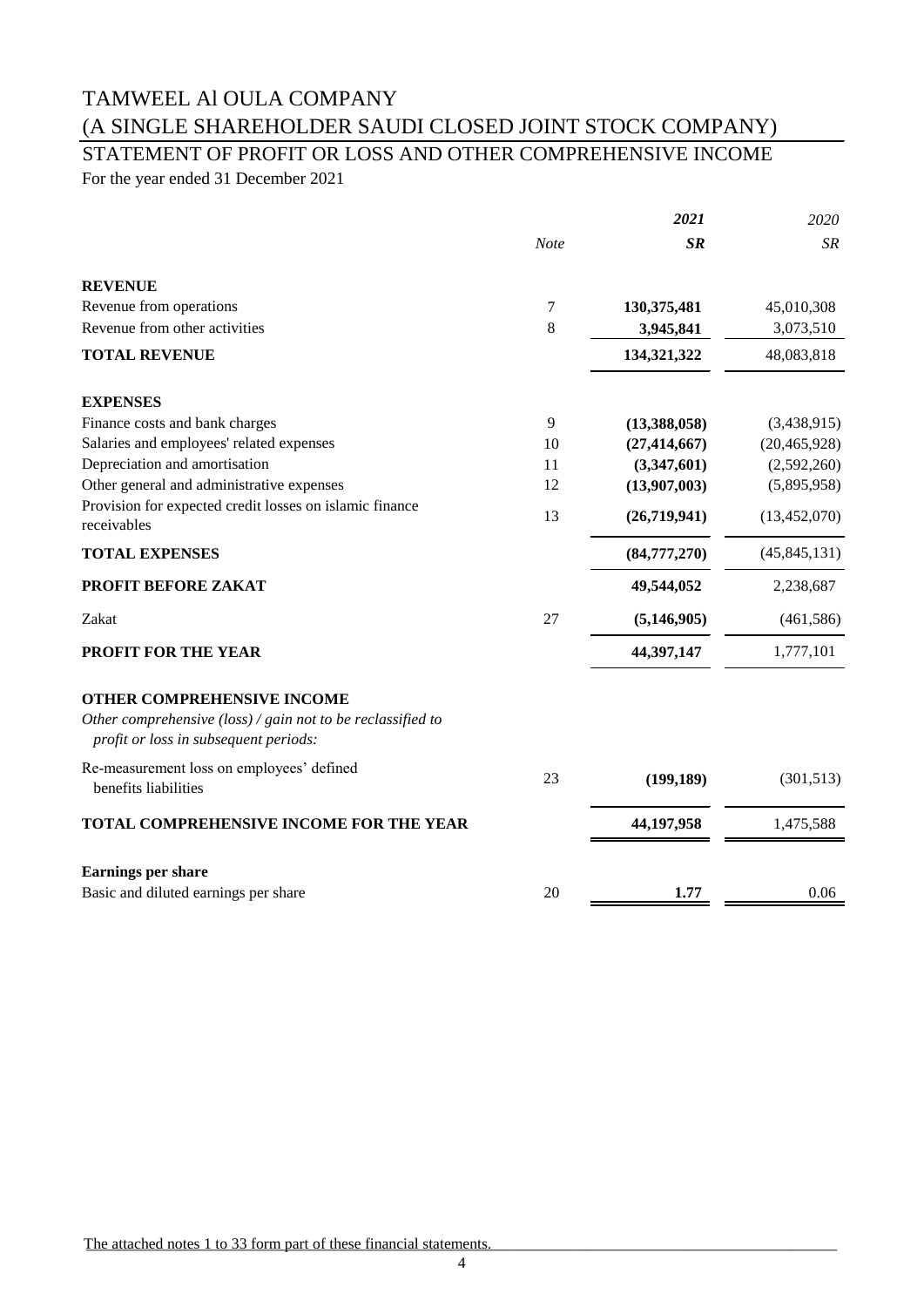STATEMENT OF FINANCIAL POSITION

As at 31 December 2021

|                                                                            |             | 2021          | 2020          |
|----------------------------------------------------------------------------|-------------|---------------|---------------|
|                                                                            | <b>Note</b> | $S_{R}$       | <b>SR</b>     |
| <b>ASSETS</b>                                                              |             |               |               |
| Bank balances and cash                                                     | 19          | 69,703,270    | 105,446,985   |
| Prepayments and other receivables                                          | 18          | 88,320,192    | 16,799,496    |
| Net investment in islamic finance receivables                              | 13          | 1,693,604,693 | 926,956,591   |
| Equity investment at fair value through other                              |             |               |               |
| comprehensive income "OCI"                                                 | 17          | 892,850       | 892,850       |
| Property and equipment                                                     | 16          | 3,243,742     | 1,011,813     |
| Right-of-use assets                                                        | 14          | 2,490,443     | 1,113,247     |
| Intangible assets                                                          | 15          | 2,113,628     | 2,044,993     |
| <b>TOTAL ASSETS</b>                                                        |             | 1,860,368,818 | 1,054,265,975 |
| <b>LIABILITIES AND SHAREHOLDERS' EQUITY</b><br><b>SHAREHOLDER'S EQUITY</b> |             |               |               |
| Share capital                                                              | 20          | 250,000,000   | 250,000,000   |
| Statutory reserve                                                          |             | 11,172,028    | 6,732,313     |
| Retained earnings                                                          |             | 55,530,456    | 15,772,213    |
| TOTAL SHAREHOLDERS' EQUITY                                                 |             | 316,702,484   | 272,504,526   |
| <b>LIABILITIES</b>                                                         |             |               |               |
| Provision for zakat                                                        | 27          | 5,145,697     | 461,707       |
| Accrued expenses and other liabilities                                     | 26          | 26,717,260    | 12,602,430    |
| Accounts payable                                                           | 24          | 89,427,598    | 55,631,399    |
| Loans and borrowings                                                       | 21          | 1,364,929,417 | 682,709,255   |
| Lease liabilities                                                          | 22          | 1,612,389     | 252,231       |
| Government grant                                                           | 21          | 47,889,415    | 18,764,791    |
| Amounts due to related parties                                             | 25          | 2,416,891     | 6,832,919     |
| Employees' defined benefits liabilities                                    | 23          | 5,527,667     | 4,506,717     |
| <b>TOTAL LIABILITIES</b>                                                   |             | 1,543,666,334 | 781,761,449   |
| TOTAL SHAREHOLDERS' EQUITY AND LIABILITIES                                 |             | 1,860,368,818 | 1,054,265,975 |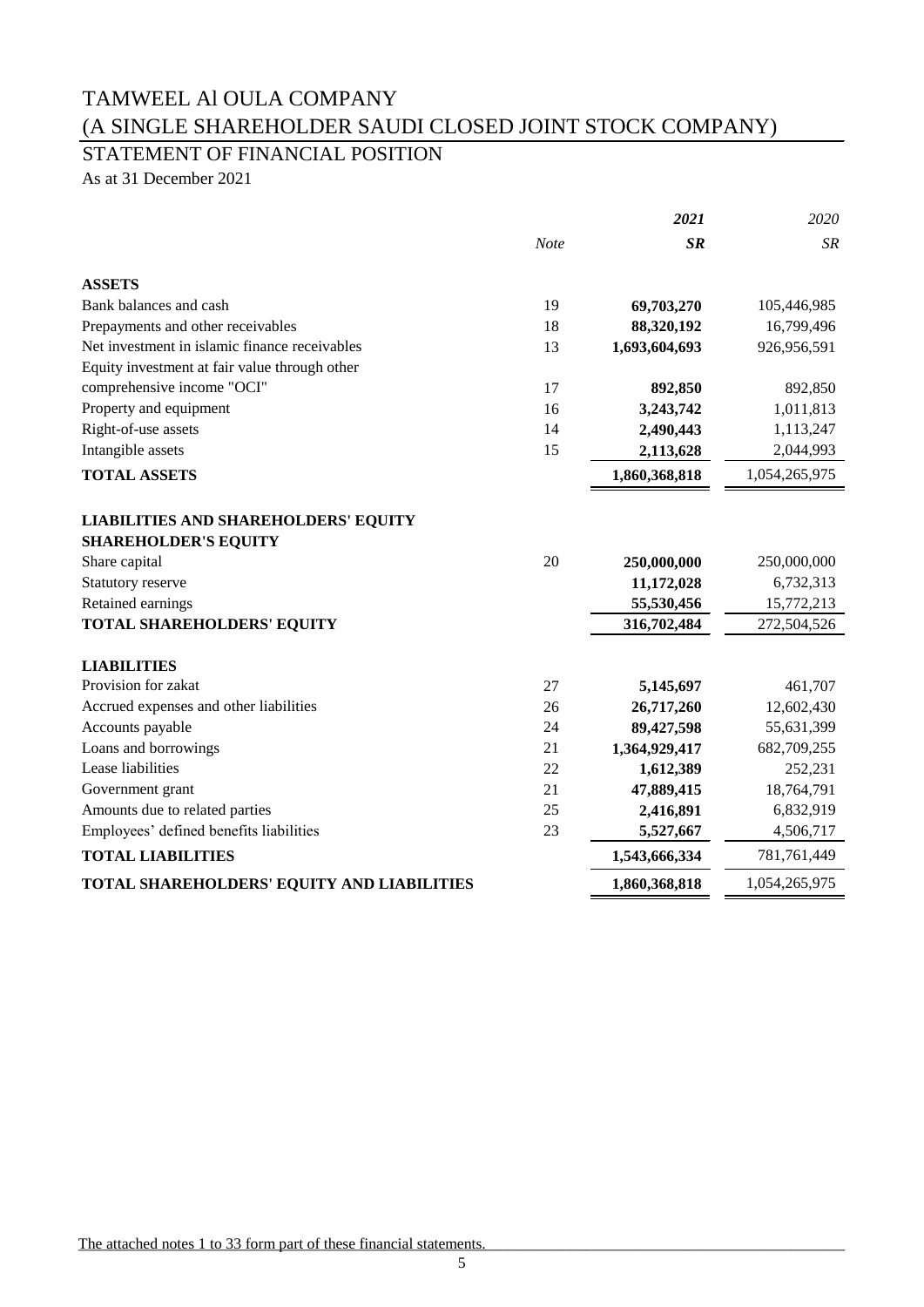## STATEMENT OF CHANGES IN SHAREHOLDER'S EQUITY

For the year ended 31 December 2021

|                                         | Share capital<br>SR. | <i>Statutory</i><br>reserve<br>SR | Retained<br>earnings<br>SR. | Total<br>SR |
|-----------------------------------------|----------------------|-----------------------------------|-----------------------------|-------------|
| As at 1 January 2020                    | 250,000,000          | 6,554,603                         | 14,474,335                  | 271,028,938 |
| Profit for the year                     |                      |                                   | 1,777,101                   | 1,777,101   |
| Other comprehensive income for the year |                      |                                   | (301, 513)                  | (301,513)   |
| Total comprehensive income for the year |                      |                                   | 1,475,588                   | 1,475,588   |
| Transfer to statutory reserve           |                      | 177,710                           | (177,710)                   |             |
| As at 31 December 2020                  | 250,000,000          | 6,732,313                         | 15,772,213                  | 272,504,526 |
| As at 1 January 2021                    | 250,000,000          | 6,732,313                         | 15,772,213                  | 272,504,526 |
| Profit for the year                     |                      |                                   | 44,397,147                  | 44,397,147  |
| Other comprehensive income for the year |                      |                                   | (199, 189)                  | (199, 189)  |
| Total comprehensive income for the year |                      |                                   | 44, 197, 958                | 44,197,958  |
| Transfer to statutory reserve           |                      | 4,439,715                         | (4,439,715)                 |             |
| As at 31 December 2021                  | 250,000,000          | 11,172,028                        | 55,530,456                  | 316,702,484 |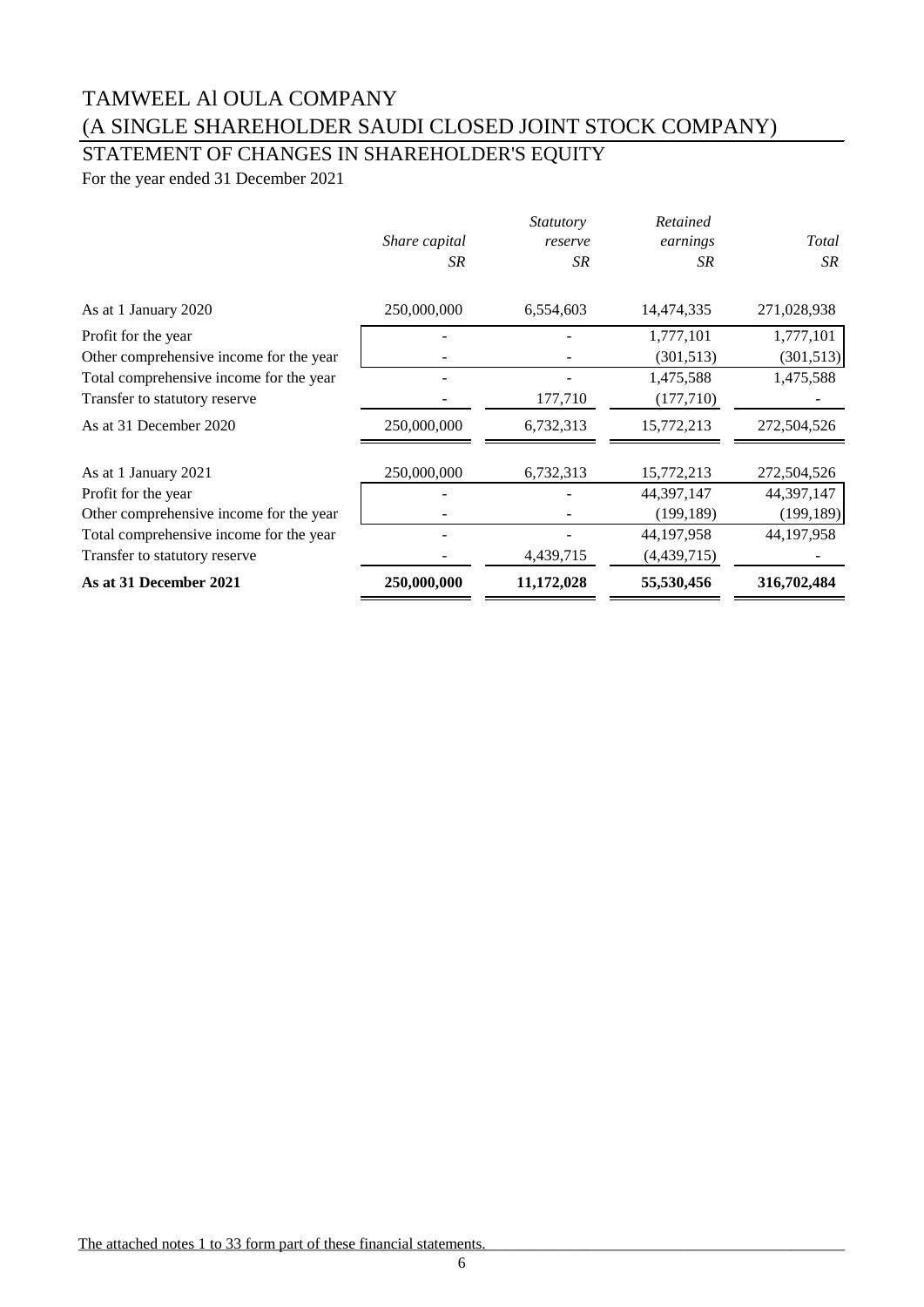### STATEMENT OF CASH FLOWS

For the year ended 31 December 2021

|                                                               |             | 2021            | 2020            |
|---------------------------------------------------------------|-------------|-----------------|-----------------|
|                                                               | <b>Note</b> | <b>SR</b>       | <b>SR</b>       |
| <b>OPERATING ACTIVITIES</b>                                   |             |                 |                 |
| Profit before zakat                                           |             | 49,544,052      | 2,238,687       |
| Adjustments to reconcile income before zakat for the year     |             |                 |                 |
| to netcash flows:                                             |             |                 |                 |
| Depreciation of property and equipment                        | 16          | 605,817         | 600,086         |
| Depreciation of right-of-use assets                           | 14          | 1,623,476       | 1,177,236       |
| Amortisation of intangible assets                             | 15          | 1,118,308       | 814,938         |
| Finance costs and bank charges                                |             | 35,002,250      | 9,751,486       |
| Employees' defined benefits liabilities, charged              | 23          | 947,297         | 719,861         |
| Charge of expected credit loss on islamic finance receivables | 13          | 26,719,941      | 13,452,070      |
| Loss on modification of net investment in islamic finance     |             |                 |                 |
| receivables                                                   |             | 29,152,449      | 4,768,767       |
| Grant income realised                                         |             | (21, 614, 192)  | (13,963,487)    |
| Loss / (gain) on sale of property and equipment               |             | 54,140          | (220)           |
|                                                               |             | 123, 153, 538   | 19,559,424      |
| Changes in operating assets and liabilities:                  |             |                 |                 |
| Net investment in Islamic finance receivables                 |             | (793, 368, 043) | (553, 130, 863) |
| Prepayments and other receivables                             |             | (71, 820, 696)  | (3,291,879)     |
| Amounts due to related parties                                |             | (4,416,028)     | (5,393,750)     |
| Accounts payable                                              |             | 33,796,199      | 41,670,460      |
|                                                               |             |                 |                 |
| Accrued expenses and other liabilities                        |             | 14,114,830      | (2,348,503)     |
| Cash used in operations                                       |             | (698, 540, 200) | (502, 935, 111) |
| Employees' defined benefits liabilities, paid                 |             | (235, 189)      | (396,714)       |
| Zakat paid                                                    |             | (462, 915)      | (990, 297)      |
| Finance costs and bank charges paid                           |             | (6,992,923)     | (2,610,387)     |
| Net cash used in operating activities                         |             | (706, 231, 227) | (506, 932, 509) |
| <b>INVESTING ACTIVITIES</b>                                   |             |                 |                 |
| Purchase of property and equipment                            | 16          | (2,891,886)     | (527, 332)      |
| Additions of intangible assets                                | 15          | (1, 186, 943)   | (573, 141)      |
| Proceeds from disposal of property and equipment              |             |                 | 15,674          |
| Net cash used in investing activities                         |             | (4,078,829)     | (1,084,799)     |
|                                                               |             |                 |                 |
| <b>FINANCING ACTIVITIES</b>                                   |             |                 |                 |
| Payment of lease liabilities                                  |             | (1,689,904)     | (1,359,139)     |
| Proceeds from loans and borrowings                            |             | 959,495,275     | 661,534,882     |
| Repayment of loans and borrowings                             |             | (283, 239, 030) | (60, 426, 460)  |
| Net cash from financing activities                            |             | 674,566,341     | 599,749,283     |
| (DECREASE) / INCREASE IN BANK BALANCES AND CASH               |             | (35,743,715)    | 91,731,975      |
| Bank balances and cash at the beginning of the year           |             | 105,446,985     | 13,715,010      |
| <b>BANK BALANCES AND CASH AT THE END OF THE YEAR</b>          |             | 69,703,270      | 105,446,985     |
|                                                               |             |                 |                 |

The attached notes 1 to 33 form part of these financial statements.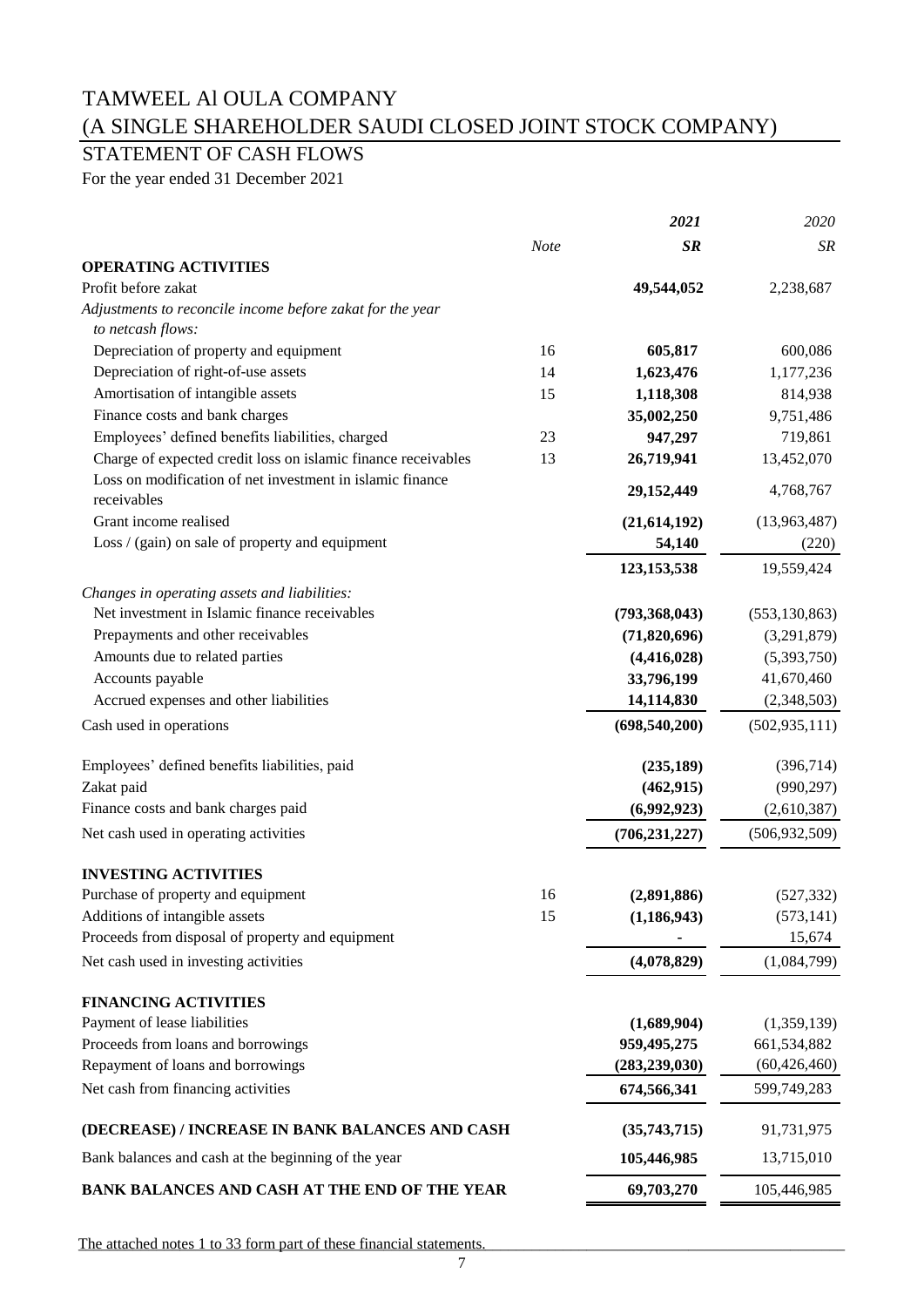NOTES TO THE FINANCIAL STATEMENTS

At 31 December 2021

### **1 CORPORATE INFORMATION**

Tamweel Al Oula Company ("the Company"), is a Saudi Closed Joint Stock Company registered in the Kingdom of Saudi Arabia under Commercial Registration number 2050055043 dated 15 Ramadan 1436H (corresponding to 2 July 2015).

The Company is engaged in providing financial leasing in addition to financing production assets and offering consumer finance in accordance with the license number 39/ASH/201512 dated 21 Safar 1437H (corresponding to 3 December 2015) issued by Saudi Central Bank ("SAMA").

The Company's registered office is located at PO 34232, Dammam, Kingdom of Saudi Arabia. The Company operates through the following branches:

| <b>Commercial Registration Name</b> | <b>Number</b> | <i>Location</i> | <b>Date</b> |
|-------------------------------------|---------------|-----------------|-------------|
| Tamweel Al Oula - Branch            | 2051065442    | Al Khobar       | 17/04/1439H |
| Tamweel Al Oula - Branch            | 2252101795    | Al Hasa         | 02/06/1439H |
| Tamweel Al Oula - Branch            | 1010691639    | Riyadh          | 19/07/1442H |
| Tamweel Al Oula - Branch            | 4030416684    | Jeddah          | 14/10/1442H |

The financial statements of the Company as of 31 December 2021 were authorised for issuance on 3 March 2022 (corresponding to 30 Rajab 1443H).

### **2 BASIS OF PREPARATION**

These financial statements of the Company have been prepared in accordance with International Financial Reporting Standards ("IFRS") as endorsed in the Kingdom of Saudi Arabia ("KSA") and other standards and pronouncements that are issued by the Saudi Organization for Chartered and Professional Accountants ("SOCPA") (collectively referred to as "IFRS" as endorsed in KSA).

### *2.1 Basis of measurement*

The financial statements have been prepared on a historical cost basis using the accrual basis of accounting, except otherwise as disclosed in note 5. The statement of financial position is stated in order of liquidity.

### *2.2 Going concern*

The Company's management has made an assessment of the Company's ability to continue as a going concern and is satisfied that the Company has the resources to continue in business for the foreseeable future. Furthermore, the management is not aware of any material uncertainties that may cast significant doubt on the Company's ability to continue as a going concern. Therefore, the financial statements have been prepared on a going concern basis.

### *2.3 Presentation and functional currency*

The presentation and functional currency of the Company is Saudi Riyal.

### **3 SIGNIFICANT ACCOUNTING JUDGEMENTS, ESTIMATES AND ASSUMPTIONS**

The preparation of the financial statements in conformity with IFRS as endorsed in the KSA and other standards and pronouncements issued by SOCPA, requires the use of certain critical accounting judgements, estimates and assumptions that affect the reported amount of revenues, expenses, assets, liabilities and the accompanying disclosures, and the disclosure of contingent liabilities. It also requires management to exercise its judgement in the process of applying the Company's accounting policies. Such judgements, estimates, and assumptions are continually evaluated and are based on historical experience and other factors, including obtaining professional advices and expectations of future events that are believed to be reasonable under the circumstances.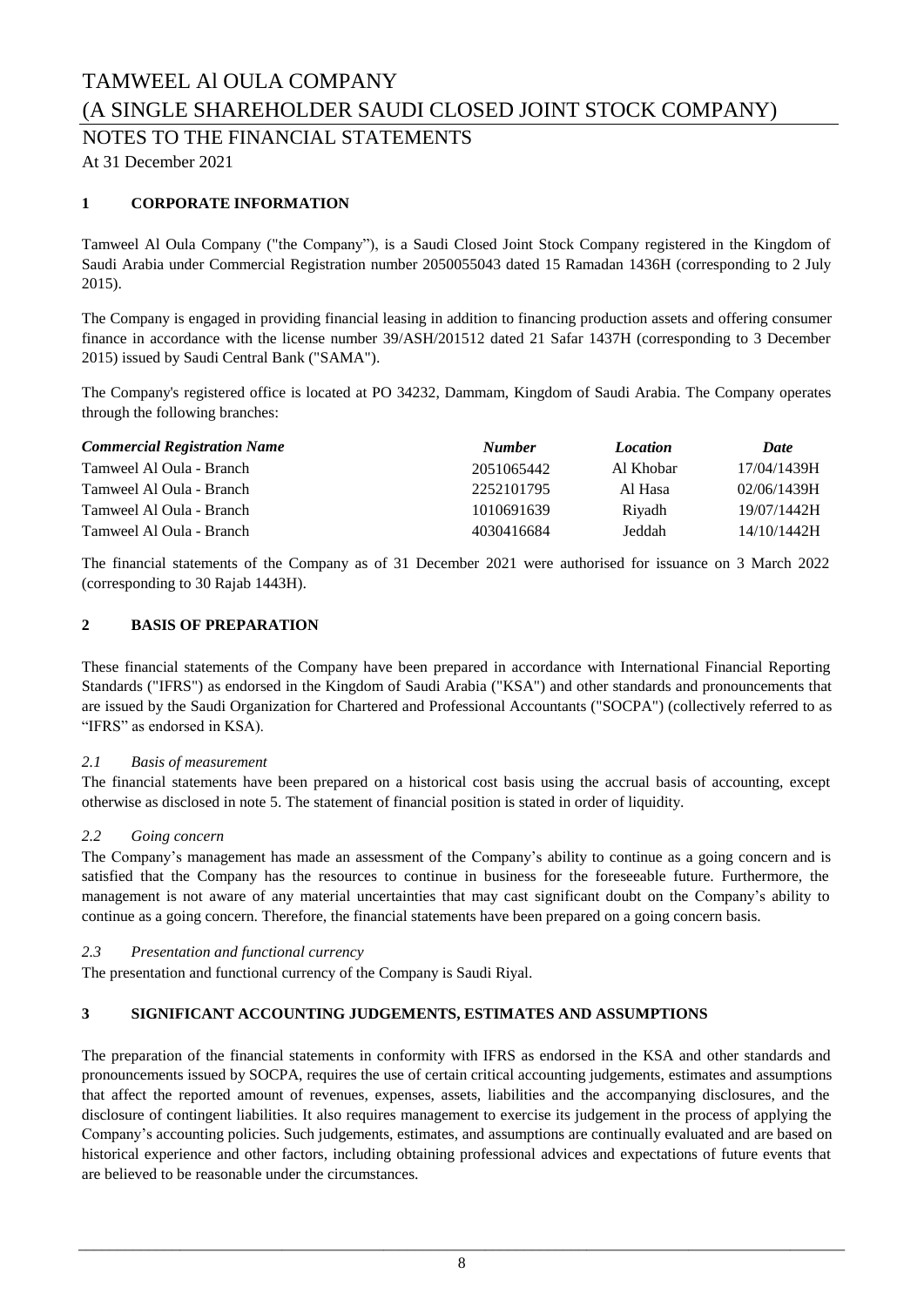NOTES TO THE FINANCIAL STATEMENTS (Continued)

At 31 December 2021

### **3 SIGNIFICANT ACCOUNTING JUDGEMENTS, ESTIMATES AND ASSUMPTIONS (continued)**

The Company has made various accounting estimates in these financial statements based on forecasts of economic conditions which reflect expectations and assumptions as at 31 December 2021 about future events that the Company believe are reasonable in the circumstances. There is a considerable degree of judgement involved in preparing these estimates. The underlying assumptions are also subject to uncertainties which are often outside the control of the Company. Accordingly, actual economic conditions are likely to be different from those forecast since anticipated events frequently do not occur as expected, and the effect of those differences may significantly impact accounting estimates included in these financial statements.

The significant accounting estimates impacted by these forecasts and associated uncertainties are predominantly related to expected credit losses.

### *Estimates and assumptions*

Estimates and underlying assumptions are reviewed on an ongoing basis. Revisions to accounting estimates are recognised in the period in which the estimate is revised and in any future periods affected.

In particular, information about significant areas of estimation, uncertainty, and critical judgments in applying accounting policies (that have the most significant effect on the amount recognised in the financial statements) include:

### *Credit losses of islamic finance receivables*

Impairment of finance lease and murabaha financing receivable requires judgement, in particular, the estimation of the amount and timing of future cash flows and collateral values when determining impairment losses and the assessment of a significant increase in credit risk. These estimates are driven by a number of factors, changes in which can result in different levels of allowances.

The Company's Expected Credit Loss (ECL) calculations are outputs of complex models with a number of underlying assumptions regarding the choice of variable inputs and their interdependencies.

Elements of the ECL models that are considered accounting judgements and estimates include:

- The Company's model for determination of defaults, which assigns loss rate (LR) to the individual pool of receivables and assessing the exposure at default (EAD).
- The Company's criteria for assessing the credit losses for islamic finance receivables to be measured on a Lifetime Expected Credit Loss (LTECL) basis and the qualitative assessment.
- The segmentation of islamic finance receivables when their ECL is assessed on a collective basis.
- Development of ECL models, including the various formulas and the appropriate inputs.
- Determination of associations between macroeconomic scenarios and economic inputs, such as government spending, and the effect on LR.
- Selection of forward-looking macroeconomic scenarios and their probability weightings, to derive the economic inputs into the ECL models.

The current events and the prevailing economic condition require the Company to revise certain inputs and assumptions used for the determination of expected credit losses ("ECL"). These would primarily revolve around either adjusting macroeconomic factors used by the Company in estimation of expected credit losses or revisions to the scenario probabilities currently being used by the Company in ECL estimation.

As with any forecasts, the projections and likelihoods of occurrence are underpinned by significant judgement and uncertainty and therefore, the actual outcomes may be different to those projected. The impact of such uncertain economic environment is judgmental and the Company will continue to reassess its position and the related impact on a regular basis.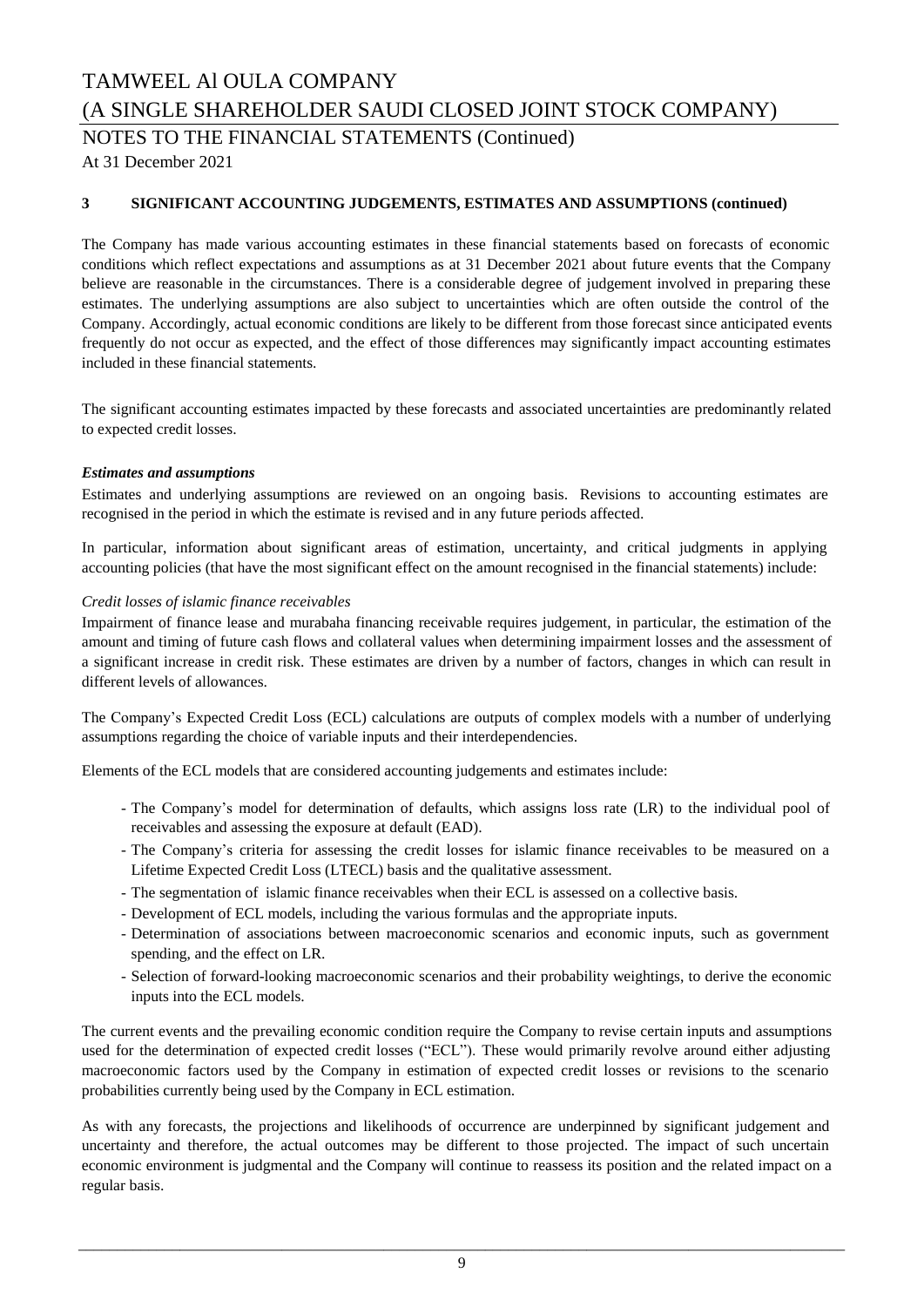NOTES TO THE FINANCIAL STATEMENTS (Continued)

At 31 December 2021

### **3 SIGNIFICANT ACCOUNTING JUDGEMENTS, ESTIMATES AND ASSUMPTIONS (continued)**

### *Estimates and assumptions (continued)*

### *Determination of discount rate for below-market loans:*

Discount rate represents the current market assessment of the risks specific to the Company, taking into consideration time value of money. The Company determines the discount rate for below-market loans with reference to similar loans obtained from non-government agencies.

### *Valuation of employees' defined benefits liabilities*

Employees' defined benefits liabilities represent obligations that will be settled in the future and require assumptions to project obligations, if any. The accounting requires management to make further assumptions regarding variables such as discount rates, rate of compensation increases, mortality rates and employment turnover. Periodically, management of the Company consults with external actuaries regarding these assumptions. Changes in key assumptions can have a significant impact on the projected benefit obligations and/or periodic employee' defined benefit costs incurred.

### *Provisions*

By their nature, provisions are dependent upon estimates and assessments whether the criteria for recognition have been met, including estimates of the probability of cash outflows. Provisions for uncertain liabilities involve management's best estimate of whether cash outflows are probable.

### **4 NEW AND AMENDED STANDARDS AND INTERPRETATIONS**

The Company applied for the first-time certain standards and amendments, which are effective for annual periods beginning on or after 1 January 2021. The Company has not early adopted any other standard, interpretation or amendment that has been issued but is not yet effective.

### *4.1 Interest Rate Benchmark Reform – Phase 2: Amendments to IFRS 9, IAS 39, IFRS 7, IFRS 4 and IFRS 16*

The amendments provide temporary reliefs which address the financial reporting effects when an interbank offered rate (IBOR) is replaced with an alternative nearly risk-free interest rate (RFR). The amendments include the following practical expedients:

- A practical expedient to require contractual changes, or changes to cash flows that are directly required by the reform, to be treated as changes to a floating interest rate, equivalent to a movement in a market rate of interest
- Permit changes required by IBOR reform to be made to hedge designations and hedge documentation without the hedging relationship being discontinued
- Provide temporary relief to entities from having to meet the separately identifiable requirement when an RFR instrument is designated as a hedge of a risk component

These amendments had no impact on the financial statements of the Company. The Company intends to use the practical expedients in future periods if they become applicable.

### *4.2 Covid-19-Related Rent Concessions beyond 30 June 2021 Amendments to IFRS 16*

On 28 May 2020, the IASB issued Covid-19-Related Rent Concessions - amendment to IFRS 16 Leases The amendments provide relief to lessees from applying IFRS 16 guidance on lease modification accounting for rent concessions arising as a direct consequence of the Covid-19 pandemic. As a practical expedient, a lessee may elect not to assess whether a Covid-19 related rent concession from a lessor is a lease modification. A lessee that makes this election accounts for any change in lease payments resulting from the Covid-19 related rent concession the same way it would account for the change under IFRS 16, if the change were not a lease modification.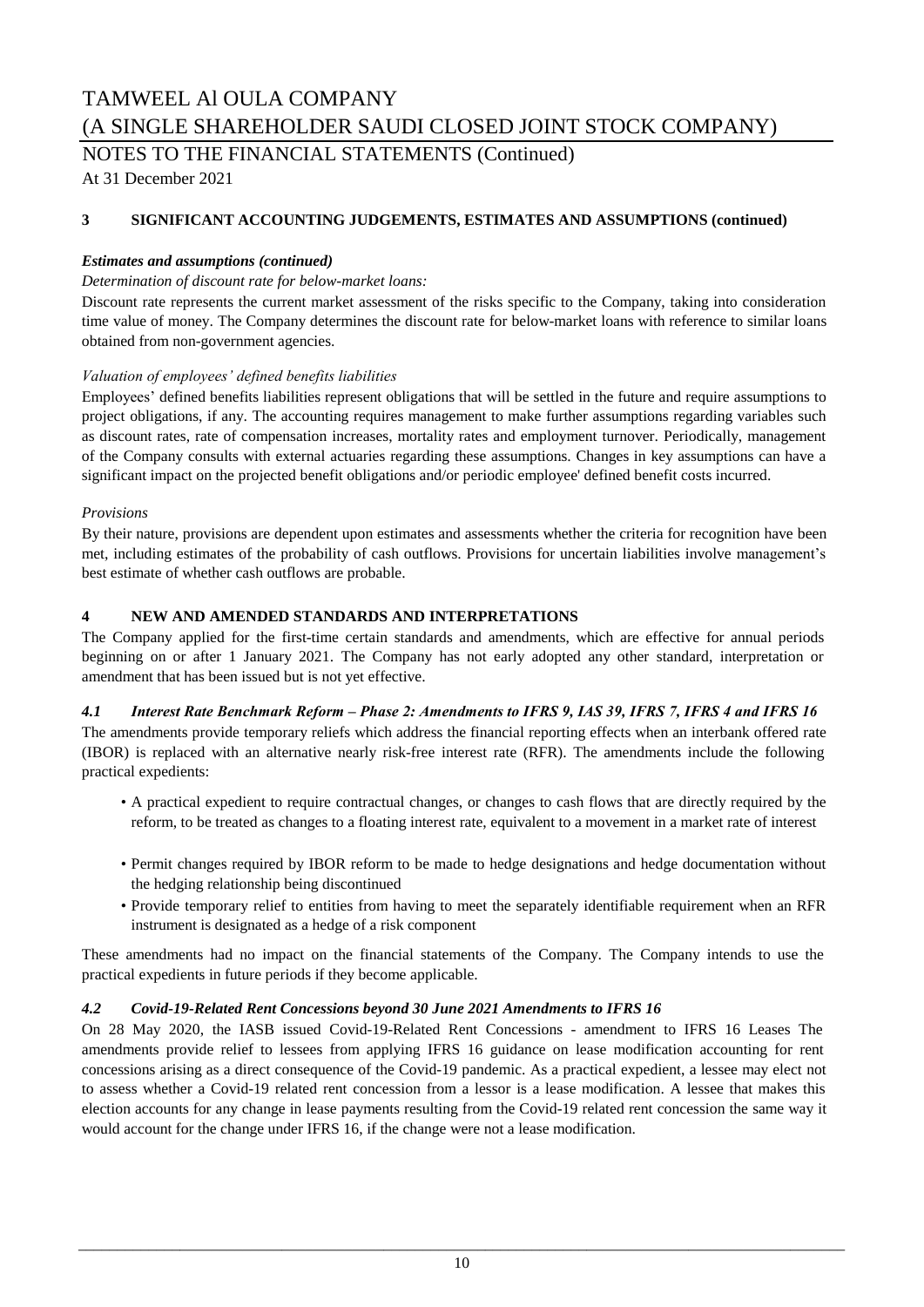### TAMWEEL Al OULA COMPANY

(A SINGLE SHAREHOLDER SAUDI CLOSED JOINT STOCK COMPANY)

NOTES TO THE FINANCIAL STATEMENTS (Continued)

At 31 December 2021

### **4 NEW AND AMENDED STANDARDS AND INTERPRETATIONS (continued)**

### *4.2 Covid-19-Related Rent Concessions beyond 30 June 2021 Amendments to IFRS 16 (continued)*

The amendment was intended to apply until 30 June 2021, but as the impact of the Covid-19 pandemic is continuing, on 31 March 2021, the IASB extended the period of application of the practical expedient to 30 June 2022.The amendment applies to annual reporting periods beginning on or after 1 April 2021. However, the Company has not received Covid-19-related rent concessions, but plans to apply the practical expedient if it becomes applicable within allowed period of application.

### **5 SUMMARY OF SIGNIFICANT ACCOUNTING POLICIES**

The significant accounting policies adopted by the Company in preparing these financial statements are applied consistently, which are as follows:

### **Fair value measurement**

Fair value is the price that would be received to sell an asset or paid to transfer a liability in an orderly transaction between market participants at the measurement date. The fair value measurement is based on the presumption that the transaction to sell the asset or transfer the liability takes place either:

- In the principal market for the asset or liability; or
- In the absence of a principal market, in the most advantageous market for the asset or liability.

The fair value of an asset or a liability is measured using the assumptions that market participants would use when pricing the asset or liability, assuming that market participants act in their best economic interest.

A fair value measurement of a non-financial asset takes into account a market participant's ability to generate economic benefits by using the asset in its highest and best use or by selling it to another market participant that would use the asset in its highest and best use. The Company uses valuation techniques that are appropriate in the circumstances and for which sufficient data are available to measure fair value, maximizing the use of relevant observable inputs and minimizing the use of unobservable inputs.

All assets and liabilities for which fair value is measured or disclosed in the financial statements are categorized within the fair value hierarchy, described as follows, based on the lowest level input that is significant to the fair value measurement as a whole:

- Level 1: Quoted (unadjusted) market prices in active markets for identical assets or liabilities
- Level 2: Valuation techniques for which the lowest level input that is significant to the fair value measurement is directly or indirectly observable
- Level 3: Valuation techniques for which the lowest level input that is significant to the fair value measurement is unobservable

For assets and liabilities that are recognised in the financial statements on a recurring basis, the Company determines whether transfers have occurred between Levels in the hierarchy by re-assessing categorization (based on the lowest level input that is significant to the fair value measurement as a whole) at the end of each reporting period.

For the purpose of fair value disclosures, the Company determines classes of assets and liabilities on the basis of the nature, characteristics and risks of the asset or liability and the level of the fair value hierarchy as explained above.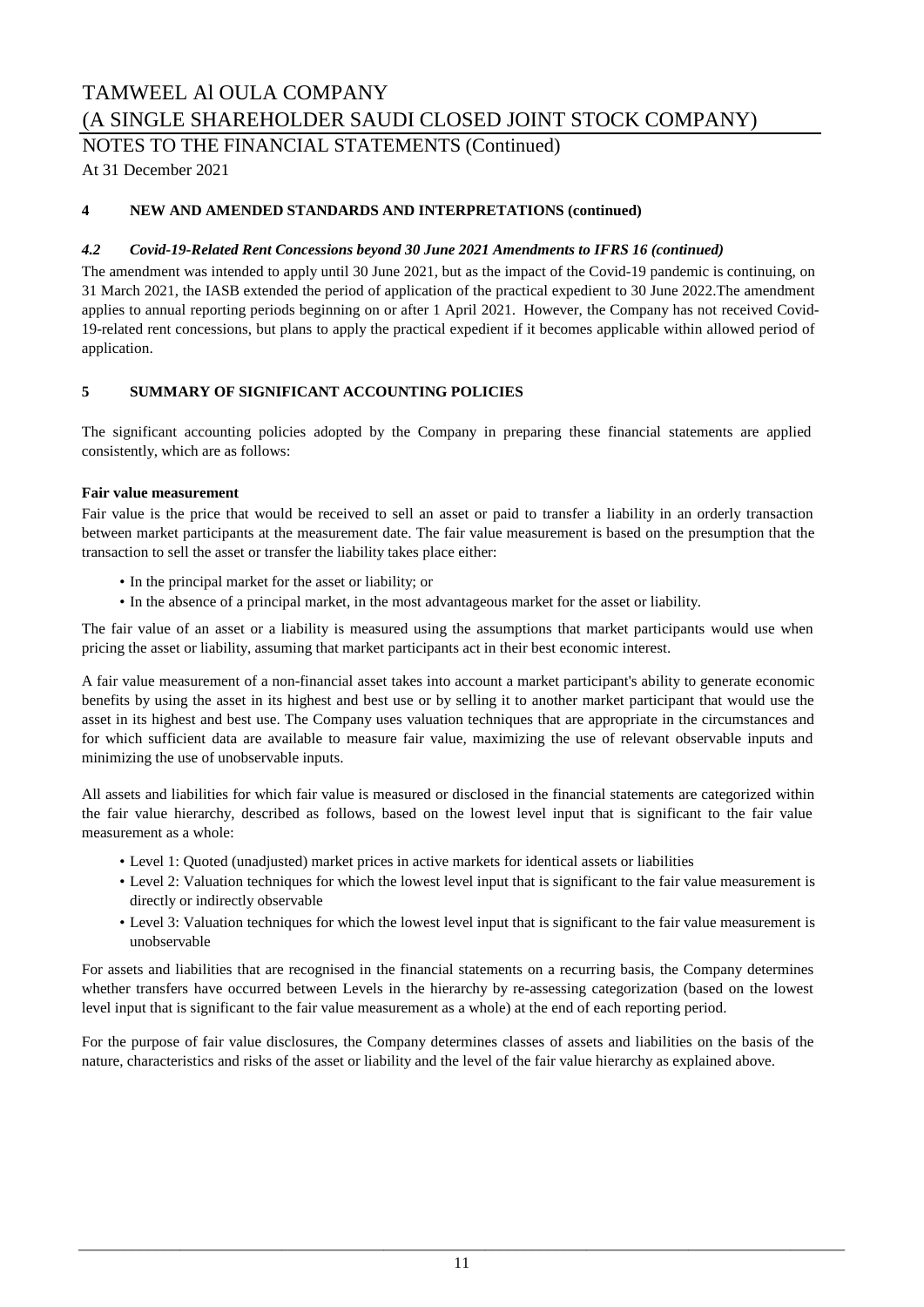NOTES TO THE FINANCIAL STATEMENTS (Continued)

At 31 December 2021

### **5 SUMMARY OF SIGNIFICANT ACCOUNTING POLICIES (continued)**

### **Revenue**

### *Islamic finance receivable ("Ijarah")*

The Company is generating revenue from Ijarah contracts. Gross investment in islamic finance lease represents the gross lease payments receivable by the Company, and the net investment represents the present value of these lease payments discounted at profit rate implicit in the lease. The difference between the gross investment and the net investment is recognised as unearned finance income. Finance lease income is recognised over the period of the lease on a systematic basis, which results in a constant periodic rate of return on the net investment outstanding.

#### *Tawaroq Revenue*

The amortized cost of a financial asset is the amount at which the financial asset is measured on initial recognition minus the principal repayments, plus or minus the cumulative amortization using the effective interest rate method of any difference between that initial amount and the maturity amount and, for financial assets, adjusted for any expected credit loss allowance.

However, for financial assets that have become credit-impaired subsequent to initial recognition, interest income is calculated by applying the effective interest rate to the amortized cost of the financial asset. If the asset is no longer credit-impaired, then the calculation of interest income reverts to the gross basis. For financial assets that were creditimpaired on initial recognition, interest income is calculated by applying the credit-adjusted effective commission rate to the amortized cost of the asset. The calculation of interest income does not revert to a gross basis, even if the credit risk of the asset improves.

### *Insurance reimbursed/(paid), net*

As part of the periodic installments due from customers, the Company charges customers for insurance cover on the vehicles under Ijarah contracts. Insurance charges represent cost of insurance (premium). Consequently, premiums are paid to the Insurers for the insurance cover for the assets under lease. Insurance income less any directly attributable expenses is recognized over the insured period of leased vehicles.

#### **Service fees**

Service fees charged in respect of processing and other services are recognized as income over the period of financing agreements.

#### **Other income**

Other income is recognized when earned.

### **General and administrative expenses**

General and administrative expenses include direct and indirect costs not specifically part of the operating activities of the Company.

#### **Finance costs**

Finance costs are expensed in the period to which they relate. Finance costs consist of profit and other costs that the Company incurs in connection with the borrowing of funds and amortisation of financial charges and lease liabilities.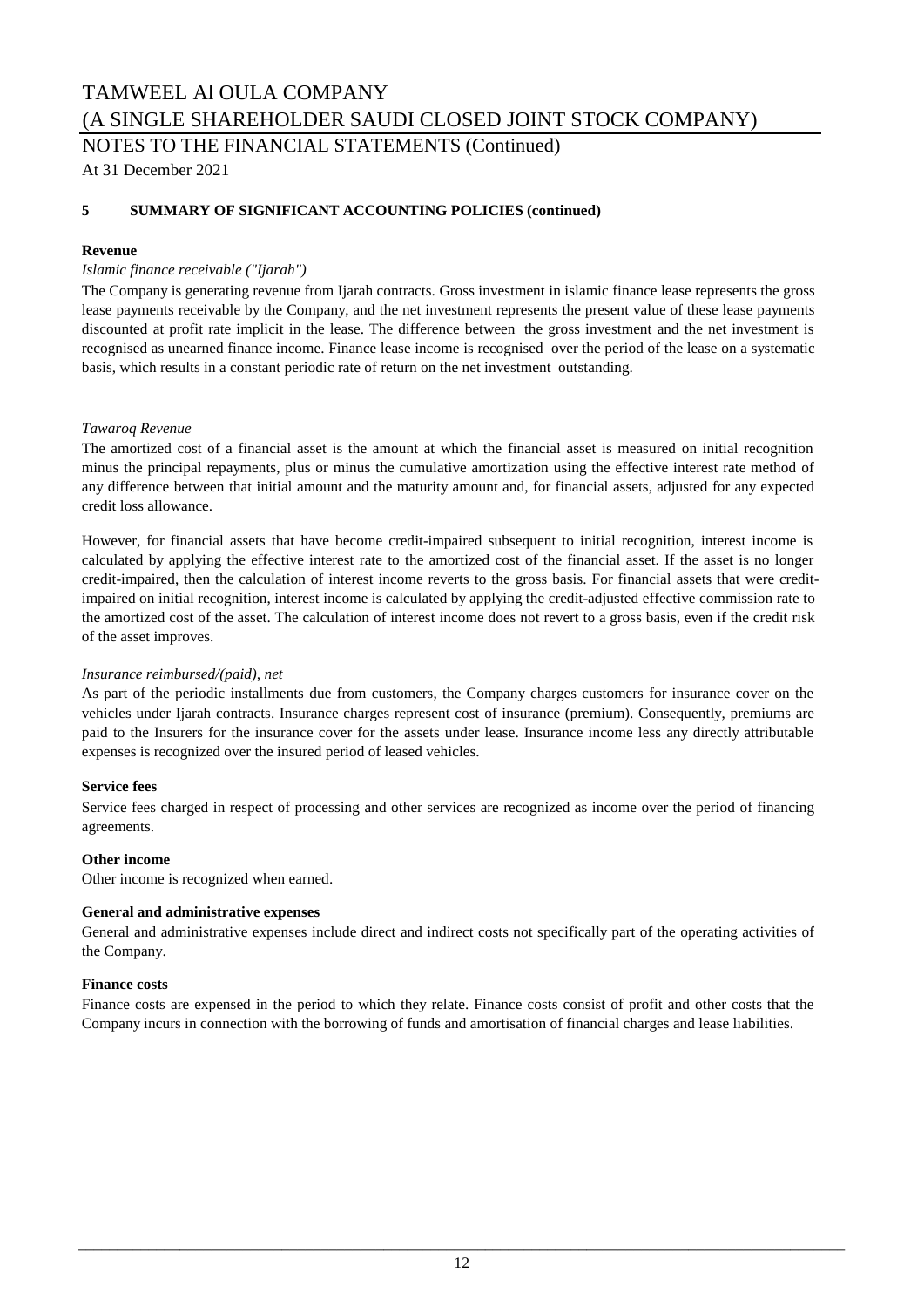NOTES TO THE FINANCIAL STATEMENTS (Continued)

At 31 December 2021

### **5 SUMMARY OF SIGNIFICANT ACCOUNTING POLICIES (continued)**

### **Zakat**

The Company is subject to Zakat in accordance with the regulations of the Zakat, Tax and Customs Authority ("ZATCA") applicable on financing companies. Zakat expense is charged to the profit or loss. The charge for the period is calculated based on estimated zakat charge for the whole year.

The zakat base computed in accordance with the formula specified in the zakat Regulations is also subject to thresholds for minimum and maximum liability.

Zakat is provided in accordance with the regulations of ZATCA in the Kingdom of Saudi Arabia and on accruals basis. The provision is charged to profit or loss.

### **Value added tax (VAT)**

Assets and expenses are recognised net of amount of VAT, except when VAT incurred on a purchase of assets or services is not recoverable from ZATCA, in which case, VAT is recognised as part of the cost of acquisition of the asset or as part of the expense item, as applicable.

The net amount of VAT recoverable from, or payable to, the taxation authority is included as part of receivables or payables in the statement of financial position.

#### **Foreign currencies**

Transactions in foreign currencies are initially recorded by the Company at their respective functional currency spot rates at the date the transaction first qualifies for recognition.

Monetary assets and liabilities denominated in foreign currencies are translated at the functional currency spot rates of exchange at the reporting date.

Differences arising on settlement or translation of monetary items are recognised in the statement of profit or loss and other comprehensive income.

#### **Islamic finance receivables**

Company transfers substantially all the risks and rewards incidental to the ownership of an asset to the lessee such transfers are classified as Islamic financing receivables. Islamic financing receivables are recorded at the lower of the fair value of the financing asset and the present value of the minimum payments.

The Company offers its customers certain non-commission based products, which are approved by its Shariah Board, as follows:

#### *Ijara*

Ijara is a an agreement whereby the Company, acting as a lessor, purchases or constructs an asset for lease according to the customer request (lessee), based on his promise to lease the asset for an agreed rent and specific period that could end by transferring the ownership of the leased asset to the lessee. The difference between the gross receivables and the present value of the receivables is recognised as unearned finance income. Finance income from Ijara contract is recognised over the term of the Ijara using the net investment method, which reflects a constant periodic rate of return.

#### *Murabaha*

Murabaha is an agreement whereby the Company sells to a customer an asset which the Company has purchased and acquired based on a promise received from the customer to buy. The selling price comprises the cost plus an agreed profit margin.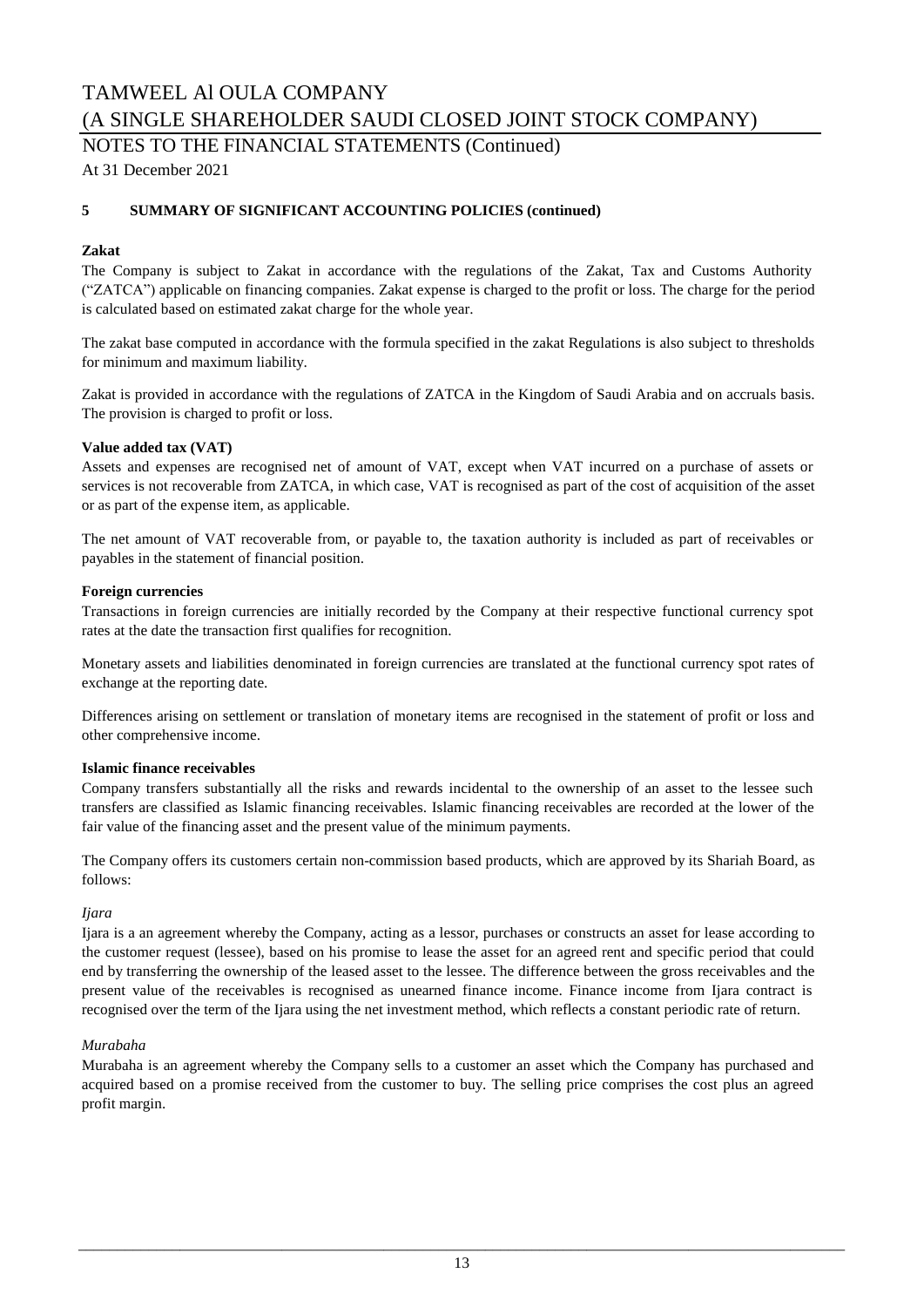NOTES TO THE FINANCIAL STATEMENTS (Continued)

At 31 December 2021

### **5 SUMMARY OF SIGNIFICANT ACCOUNTING POLICIES (continued)**

### **Islamic finance receivables (continued)**

### *Murabaha (continued)*

Gross amounts due under the Murabaha sale contracts include the total of future sale payments on the Murabaha agreement (Murabaha sale contract receivable). The difference between the Murabaha sale contracts receivable and the cost of the sold asset, is recorded as unearned Murabaha profit and for presentation purposes, is deducted from the gross amounts due under the Murabaha sale contracts receivable.

### *Tawaroq*

Tawarruq is a sharia compliant finance method, with which you can raise loan finance through buying installments in a commodity, owned by the company. The applicant then authorizes whom he see's to sell his shares in the commodity according to the form approved from the sharia'a committee. Then the agent deposits the proceeds into his account.

### **Bank balances and cash**

Bank balances and cash on hand in the statement of financial position comprise cash at banks and cash on hand, which are subject to insignificant risk of change in value.

### **Lease**

The Company assesses at contract inception whether a contract is, or contains, a lease. That is, if the contract conveys the right to control the use of an identified asset for a period of time in exchange for consideration.

### *a) Company as a lessee*

The Company applies a single recognition and measurement approach for all leases, except for short-term leases and leases of low-value assets. The Company recognises lease liabilities to make lease payments and right-of-use assets representing the right to use the underlying assets.

#### *Right-of-use assets*

The Company recognises right-of-use assets at the commencement date of the lease (i.e., the date the underlying asset is available for use).

Right-of-use assets are measured at cost, less any accumulated depreciation and impairment losses, and adjusted for any remeasurement of lease liabilities. The cost of right-of-use assets includes the amount of lease liabilities recognised, initial direct costs incurred, and lease payments made at or before the commencement date less any lease incentives received.

### *Lease liability*

At the commencement date of the lease, the Company recognises lease liabilities measured at the present value of lease payments to be made over the lease term. The lease payments include fixed payments (including in-substance fixed payments) less any lease incentives receivable, variable lease payments that depend on an index or a rate, and amounts expected to be paid under residual value guarantees. The lease payments also include the exercise price of a purchase option reasonably certain to be exercised by the Company and payments of penalties for terminating a lease, if the lease term reflects the Company exercising the option to terminate.

The variable lease payments that do not depend on an index or a rate are recognised as expense in the period on which the event or condition that triggers the payment occurs.

In calculating the present value of lease payments, the Company uses the average borrowing rate at the lease commencement date if the interest rate implicit in the lease is not readily determinable. After the commencement date, the amount of lease liabilities is increased to reflect the accretion of interest and reduced for the lease payments made. In addition, the carrying amount of lease liabilities is remeasured if there is a modification, a change in the lease term, a change in the in-substance fixed lease payments or a change in the assessment to purchase the underlying asset.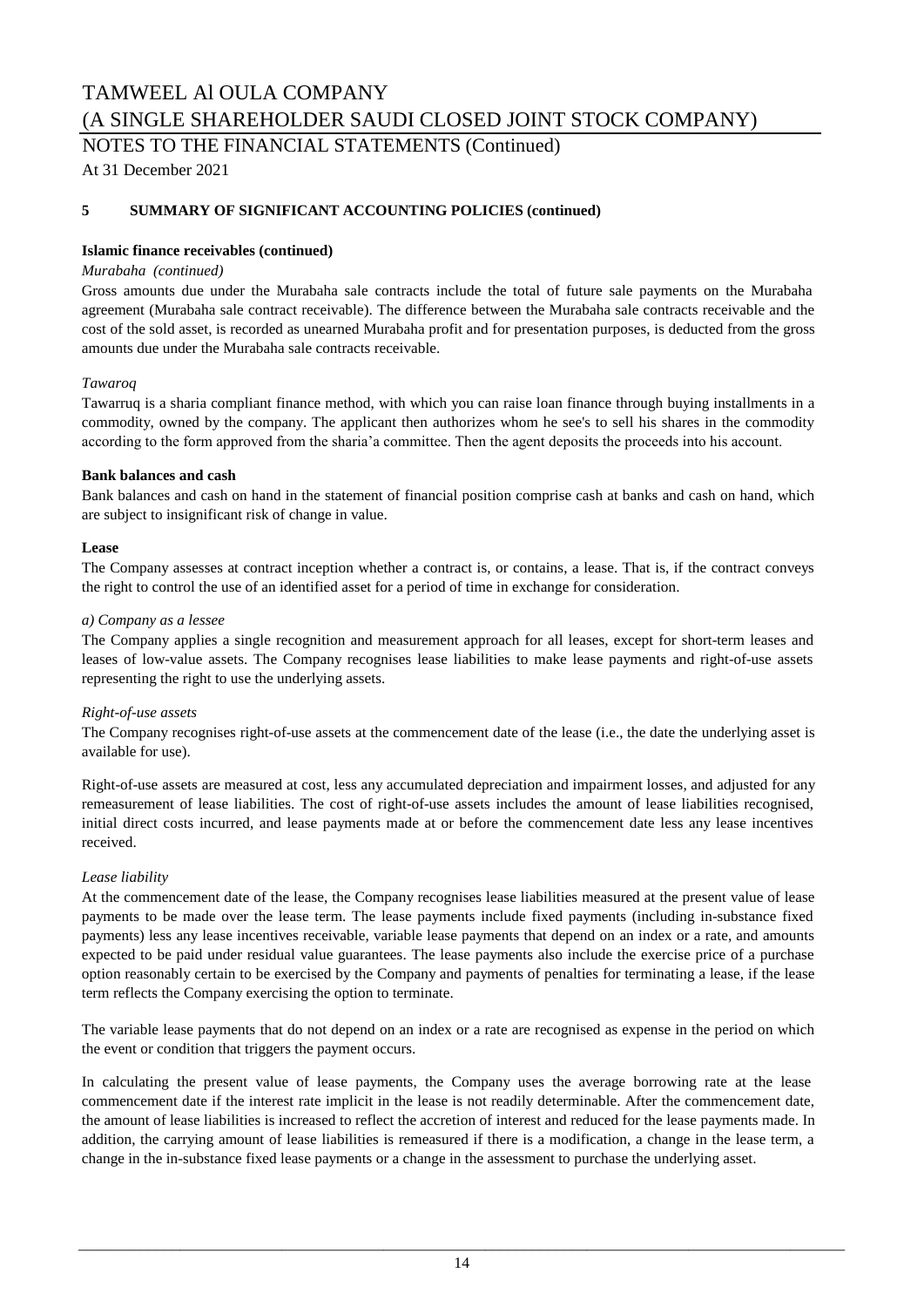NOTES TO THE FINANCIAL STATEMENTS (Continued)

At 31 December 2021

### **5 SUMMARY OF SIGNIFICANT ACCOUNTING POLICIES (continued)**

### **Lease (continued)**

### *Short-term and low value assets' leases*

Short-term leases are leases with a lease term of 12 months or less. Low-value assets are items that do not meet the Company's capitalization threshold and are considered to be insignificant for the statement of financial position for the Company as a whole. Payments for short-term leases and leases of low-value assets are recognised on a straight-line basis in the statement of profit or loss.

Leases in which substantially all the risks and benefits of ownership of the asset are not transferred to the Company are classified as operating leases. Operating lease payments are recognised as an operating expense in the statement of profit or loss on a straight-line basis over the lease term.

### *b) Company as a lessor*

At inception or on modification of a contract that contains a lease component, the Company allocates the consideration in the contract to each lease component on the basis of their relative standalone prices.

When the Company acts as a lessor, it determines at lease inception whether each lease is a finance lease or an operating lease.

To classify each lease, the Company makes an overall assessment of whether the lease transfers substantially all of the risks and rewards incidental to ownership of the underlying asset. If this is the case, then the lease is a finance lease; if not, then it is an operating lease. As part of this assessment, the Company considers certain indicators such as whether the lease is for the major part of the economic life of the asset.

If an arrangement contains lease and non-lease components, then the Company applies IFRS 15 to allocate the consideration in the contract.

The Company applies the derecognition and impairment requirements in IFRS 9 to the net investment in the lease. The Company further regularly reviews estimated unguaranteed residual values used in calculating the gross investment in the lease.

Contracts based on Musharakah, which in substance represents a syndicated finance lease arrangement, is recorded as net investment in finance lease and is stated at cost, representing the balance of the Company's share in the Musharakah

#### **Intangible assets**

Intangible assets includes software; Intangible assets acquired separately are measured on initial recognition at cost. Following initial recognition, intangible assets are carried at cost less any accumulated amortisation and accumulated impairment losses, if any.

Intangible assets with finite lives are amortised over the useful economic life and assessed for impairment whenever there is an indication that the intangible asset may be impaired. The amortisation period and the amortisation method for an intangible asset with a finite useful life are reviewed at least at the end of each reporting period. Changes in the expected useful life or the expected pattern of consumption of future economic benefits embodied in the asset are considered to modify the amortisation period or method, as appropriate, and are treated as changes in accounting estimates. The amortisation expense on intangible assets with finite lives is recognised in the statement of profit or loss in the expense category that is consistent with the function of the intangible assets. 'Intangible assets are amortised over a period of 1 - 5 years.

Gains or losses arising from derecognition of an intangible asset are measured as the difference between the net disposal proceeds and the carrying amount of the asset and are recognised in the statement of profit or loss when the asset is derecognised.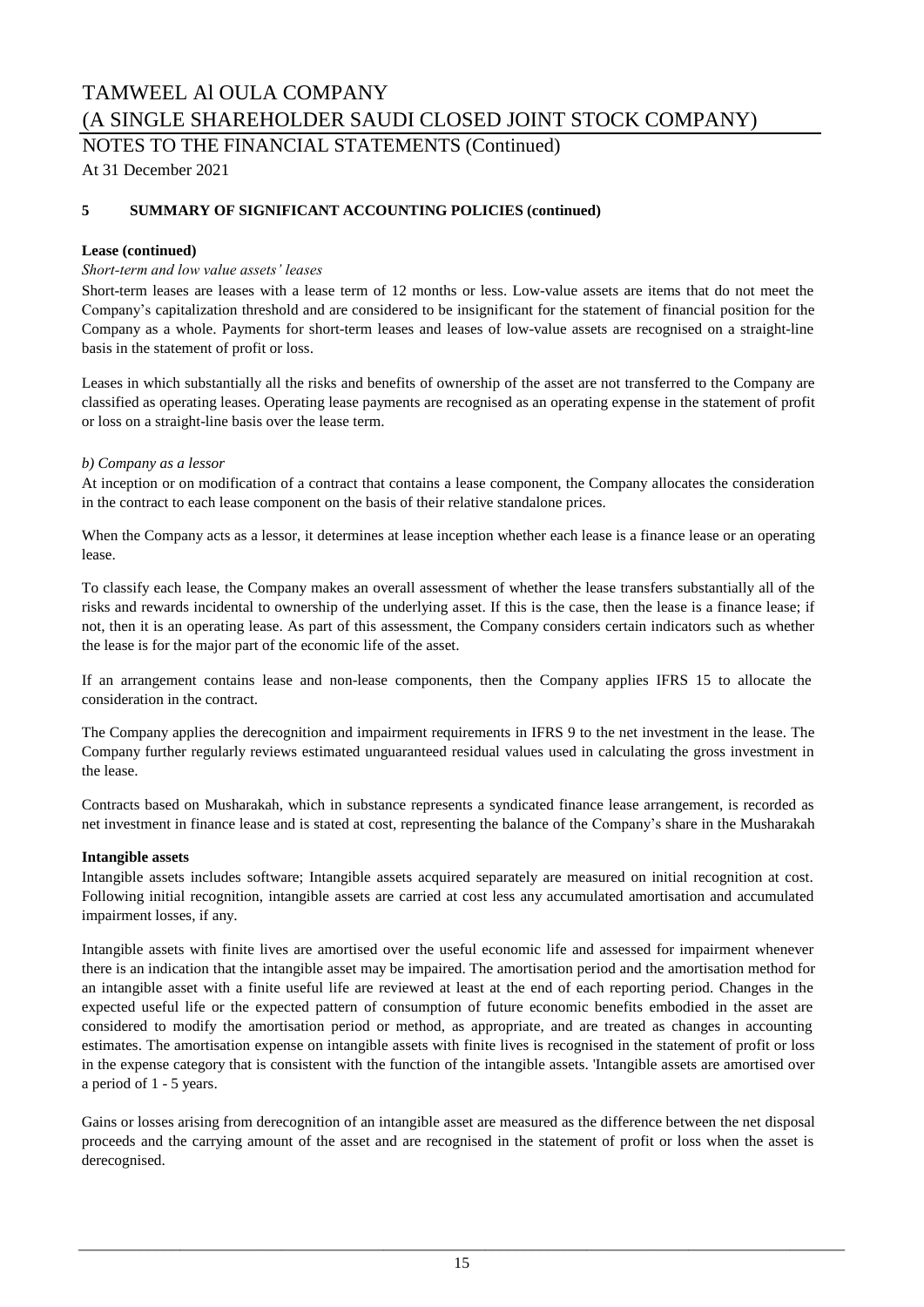NOTES TO THE FINANCIAL STATEMENTS (Continued)

At 31 December 2021

### **5 SUMMARY OF SIGNIFICANT ACCOUNTING POLICIES (continued)**

### **Property and equipment**

Property and equipment are stated at cost, net of accumulated depreciation and accumulated impairment losses, if any.

Such cost includes the cost of replacing part of the property, plant and equipment and borrowing costs for long-term construction projects if the recognition criteria are met. When significant parts of property and equipment are required to be replaced at intervals, the Company depreciates them separately based on their specific useful lives. Likewise, when a major inspection is performed, its cost is recognised in the carrying amount of the property, equipment as a replacement if the recognition criteria are satisfied. All other repair and maintenance costs are recognised in statement of profit or loss as incurred. The present value of the expected cost for the decommissioning of an asset after its use is included in the cost of the respective asset if the recognition criteria for a provision are met.

Depreciation is calculated on a straight-line basis over the estimated useful lives of the assets, as follows:

|                               | Years |                  | Years |
|-------------------------------|-------|------------------|-------|
| Leasehold improvements        |       | <b>Computers</b> |       |
| Office furniture and fixtures |       |                  |       |

An item of property and equipment and any significant part initially recognised is derecognised upon disposal or when no future economic benefits are expected from its use or disposal. Any gain or loss arising on derecognition of the asset (calculated as the difference between the net disposal proceeds and the carrying amount of the asset) is included in the statement of profit or loss when the asset is derecognised. The residual values, useful lives and methods of depreciation of property and equipment are reviewed at each financial year end and adjusted prospectively, if appropriate.

#### **Financial instruments – initial recognition and subsequent measurement**

A financial instrument is any contract that gives rise to a financial asset of one entity and a financial liability or equity instrument of another entity.

### *i) Financial assets*

#### *Initial recognition and measurement*

Financial assets are classified, at initial recognition, at amortised cost, fair value through other comprehensive income (FVOCI), and fair value through profit or loss (FVIS).

The classification of financial assets at initial recognition depends on the financial asset's contractual cash flow characteristics and the Company's business model for managing them. With the exception of trade receivables that do not contain a significant financing component or for which the Company has applied the practical expedient, the Company initially measures a financial asset at its fair value plus, in the case of a financial asset not at fair value through profit or loss, transaction costs. Trade receivables that do not contain a significant financing component or for which the Company has applied the practical expedient are measured at the transaction price determined under IFRS 15.

In order for a financial asset to be classified and measured at amortised cost or fair value through OCI, it needs to give rise to cash flows that are 'solely payments of principal and interest (SPPI)' on the principal amount outstanding. This assessment is referred to as the SPPI test and is performed at an instrument level.

The Company's business model for managing financial assets refers to how it manages its financial assets in order to generate cash flows. The business model determines whether cash flows will result from collecting contractual cash flows, selling the financial assets, or both.

Purchases or sales of financial assets that require delivery of assets within a time frame established by regulation or convention in the market place (regular way trades) are recognised on the trade date, i.e., the date that the Company commits to purchase or sell the asset.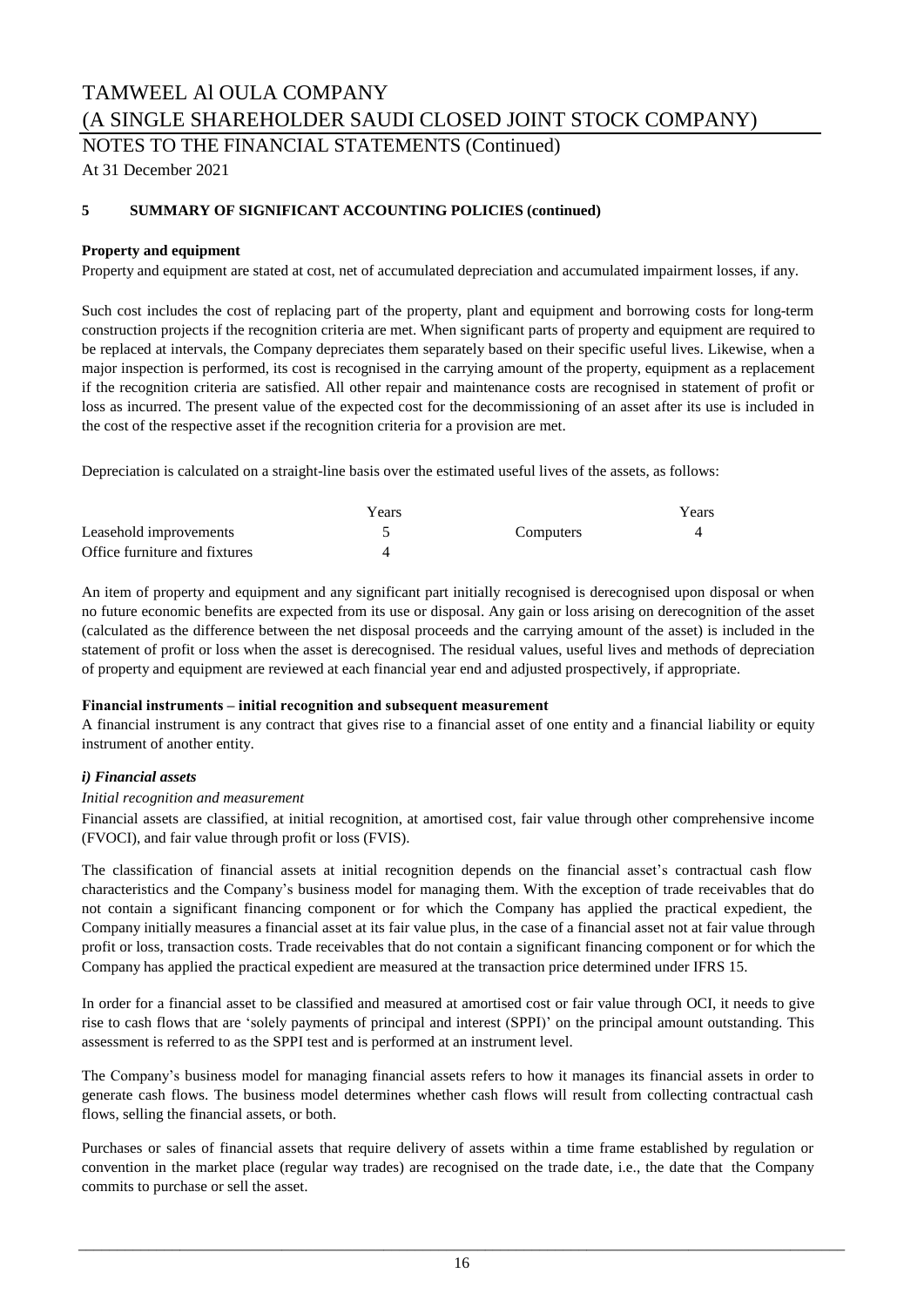NOTES TO THE FINANCIAL STATEMENTS (Continued)

At 31 December 2021

### **5 SUMMARY OF SIGNIFICANT ACCOUNTING POLICIES (continued)**

### **Financial instruments – initial recognition and subsequent measurement (continued)**

### *i) Financial assets (continued)*

### *Subsequent measurement*

For purposes of subsequent measurement, financial assets are classified in four categories:

- *(i)* Financial assets at amortised cost (debt instruments)
- *(ii)* Financial assets at fair value through OCI with recycling of cumulative gains and losses (debt instruments)
- *(iii)* Financial assets designated at fair value through OCI with no recycling of cumulative gains and losses upon derecognition (equity instruments)
- *(iv)* Financial assets at fair value through profit or loss

### *Financial assets at amortised cost (debt instruments)*

Financial assets at amortised cost are subsequently measured using the effective interest (EIR) method and are subject to impairment. Gains and losses are recognised in profit or loss when the asset is derecognised, modified or impaired. The Company's financial assets at amortised cost includes net investment in Islamic finance receivables.

### *Financial assets at fair value through OCI (debt instruments)*

For debt instruments at fair value through OCI, interest income, foreign exchange revaluation and impairment losses or reversals are recognised in the statement of profit or loss and computed in the same manner as for financial assets measured at amortised cost. The remaining fair value changes are recognised in OCI. Upon derecognition, the cumulative fair value change recognised in OCI is recycled to profit or loss. The Company does not have debt instruments carried at fair vlaue through OCI.

### *Financial assets designated at fair value through OCI (equity instruments)*

Upon initial recognition, the Company can elect to classify irrevocably its equity investments as equity instruments designated at fair value through OCI when they meet the definition of equity under IAS 32 Financial Instruments: Presentation and are not held for trading. The classification is determined on an instrument-by-instrument basis.

Gains and losses on these financial assets are never recycled to profit or loss. Dividends are recognised as other income in the statement of profit or loss when the right of payment has been established, except when the Company benefits from such proceeds as a recovery of part of the cost of the financial asset, in which case, such gains are recorded in OCI. Equity instruments designated at fair value through OCI are not subject to impairment assessment. 'The Company elected to classify irrevocably its non-listed equity investments under this category.

### *Financial assets at fair value through profit or loss*

Financial assets at fair value through profit or loss are carried in the statement of financial position at fair value with net changes in fair value recognised in the statement of profit or loss. The Company does not have any assets carried at fair value through profit or loss.

### *Derecognition*

A financial asset (or, where applicable, a part of a financial asset or part of a group of similar financial assets) is primarily derecognised (i.e., removed from the Company's statement of financial position) when:

- The rights to receive cash flows from the asset have expired; or
- The Company has transferred its rights to receive cash flows from the asset or has assumed an obligation to pay the received cash flows in full without material delay to a third party under a 'pass-through' arrangement; and either:

(a) the Company has transferred substantially all the risks and rewards of the asset, or

(b) the Company has neither transferred nor retained substantially all the risks and rewards of the asset, but has transferred control of the asset.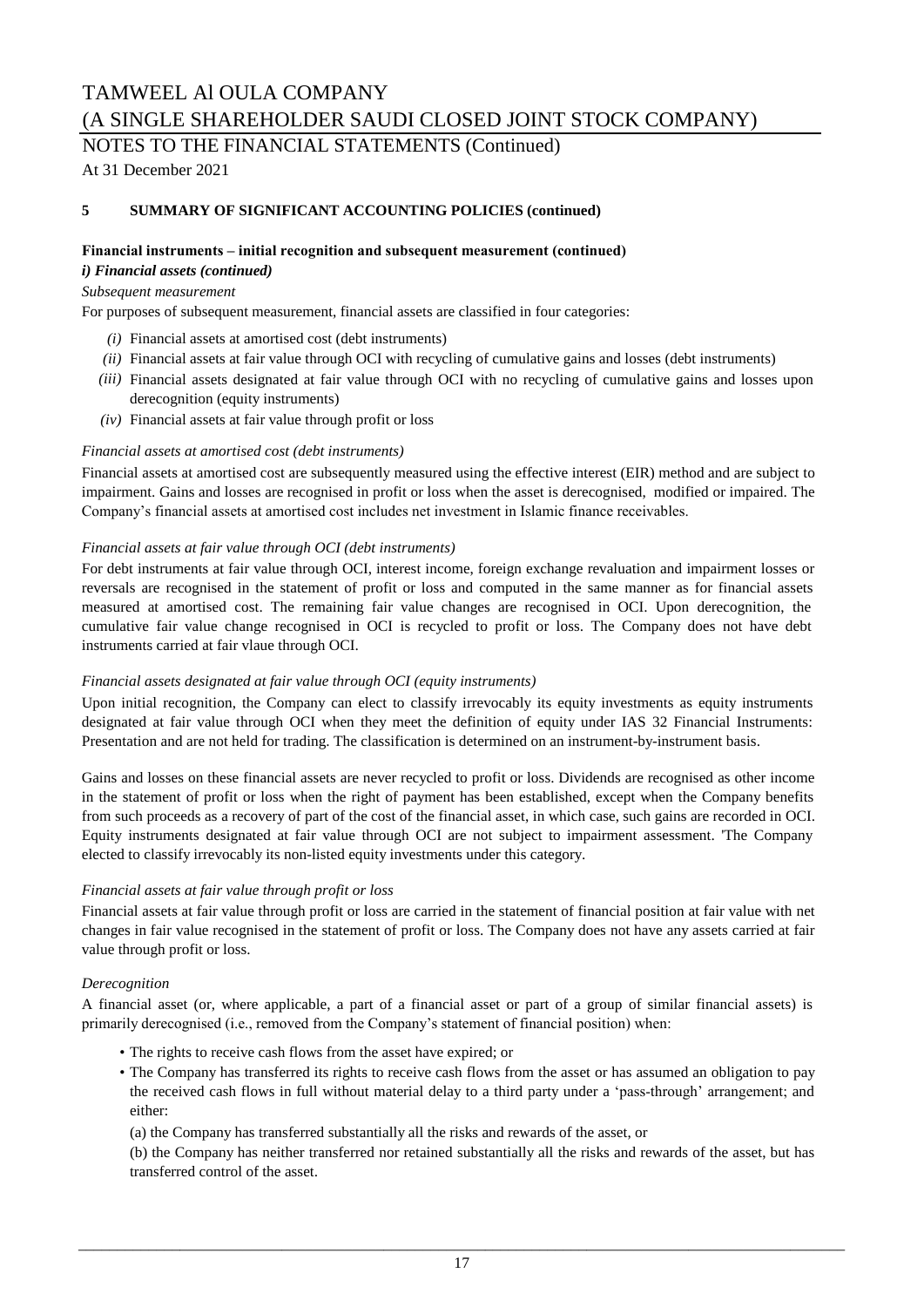NOTES TO THE FINANCIAL STATEMENTS (Continued)

At 31 December 2021

### **5 SUMMARY OF SIGNIFICANT ACCOUNTING POLICIES (continued)**

### **Financial instruments – initial recognition and subsequent measurement (continued)**

### *i) Financial assets (continued)*

### *Derecognition (continued)*

When the Company has transferred its rights to receive cash flows from an asset or has entered into a pass-through arrangement, it evaluates if, and to what extent, it has retained the risks and rewards of ownership. When it has neither transferred nor retained substantially all of the risks and rewards of the asset, nor transferred control of the asset, the Company continues to recognise the transferred asset to the extent of its continuing involvement. In that case, the Company also recognises an associated liability. The transferred asset and the associated liability are measured on a basis that reflects the rights and obligations that the Company has retained.

Continuing involvement that takes the form of a guarantee over the transferred asset is measured at the lower of the original carrying amount of the asset and the maximum amount of consideration that the Company could be required to repay.

### *Impairment of financial instruments*

The Company recognizes loss allowances for ECL on the following financial instruments that are not measured at FVIS:

- Financial assets that are debt instruments; and
- Loan commitments issued, if any.

The Company measures loss allowances at an amount equal to lifetime ECL. No impairment loss is recognised on equity investments.

The key inputs into the measurement of ECL are based on the following variables:

- Loss rate · Exposure at default (EAD) The Company categorizes its leasing and murabaha portfolio into four groups depending on the size of financing and associated risks:
- Large exposure of large customers;
- Collective SME's customers, and
- Collective retail customers.

The Company also considers the forward-looking information in its assessment of significant deterioration in credit risk since origination as well as the measurement of ECLs. The forward-looking information will include the elements such as expert judgement, macroeconomic factors (e.g., government expenditure and money supply) and economic forecasts obtained through internal and external sources.

### *Measurement of ECL*

ECL are a probability-weighted estimate of credit losses. They are measured as follows:

- Financial assets that are not credit-impaired at the reporting date; an estimate of lifetime loss is made, considering the loss rate, exposure at defaults, taking into account the forward looking information i.e. the macro-economic factor;
- Financial assets that are credit-impaired at the reporting date: as the difference between the gross carrying amount and the present value of estimated future cash inflows.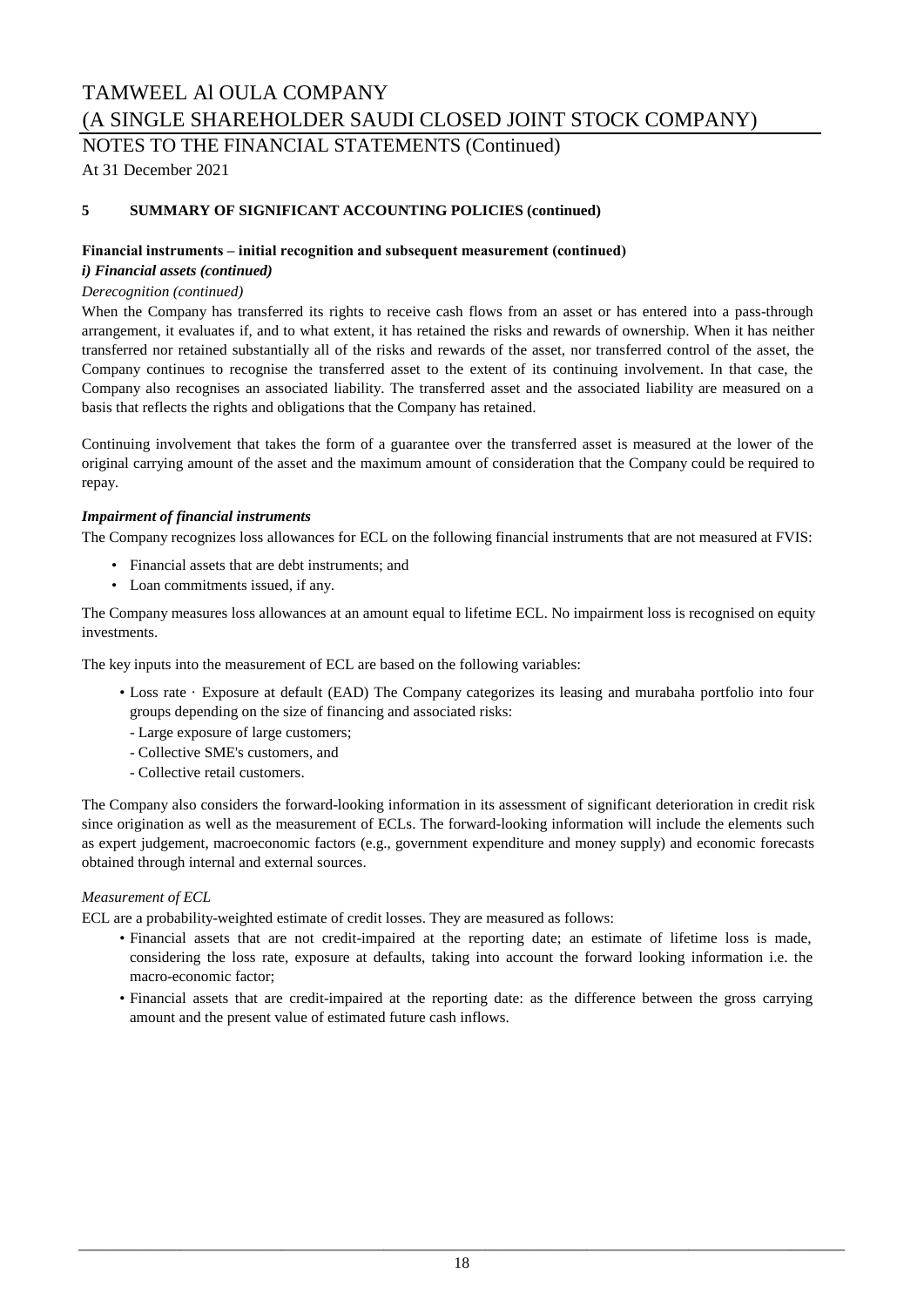NOTES TO THE FINANCIAL STATEMENTS (Continued)

At 31 December 2021

### **5 SUMMARY OF SIGNIFICANT ACCOUNTING POLICIES (continued)**

### **Financial instruments – initial recognition and subsequent measurement (continued) i) Financial assets (continued)**

### *Impairment of financial instruments (continued)*

### *Restructured financial assets*

If the terms of a financial asset are renegotiated or modified or an existing financial asset is replaced with a new one due to financial difficulties of the borrower, then an assessment is made of whether the financial asset should be derecognised and ECL are measured as follows:

- If the expected restructuring will not result in derecognition of the existing asset, then the expected cash flows arising from the modified financial asset are included in calculating the cash shortfalls from the existing asset.
- If the expected restructuring will result in derecognition of the existing asset, then the expected fair value of the new asset is treated as the final cash flow from the existing financial asset at the time of its derecognition. This amount is included in calculating the cash shortfalls from the existing financial asset that are discounted from the expected date of derecognition to the reporting date using the original special commission rate of the existing financial asset.

#### *Credit-impaired financial assets*

At each reporting date, the Company assesses whether financial assets carried at amortised cost are credit-impaired. A financial asset is 'credit-impaired' when one or more events that have detrimental impact on the estimated future cash flows of the financial asset have occurred.

A financial asset that has been renegotiated due to deterioration in the borrower's condition is usually considered to be credit-impaired unless there is evidence that the risk of not receiving contractual cash flows has reduced significantly and there are no other indicators of impairment.

### *Collateral valuation*

To mitigate its credit risks on financial assets, the Company seeks to use collateral, where possible. The collateral comes in forms, of non-financial assets. Collateral is not recorded on the Company's statement of financial position. The fair value of collateral is considered for the calculation of ECLs. The value of the collateral is determined at inception and subsequently as and when considered necessary.

### *Collateral repossessed*

The Company determine whether a repossessed asset can be sold. Assets are sold in line with the Company's policy and any difference in the amount lent and assets sold is claimed from customers.

#### *Write-off*

Loans and debt securities are written off (either partially or in full) when there is no realistic prospect of recovery. However, financial assets that are written off could still be subject to enforcement activities in order to comply with the Company's procedures for recovery of amounts due.

### *ii) Financial liabilities*

#### *Initial recognition and measurement*

Financial liabilities are classified, at initial recognition, as financial liabilities at fair value through profit or loss, loans and borrowings, payables, or as derivatives designated as hedging instruments in an effective hedge, as appropriate.

All financial liabilities are recognised initially at fair value and, in the case of loans and borrowings and payables, net of directly attributable transaction costs. 'The Company's financial liabilities include trade payables, amounts due to related parties, lease liabilities and loans and borrowings.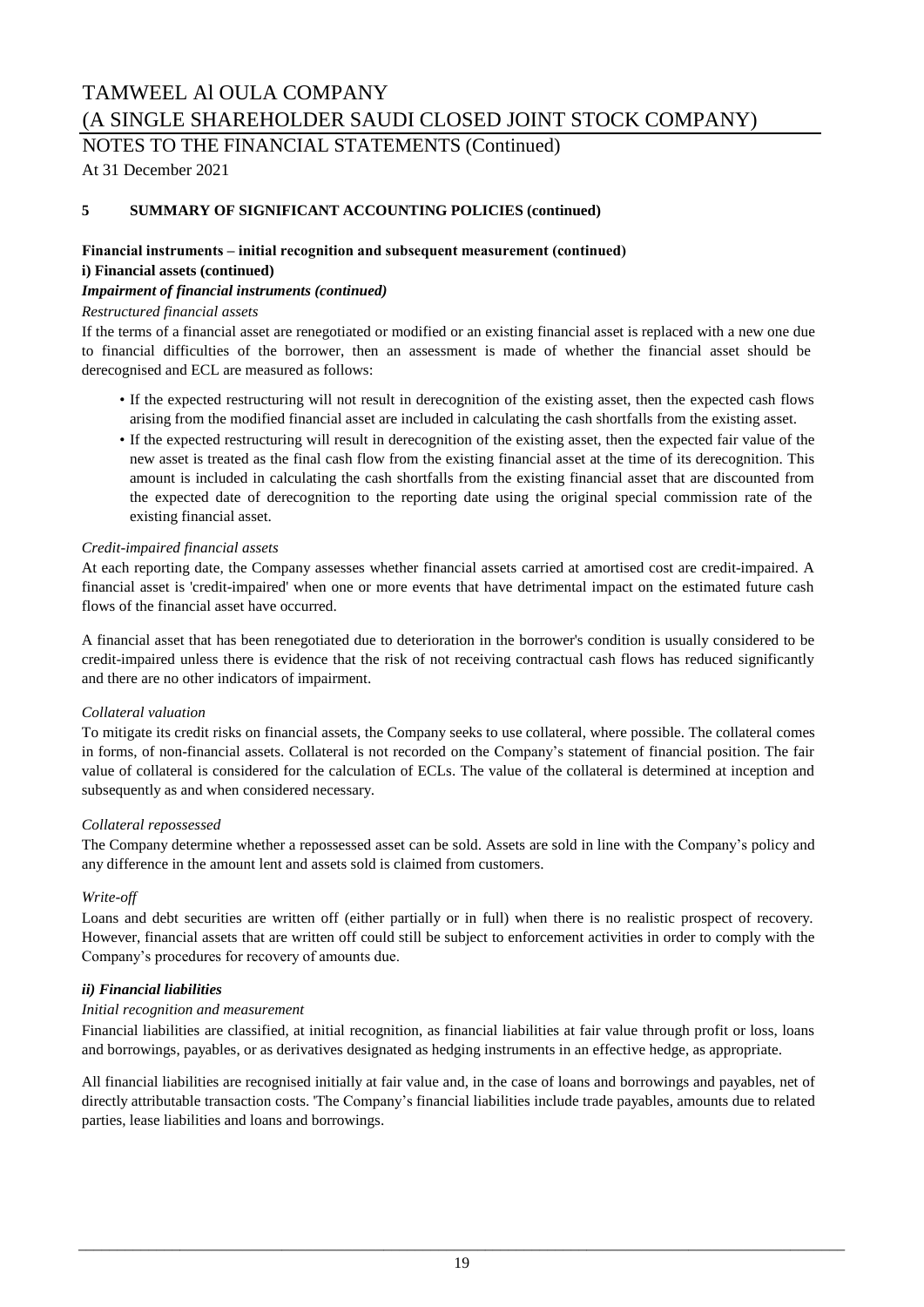NOTES TO THE FINANCIAL STATEMENTS (Continued)

At 31 December 2021

### **5 SUMMARY OF SIGNIFICANT ACCOUNTING POLICIES (continued)**

### **Financial instruments – initial recognition and subsequent measurement (continued) ii) Financial liabilities (continued)**

### *Subsequent measurement*

The measurement of financial liabilities depends on their classification, as described below:

- *(i)* Financial liabilities at fair value through profit or loss
- *(ii)* Loans and borrowings

Out of above, only the category (ii) is applicable for the Company, which is described hereunder:

### *Loans and borrowings*

This is the category most relevant to the Company. After initial recognition, interest-bearing loans and borrowings are subsequently measured at amortised cost using the EIR method. Gains and losses are recognised in profit or loss when the liabilities are derecognised as well as through the EIR amortisation process.

Amortised cost is calculated by taking into account any discount or premium on acquisition and fees or costs that are an integral part of the EIR. The EIR amortisation is included as finance costs in the statement of profit or loss. 'This category generally applies to interest-bearing loans and borrowings.

When the Company obtains government loan at below market interest rate, the loan's amortised cost is calculated using an effective interest rate based on market rates. The subsidy is recognised as government grant.

### *Derecognition*

A financial liability is derecognised when the obligation under the liability is discharged or cancelled or expires. When an existing financial liability is replaced by another from the same lender on substantially different terms, or the terms of an existing liability are substantially modified, such an exchange or modification is treated as the derecognition of the original liability and the recognition of a new liability. The difference in the respective carrying amounts is recognised in the statement of profit or loss.

### *iii) Offsetting of financial instruments*

Financial assets and financial liabilities are offset and the net amount is reported in the statement of financial position if there is a currently enforceable legal right to offset the recognised amounts and there is an intention to settle on a net basis, to realise the assets and settle the liabilities simultaneously.

### **Impairment of non-financial assets**

The Company assesses, at each reporting date, whether there is an indication that an asset may be impaired. If any indication exists, or when annual impairment testing for an asset is required, the Company estimates the asset's recoverable amount. An asset's recoverable amount is the higher of an asset's or CGU's fair value less costs of disposal and its value in use. The recoverable amount is determined for an individual asset, unless the asset does not generate cash inflows that are largely independent of those from other assets or groups of assets. When the carrying amount of an asset or CGU exceeds its recoverable amount, the asset is considered impaired and is written down to its recoverable amount.

In assessing value in use, the estimated future cash flows are discounted to their present value using a pre-zakat discount rate that reflects current market assessments of the time value of money and the risks specific to the asset. In determining fair value less costs of disposal, recent market transactions are taken into account. If no such transactions can be identified, an appropriate valuation model is used. These calculations are corroborated by valuation multiples, quoted share prices for publicly traded companies or other available fair value indicators.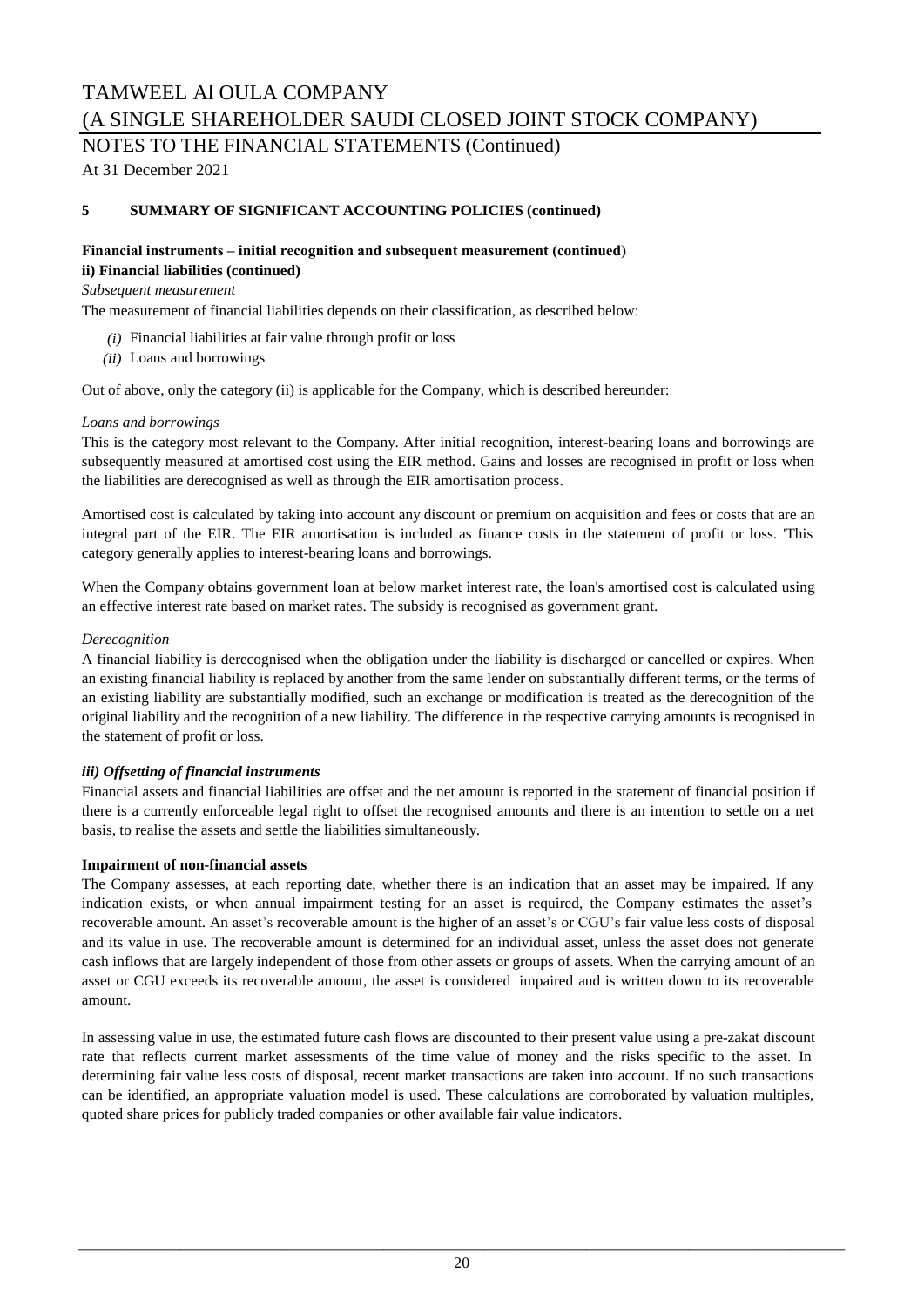### TAMWEEL Al OULA COMPANY

(A SINGLE SHAREHOLDER SAUDI CLOSED JOINT STOCK COMPANY)

NOTES TO THE FINANCIAL STATEMENTS (Continued)

At 31 December 2021

### **5 SUMMARY OF SIGNIFICANT ACCOUNTING POLICIES (continued)**

### **Impairment of non-financial assets (continued)**

The Company bases its impairment calculation on detailed budgets and forecast calculations, which are prepared separately for each of the Company's CGUs to which the individual assets are allocated. These budgets and forecast calculations generally cover a period of five years. A long-term growth rate is calculated and applied to project future cash flows after the fifth year.

Impairment losses of continuing operations are recognised in the statement of profit or loss in expense categories consistent with the function of the impaired asset.

#### **Statutory reserve**

In accordance with the Saudi Arabian Regulations for Companies, 10% of the profit for the year is required to be transferred to the statutory reserve each year. The shareholders' may resolve to discontinue such transfer when the reserve equals 30% of the capital. This reserve is not normally available for distribution except in circumstances specified in the Saudi Arabian Regulations for Companies.

### **Employees' benefits**

### *(i) Short term obligations*

Liabilities for wages and salaries, including non-monetary benefits and accumulating leaves and air fare that are expected to be settled wholly within twelve months after the end of the year in which the employees render the related service are recognised in respect of employees' services up to the end of the reporting year and are measured at amounts expected to be paid when the liabilities are settled. The liabilities are presented as current employee benefit obligations in statement of financial position.

### *(ii) Employees' terminal benefits*

The Company has end of service benefits which is qualifies as defined benefits plan. The net pension liability or liability recognised in the statement of financial position in respect of defined benefit post-employment plans is the present value of the projected defined benefits obligation (DBO) less fair value of plan assets, if any.

DBO is re-measured on a periodic basis by independent actuaries using the projected unit credit method. The present value of the DBO is determined by discounting the estimated future cash outflows using interest rates of high-quality corporate bonds that are denominated in the currency in which the benefits will be paid, and that have terms approximating to the terms of the related obligation. In countries where there is no deep market in such bonds, the market rates on government bonds are used. The net interest cost is calculated by applying the discount rate to the net balance of the DBO and the fair value of plan assets. This cost is included in employee benefit expense in the statement of income.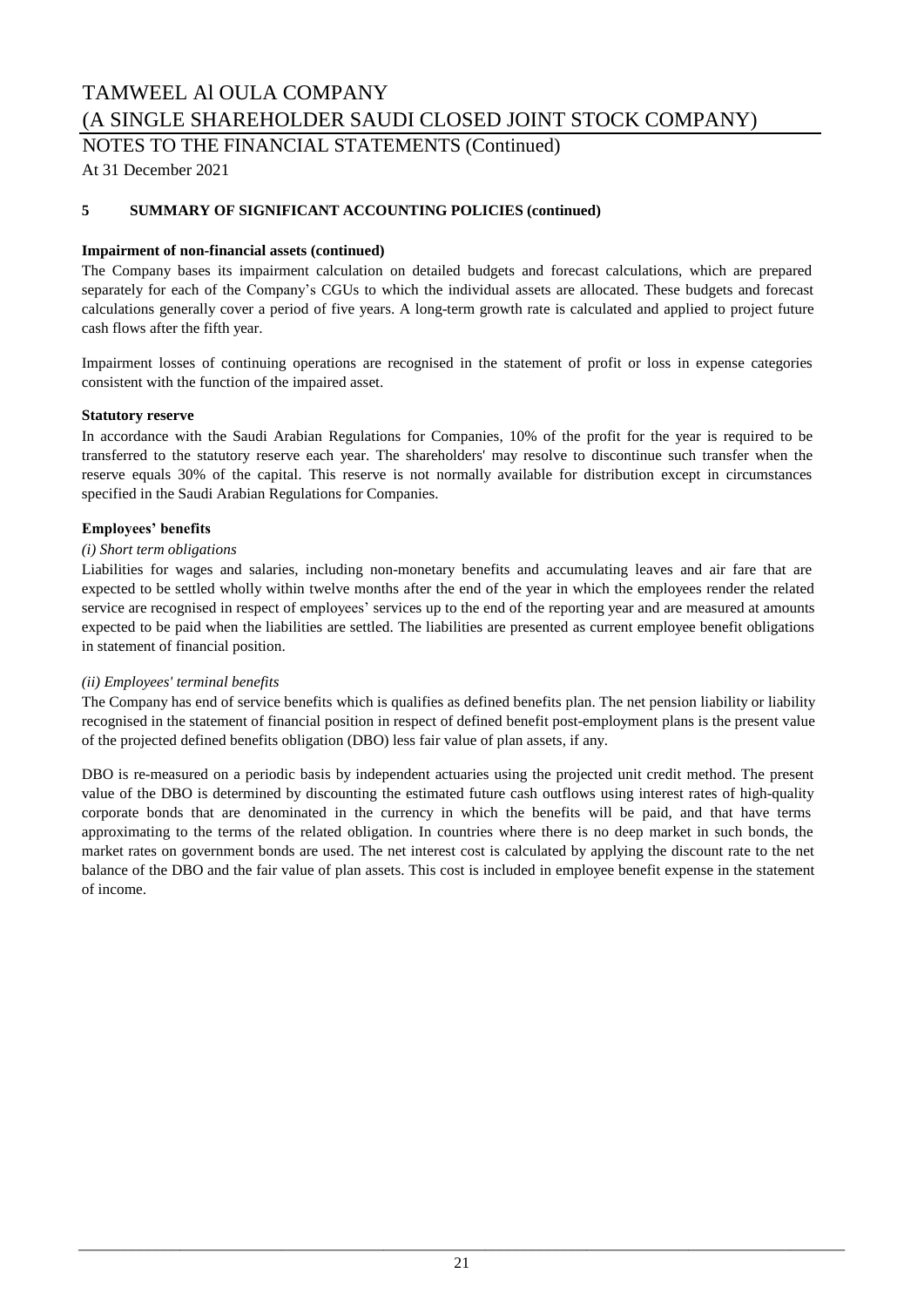NOTES TO THE FINANCIAL STATEMENTS (Continued)

At 31 December 2021

### **5 SUMMARY OF SIGNIFICANT ACCOUNTING POLICIES (continued)**

### **Employees' benefits (continued)**

### *(ii) Employees' terminal benefits (continued)*

Re-measurement gains and losses arising from changes in actuarial assumptions are recognised in the period in which they occur in OCI. Changes in the present value of the DBO resulting from plan amendments or curtailments are recognised immediately in the statement of income as past service costs.

In KSA, for the liability for employees' end of service benefits, the actuarial valuation process takes into consideration the provisions of the Saudi Arabian Labor and Workmen Law as well as the Company policy.

#### **Provisions**

Provisions are recognised when the Company has a present obligation (legal or constructive) as a result of a past event, it is probable that an outflow of resources embodying economic benefits will be required to settle the obligation and a reliable estimate can be made of the amount of the obligation. Where management of the Company expects some or all of a provision to be reimbursed, for example under an insurance contract, the reimbursement is recognised as a separate asset but only when the reimbursement is virtually certain. The expense relating to any provision is presented in statement of profit or loss net of any reimbursement. If the effect of the time value of money is material, provisions are discounted using a current Pre-tax (Zakat) rate that reflects, where appropriate, the risks specific to the liability. Where discounting is used, the increase in the provision due to the passage of time is recognised as a finance cost.

### **Accounting for government grants and disclosure of government assistance**

Government grants are recognised where there is reasonable assurance that the grant will be received and all attached conditions will be complied with. When loans or similar assistance are provided by governments or related institutions with an interest rate below the current applicable market rate, the effect of this favourable interest is regarded as a government grant and is recognised in the statement of profit or loss on a systematic basis over the period in which the entity recognises as expense the related costs which the grants is intended to compensate.

#### **Cash dividends**

The Company's recognises a liability to pay dividend when the distribution is authorised and the distribution is no longer at the discretion of the Company. As per the corporate laws of Saudi Arabia, a distribution is authorised when it is approved by the shareholders. a corresponding amount is recognised directly in equity.

#### **Changes in accounting policies**

### **Presentation of the statement of financial position**

The Company has reassessed the presentation of the the statement of financial position from the current vs non-current classication of its assets and liabilities to the presentation in the order of liqudity this is due to management's intention and perceived ability to recover/settle the majority of assets/liabilities of the corresponding financial statement line item. The change does not have an impact on the previosly reported balances and accordinlg no changes have been made to the comparative figures.

### **6 STANDARDS ISSUED BUT NOT YET EFFECTIVE**

### *6.1* **IFRS 17 Insurance Contracts**

In May 2017, the IASB issued IFRS 17 Insurance Contracts (IFRS 17), a comprehensive new accounting standard for insurance contracts covering recognition and measurement, presentation and disclosure. Once effective, IFRS 17 will replace IFRS 4 Insurance Contracts (IFRS 4) that was issued in 2005. IFRS 17 applies to all types of insurance contracts (i.e., life, non-life, direct insurance and re-insurance), regardless of the type of entities that issue them, as well as to certain guarantees and financial instruments with discretionary participation features. A few scope exceptions will apply.

The overall objective of IFRS 17 is to provide an accounting model for insurance contracts that is more useful and consistent for insurers. In contrast to the requirements in IFRS 4, which are largely based on grandfathering previous local accounting policies, IFRS 17 provides a comprehensive model for insurance contracts, covering all relevant accounting aspects. The core of IFRS 17 is the general model, supplemented by: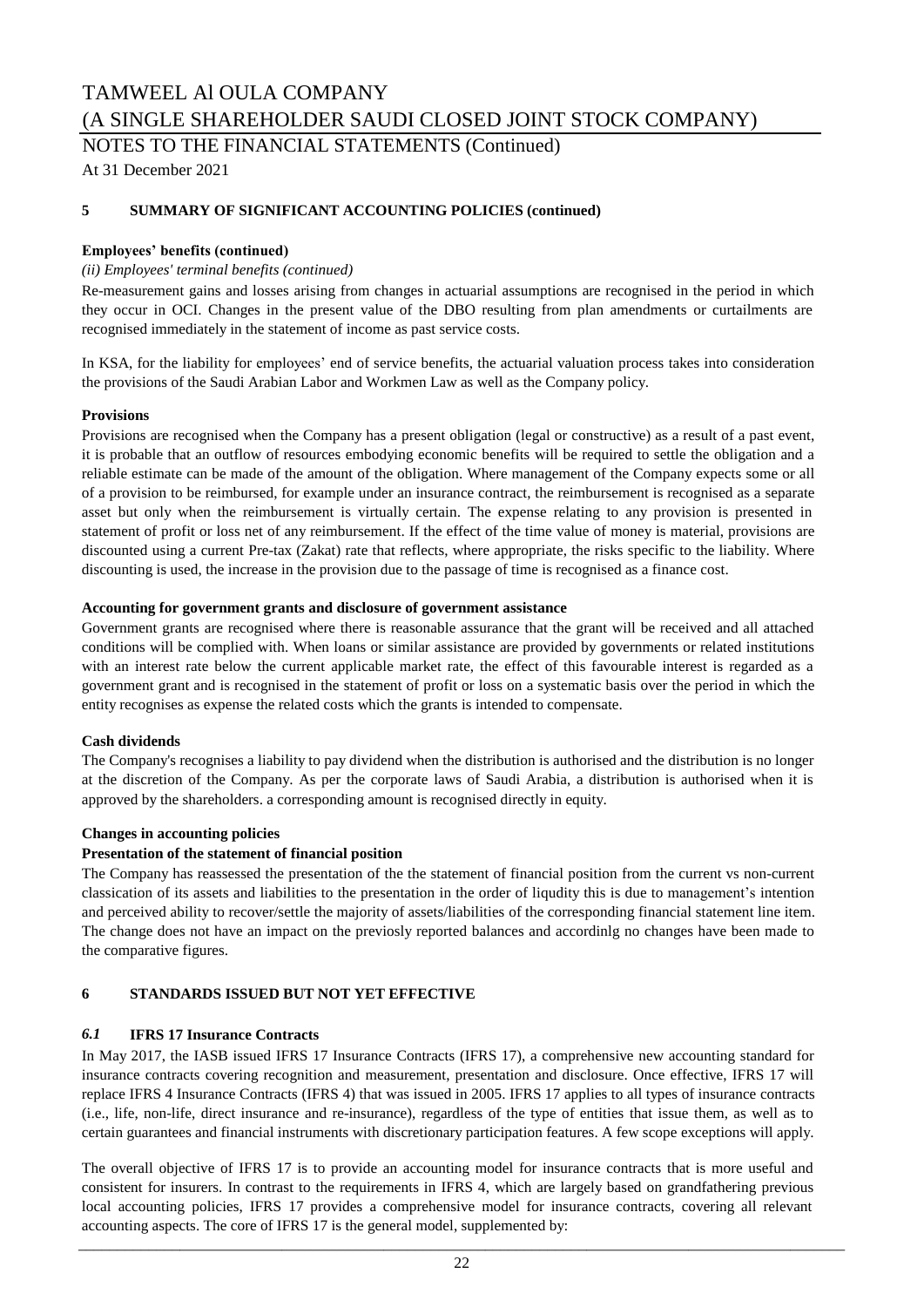NOTES TO THE FINANCIAL STATEMENTS (Continued)

At 31 December 2021

### **6 STANDARDS ISSUED BUT NOT YET EFFECTIVE (continued)**

### *6.1* **IFRS 17 Insurance Contracts (continued)**

- A specific adaptation for contracts with direct participation features (the variable fee approach)
- A simplified approach (the premium allocation approach) mainly for short-duration contracts

IFRS 17 is effective for reporting periods beginning on or after 1 January 2021, with comparative figures required. Early application is permitted, provided the entity also applies IFRS 9 and IFRS 15 on or before the date it first applies IFRS 17. This standard is not applicable to the Company.

### *6.2* **Amendments to IAS 1: Classification of Liabilities as Current or Non-current**

In January 2020, the IASB issued amendments to paragraphs 69 to 76 of IAS 1 to specify the requirements for classifying liabilities as current or non-current. The amendments clarify:

- What is meant by a right to defer settlement
- That a right to defer must exist at the end of the reporting period
- That classification is unaffected by the likelihood that an entity will exercise its deferral right
- That only if an embedded derivative in a convertible liability is itself an equity instrument would the terms of a liability not impact its classification

The amendments are effective for annual reporting periods beginning on or after 1 January 2023 and must be applied retrospectively. The Company is currently assessing the impact the amendments will have on current practice and whether existing loan agreements may require renegotiation.

### *6.3* **Reference to the Conceptual Framework – Amendments to IFRS 3**

In May 2020, the IASB issued Amendments to IFRS 3 Business Combinations - Reference to the Conceptual Framework. The amendments are intended to replace a reference to the Framework for the Preparation and Presentation of Financial Statements, issued in 1989, with a reference to the Conceptual Framework for Financial Reporting issued in March 2018 without significantly changing its requirements.

The Board also added an exception to the recognition principle of IFRS 3 to avoid the issue of potential 'day 2' gains or losses arising for liabilities and contingent liabilities that would be within the scope of IAS 37 or IFRIC 21 Levies, if incurred separately.

At the same time, the Board decided to clarify existing guidance in IFRS 3 for contingent assets that would not be affected by replacing the reference to the Framework for the Preparation and Presentation of Financial Statements.

The amendments are effective for annual reporting periods beginning on or after 1 January 2022 and apply prospectively.

### *6.4* **Property, Plant and Equipment: Proceeds before Intended Use – Amendments to IAS 16**

In May 2020, the IASB issued Property, Plant and Equipment — Proceeds before Intended Use, which prohibits entities deducting from the cost of an item of property, plant and equipment, any proceeds from selling items produced while bringing that asset to the location and condition necessary for it to be capable of operating in the manner intended by management. Instead, an entity recognises the proceeds from selling such items, and the costs of producing those items, in profit or loss.

The amendment is effective for annual reporting periods beginning on or after 1 January 2022 and must be applied retrospectively to items of property, plant and equipment made available for use on or after the beginning of the earliest period presented when the entity first applies the amendment. The amendments are not expected to have a material impact on the Company.

### *6.5* **Onerous Contracts – Costs of Fulfilling a Contract – Amendments to IAS 37**

In May 2020, the IASB issued amendments to IAS 37 to specify which costs an entity needs to include when assessing whether a contract is onerous or loss-making.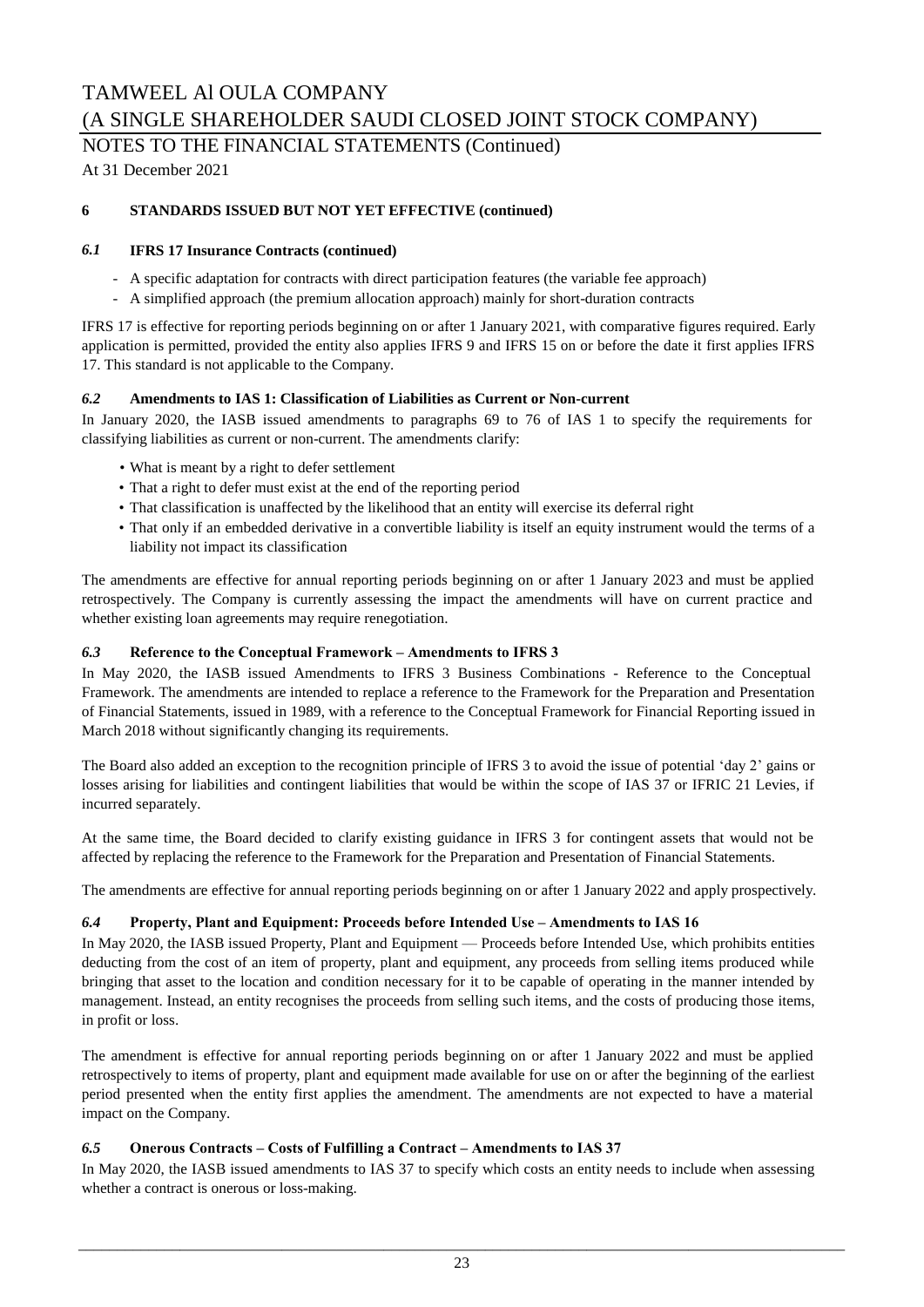### NOTES TO THE FINANCIAL STATEMENTS (Continued)

At 31 December 2021

### **6 STANDARDS ISSUED BUT NOT YET EFFECTIVE (continued)**

### *6.5* **Onerous Contracts – Costs of Fulfilling a Contract – Amendments to IAS 37 (continued)**

The amendments apply a "directly related cost approach". The costs that relate directly to a contract to provide goods or services include both incremental costs and an allocation of costs directly related to contract activities. General and administrative costs do not relate directly to a contract and are excluded unless they are explicitly chargeable to the counterparty under the contract.

The amendments are effective for annual reporting periods beginning on or after 1 January 2022. The Company will apply these amendments to contracts for which it has not yet fulfilled all its obligations at the beginning of the annual reporting period in which it first applies the amendments.

### *6.6* **IFRS 1 First-time Adoption of International Financial Reporting Standards – Subsidiary as a first-time adopter**

As part of its 2018-2020 annual improvements to IFRS standards process, the IASB issued an amendment to IFRS 1 First-time Adoption of International Financial Reporting Standards. The amendment permits a subsidiary that elects to apply paragraph D16(a) of IFRS 1 to measure cumulative translation differences using the amounts reported by the parent, based on the parent's date of transition to IFRS. This amendment is also applied to an associate or joint venture that elects to apply paragraph D16(a) of IFRS 1.

The amendment is effective for annual reporting periods beginning on or after 1 January 2022 with earlier adoption permitted.

### *6.7* **IFRS 9 Financial Instruments – Fees in the '10 per cent' test for derecognition of financial liabilities**

As part of its 2018-2020 annual improvements to IFRS standards process the IASB issued amendment to IFRS 9. The amendment clarifies the fees that an entity includes when assessing whether the terms of a new or modified financial liability are substantially different from the terms of the original financial liability. These fees include only those paid or received between the borrower and the lender, including fees paid or received by either the borrower or lender on the other's behalf. An entity applies the amendment to financial liabilities that are modified or exchanged on or after the beginning of the annual reporting period in which the entity first applies the amendment.

The amendment is effective for annual reporting periods beginning on or after 1 January 2022 with earlier adoption permitted. The Company will apply the amendments to financial liabilities that are modified or exchanged on or after the beginning of the annual reporting period in which the entity first applies the amendment. The amendments are not expected to have a material impact on the Company.

### *6.8* **IAS 41 Agriculture – Taxation in fair value measurements**

As part of its 2018-2020 annual improvements to IFRS standards process the IASB issued amendment to IAS 41 Agriculture. The amendment removes the requirement in paragraph 22 of IAS 41 that entities exclude cash flows for taxation when measuring the fair value of assets within the scope of IAS 41.

An entity applies the amendment prospectively to fair value measurements on or after the beginning of the first annual reporting period beginning on or after 1 January 2022 with earlier adoption permitted. The amendments are not expected to have a material impact on the Company.

### *6.9* **Definition of Accounting Estimates - Amendments to IAS 8**

In February 2021, the IASB issued amendments to IAS 8, in which it introduces a definition of 'accounting estimates'. The amendments clarify the distinction between changes in accounting estimates and changes in accounting policies and the correction of errors. Also, they clarify how entities use measurement techniques and inputs to develop accounting estimates.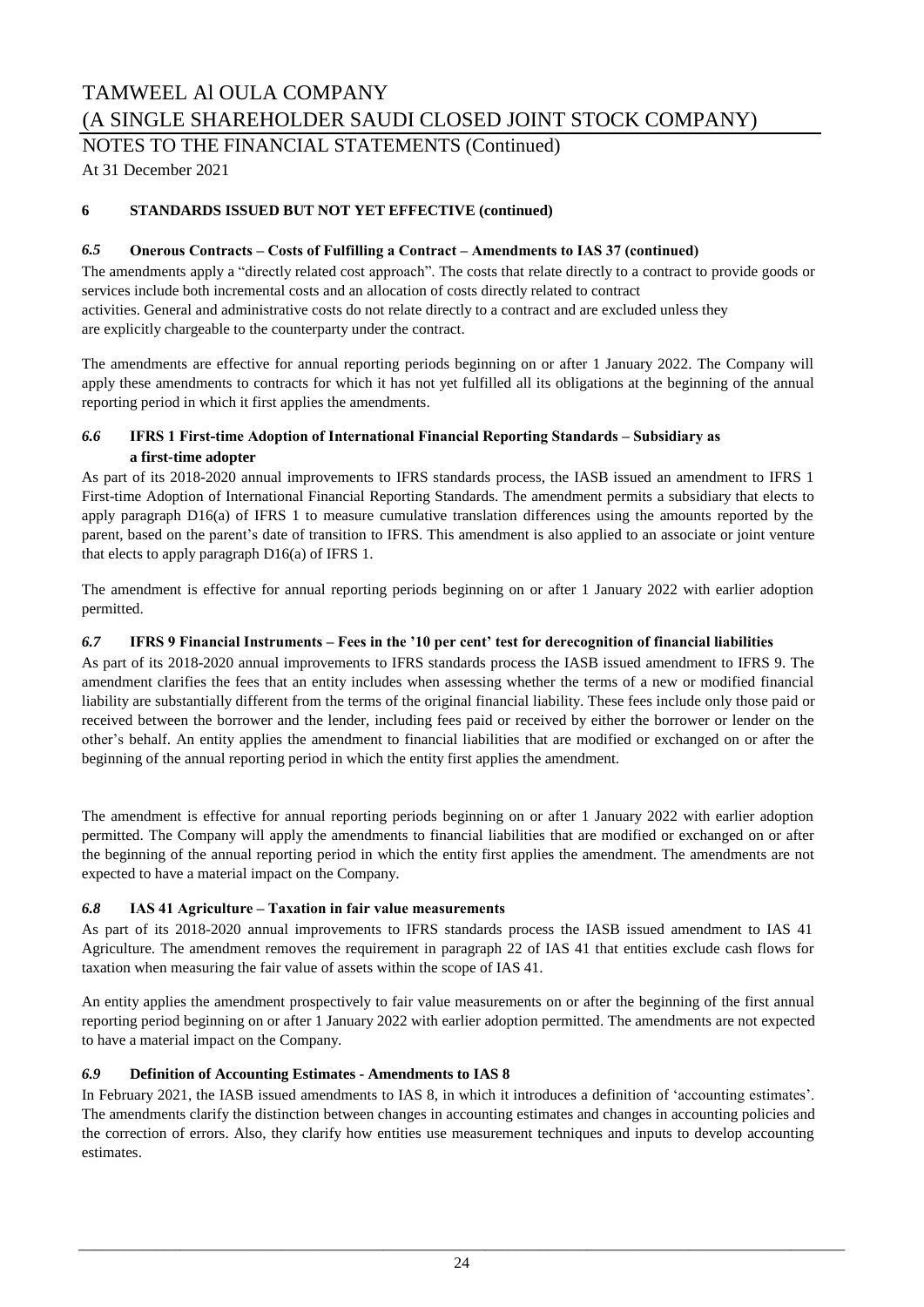NOTES TO THE FINANCIAL STATEMENTS (Continued)

At 31 December 2021

### **6 STANDARDS ISSUED BUT NOT YET EFFECTIVE (continued)**

### *6.9 Definition of Accounting Estimates - Amendments to IAS 8 (continued)*

The amendments are effective for annual reporting periods beginning on or after 1 January 2023 and apply to changes in accounting policies and changes in accounting estimates that occur on or after the start of that period. Earlier application is permitted as long as this fact is disclosed. The amendments are not expected to have a material impact on the Company.

### *6.10 Disclosure of Accounting Policies - Amendments to IAS 1 and IFRS Practice Statement 2*

In February 2021, the IASB issued amendments to IAS 1 and IFRS Practice Statement 2 Making Materiality Judgements, in which it provides guidance and examples to help entities apply materiality judgements to accounting policy disclosures. The amendments aim to help entities provide accounting policy disclosures that are more useful by replacing the requirement for entities to disclose their 'significant' accounting policies with a requirement to disclose their 'material' accounting policies and adding guidance on how entities apply the concept of materiality in making decisions about accounting policy disclosures.

The amendments to IAS 1 are applicable for annual periods beginning on or after 1 January 2023 with earlier application permitted. Since the amendments to the Practice Statement 2 provide non-mandatory guidance on the application of the definition of material to accounting policy information, an effective date for these amendments is not necessary. The Company is currently assessing the impact of the amendments to determine the impact they will have on the Company's accounting policy disclosures.

### **7 REVENUE FROM OPERATIONS**

|                                   | 2021        | 2020       |
|-----------------------------------|-------------|------------|
|                                   | <b>SR</b>   | <b>SR</b>  |
| Ijarah income                     | 62,189,953  | 28,102,653 |
| Tawaroq revenue                   | 61,386,187  | 9,368,063  |
| Reimbursed insurance, net         | 6,799,341   | 7,539,592  |
|                                   | 130,375,481 | 45,010,308 |
| Customer wise revenue recognition |             |            |
|                                   | 2021        | 2020       |
|                                   | <b>SR</b>   | <b>SR</b>  |
| <b>External customers</b>         | 120,348,084 | 38,707,821 |
| Related parties                   | 10,027,397  | 6,302,487  |
|                                   | 130,375,481 | 45,010,308 |

All of the Company's revenue is generated in the Kingdom of Saudi Arabia.

The Company recognises the revenue in accordance with IFRS 9 "Financial Instruments" requirements.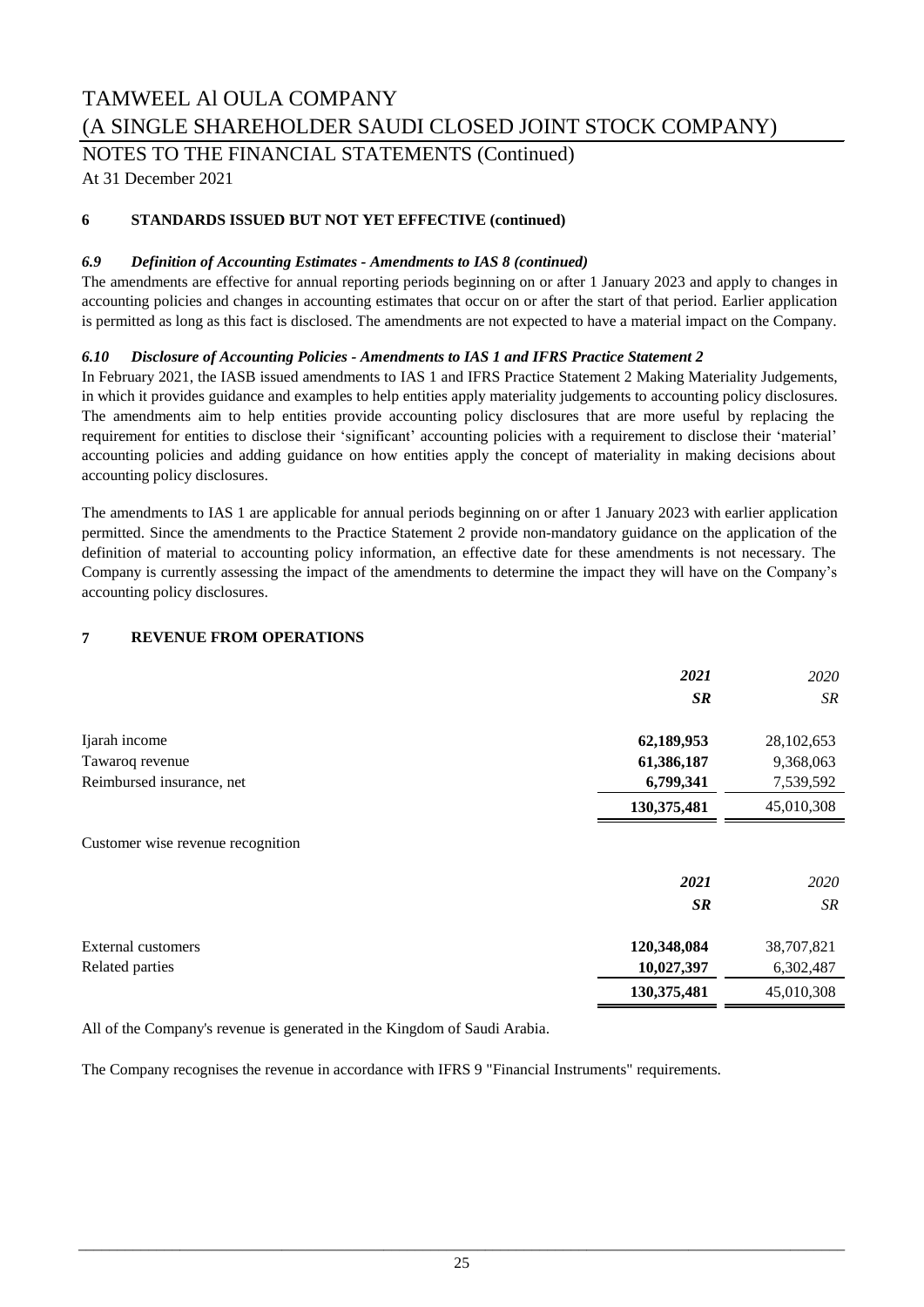## NOTES TO THE FINANCIAL STATEMENTS (Continued)

At 31 December 2021

### **8 REVENUE FROM OTHER ACTIVITIES**

|                                            | 2021      | 2020      |
|--------------------------------------------|-----------|-----------|
|                                            | <b>SR</b> | SR        |
| Discounts from suppliers                   | 3,343,090 | 1,469,856 |
| Income from term deposit                   | 37,476    | 115,930   |
| Others                                     | 565,275   | 1,487,724 |
|                                            | 3,945,841 | 3,073,510 |
| FINANCE COSTS AND RANK CHADCES<br>$\Omega$ |           |           |

### **9 FINANCE COSTS AND BANK CHARGES**

|                                                                    | 2021       | 2020      |
|--------------------------------------------------------------------|------------|-----------|
|                                                                    | <b>SR</b>  | SR.       |
| Finance costs on loans and borrowings                              | 12,948,097 | 3,125,302 |
| Finance costs on employees' defined benefits liabilities (note 23) | 109,653    | 114,288   |
| Finance costs on lease liabilities (note 22)                       | 49.390     | 51,480    |
| <b>Bank</b> charges                                                | 280,918    | 147,845   |
|                                                                    | 13,388,058 | 3,438,915 |

### **10 SALARIES AND EMPLOYEES' RELATED EXPENSES**

|                         | 2021<br><b>SR</b> | <i>2020</i><br>SR. |
|-------------------------|-------------------|--------------------|
| <b>Salaries</b>         | 20,758,389        | 14,681,678         |
| Bonuses and commissions | 4,030,214         | 3,624,838          |
| Other employees' costs  | 2,626,064         | 2,159,412          |
|                         | 27,414,667        | 20,465,928         |

### **11 DEPRECIATION AND AMORTISATION**

|                                                  | 2021<br><b>SR</b> | 2020<br><b>SR</b> |
|--------------------------------------------------|-------------------|-------------------|
| Depreciation of right-of-use assets (note 14)    | 1,623,476         | 1,177,236         |
| Amortization of intangible assets (note 15)      | 1,118,308         | 814,938           |
| Depreciation of property and equipment (note 16) | 605,817           | 600,086           |
|                                                  | 3,347,601         | 2,592,260         |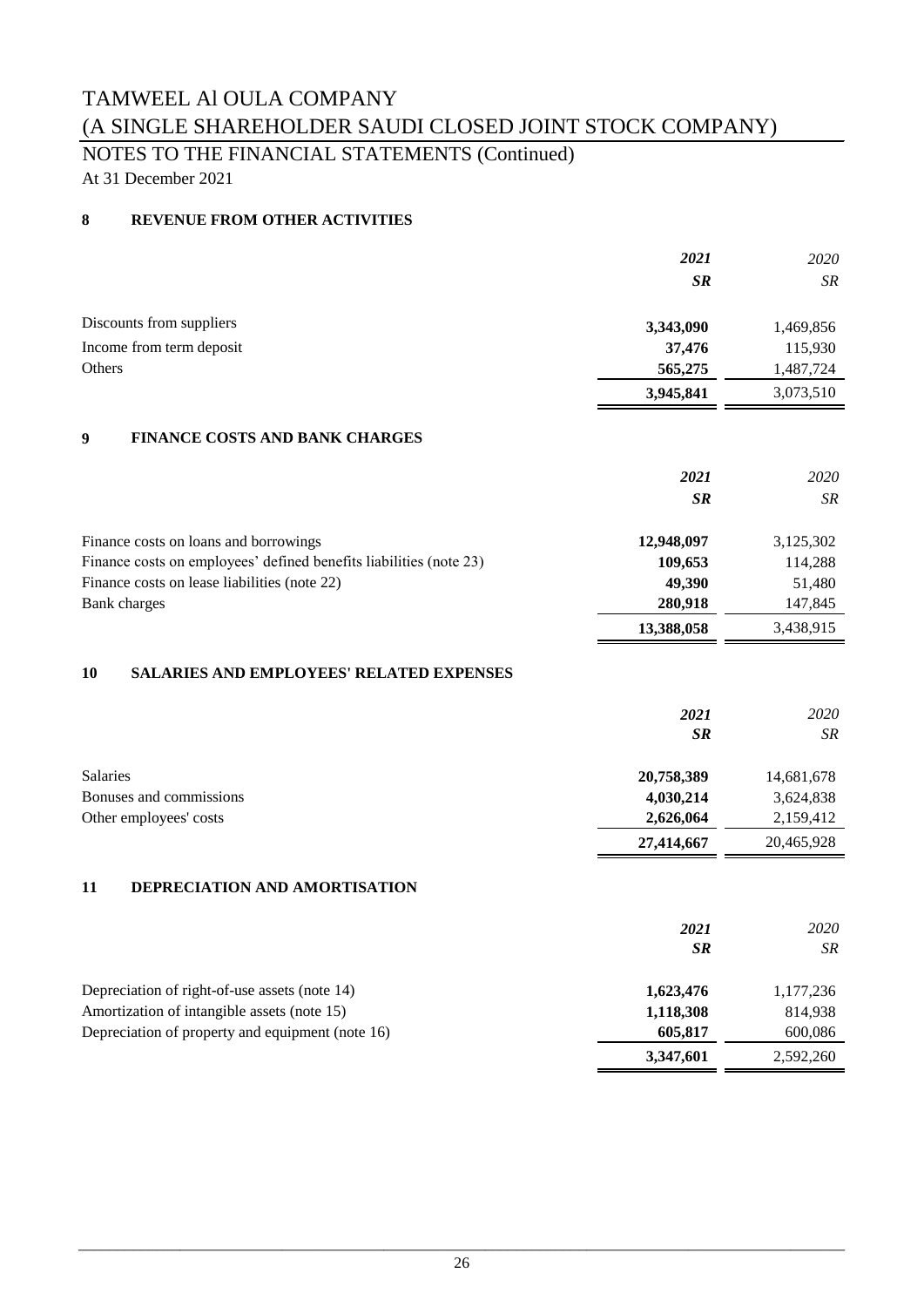## NOTES TO THE FINANCIAL STATEMENTS (Continued)

At 31 December 2021

### **12 OTHER GENERAL AND ADMINISTRATIVE EXPENSES**

|                                    | 2021       | 2020      |
|------------------------------------|------------|-----------|
|                                    | <b>SR</b>  | SR.       |
| Advertising expenses               | 2,545,993  | 982,114   |
| Governmental licenses and fees     | 2,020,684  | 1,403,472 |
| Services charges                   | 1,969,482  | 336,726   |
| Value added expenses               | 1,222,330  | 730,437   |
| IT services                        | 2,308,037  |           |
| Professional and consulting fees   | 671,748    | 514,463   |
| Travel and transportation expenses | 458,619    | 221,246   |
| Utilities expenses                 | 380,448    | 164,914   |
| Training expenses                  | 346,631    | 137,030   |
| Office supplies                    | 284,438    | 229,827   |
| Repair and maintenance             | 146,530    | 132,655   |
| Rent                               | 33,000     | 61,707    |
| Donations                          | 22,104     | 210,000   |
| Other expenses                     | 1,496,959  | 771,367   |
|                                    | 13,907,003 | 5,895,958 |

### **13 NET INVESTMENT IN ISLAMIC FINANCE RECEIVABLES**

|                                                                                                                           | 2021            | 2020            |
|---------------------------------------------------------------------------------------------------------------------------|-----------------|-----------------|
|                                                                                                                           | <b>SR</b>       | SR.             |
| Gross investment in Islamic finance receivables                                                                           | 2,055,733,609   | 1,168,016,782   |
| Less: unearned finance income                                                                                             | (324, 425, 238) | (207, 377, 512) |
| Investment in Islamic finance receivables (before allowance for expected<br>credit losses on Islamic finance receivables) | 1,731,308,371   | 960,639,270     |
| Less: allowance for expected credit losses on Islamic finance receivables                                                 | (28, 616, 817)  | (28,913,912)    |
| Less: modification loss recognised on SAMA's deferment program                                                            | (9,086,861)     | (4,768,767)     |
| Net investment in Islamic finance receivables                                                                             | 1,693,604,693   | 926,956,591     |
| Analysed as follows:                                                                                                      |                 |                 |
| Net investment in Islamic finance receivables, non-current                                                                | 1,080,583,385   | 539,544,935     |
| Net investment in Islamic finance receivables, current                                                                    | 613,021,308     | 387,411,656     |
|                                                                                                                           | 1,693,604,693   | 926,956,591     |

*13.1* Movement in the allowance for expected credit losses on finance receivables is as follows:

|                              | 2021           | 2020       |
|------------------------------|----------------|------------|
|                              | <b>SR</b>      | SR.        |
| At the beginning of the year | 28,913,912     | 15,461,842 |
| Provided during the year     | 26,719,941     | 13,452,070 |
| Written off during the year  | (27, 017, 036) |            |
| At the end of the year       | 28,616,817     | 28,913,912 |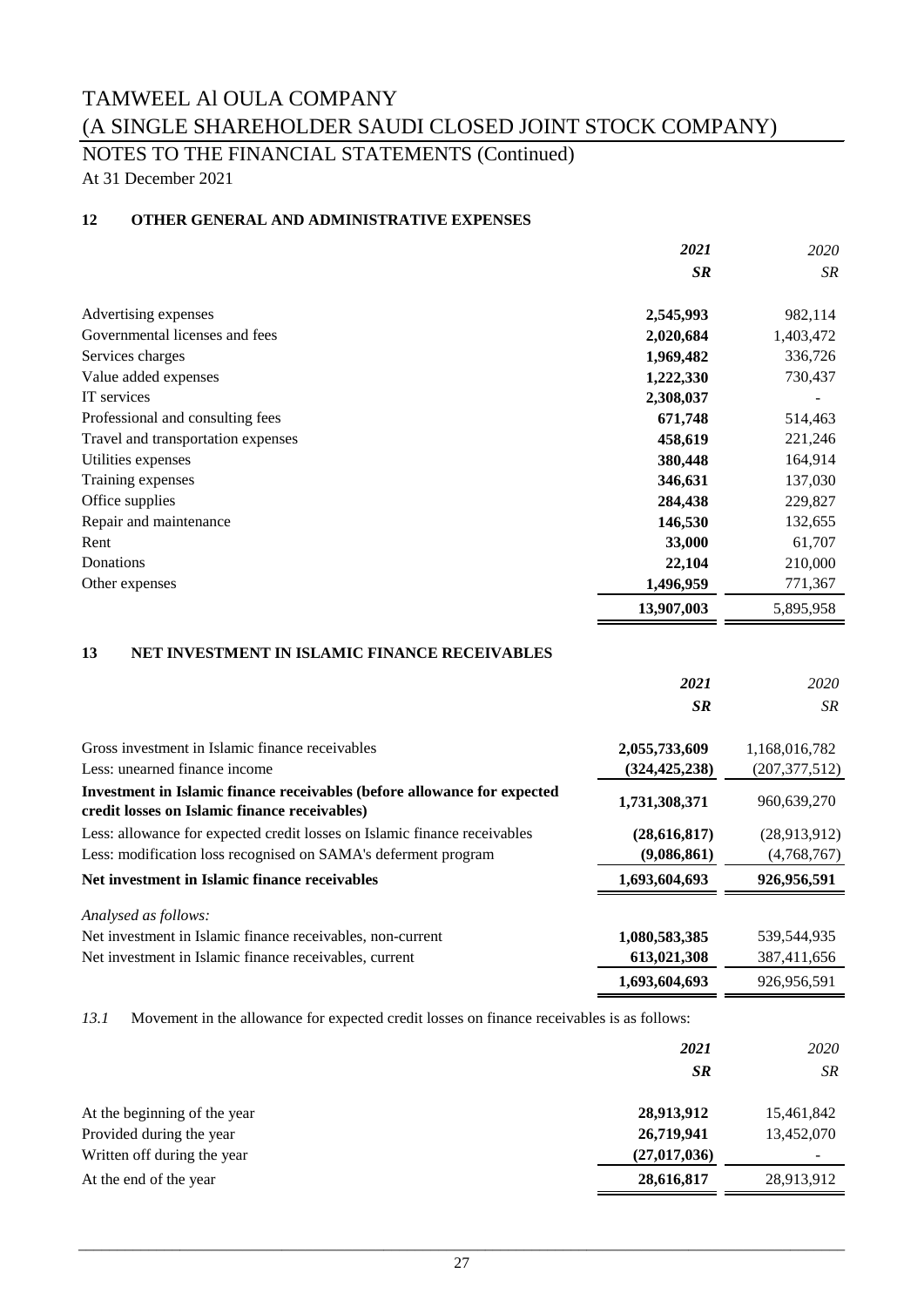NOTES TO THE FINANCIAL STATEMENTS (Continued)

At 31 December 2021

### **13 NET INVESTMENT IN ISLAMIC FINANCE RECEIVABLES (continued)**

- *13.2* The Company's implicit rate of return on investment in Islamic finance receivables is in market rate range. These receivables are majorly secured against assets, personal guarantees, Kafala program and down payments. The Company's major activities for investment in finance receivables are in tawarroq and ijarah.
- *13.3* Investment in Islamic finance receivables mainly include Ijara and Tawaruq contracts amounting to SR 905.04 million and SR 1.14 billion respectively (2020: SR 589.09 million and SR 574.16 million respectively).
- *13.4* The contractual rights and the titles of certain assets subject to the financing arrangements of Islamic financing receivables are under the name of Al Kifah Trading Company (a shareholder) amounting to SR 0.08 million (2020: SR 8.7 million). The shareholder waived rights over the assets and confirmed that the risks and rewards pertaining to the assets have been transferred to the Company.
- *13.5* At 31 December 2021, ijarah receivables include the Company's repossessed assets inventory for contracts having outstanding receivables amounting to SR 606.3 thousands (2020: 772 thousands).

The Maturity of the gross investment in Islamic finance receivables as at 31 December 2021 is as follows:

|                                                                                                              | <b>Gross</b><br><i>investment in</i><br>Islamic finance<br>receivables<br><b>SR</b> | <b>Unearned lease</b><br>finance income<br><b>SR</b> | Net investment<br><i>in Islamic</i><br>finance<br>receivables<br><b>SR</b> |
|--------------------------------------------------------------------------------------------------------------|-------------------------------------------------------------------------------------|------------------------------------------------------|----------------------------------------------------------------------------|
| No later than one year (note 13.6 and 13.7)<br>Later than one year but not later than five years (note 13.7) | 762,407,432<br>1,255,622,499                                                        | 147,545,452<br>176,879,786                           | 614,861,980<br>1,078,742,713                                               |
|                                                                                                              | 2,018,029,931                                                                       | 324,425,238                                          | 1,693,604,693                                                              |

The Maturity of the gross investment in Islamic finance receivables as at 31 December 2020 is as follows:

|                                                               | Gross investment<br><i>in Islamic</i><br>finance<br>receivables<br>SR. | Unearned lease<br>finance income<br>SR. | Net investment in<br>Islamic finance<br>receivables<br>SR. |
|---------------------------------------------------------------|------------------------------------------------------------------------|-----------------------------------------|------------------------------------------------------------|
| No later than one year (note 13.6 and 13.7)                   | 488,786,221                                                            | 96,605,798                              | 392,180,423                                                |
| Later than one year but not later than five years (note 13.7) | 645, 547, 882                                                          | 110,771,714                             | 534,776,168                                                |
|                                                               | 1,134,334,103                                                          | 207, 377, 512                           | 926,956,591                                                |

- *13.6* Current protion of the gross investment in Islamic finance receivables has been netted off against the ECL provision amouting to SR 28.6 million (2020: 28.9 million).
- *13.7* Current and non-current portions of the gross loans are adjusted with their share of the modification loss recognised on the customers under SAMA's Deferred Payment Program ("SAMA's DPP") amounting to SR 5.2 million and 3.9 million (2020: SR 2.7 million and SR 2.05 million), respectively.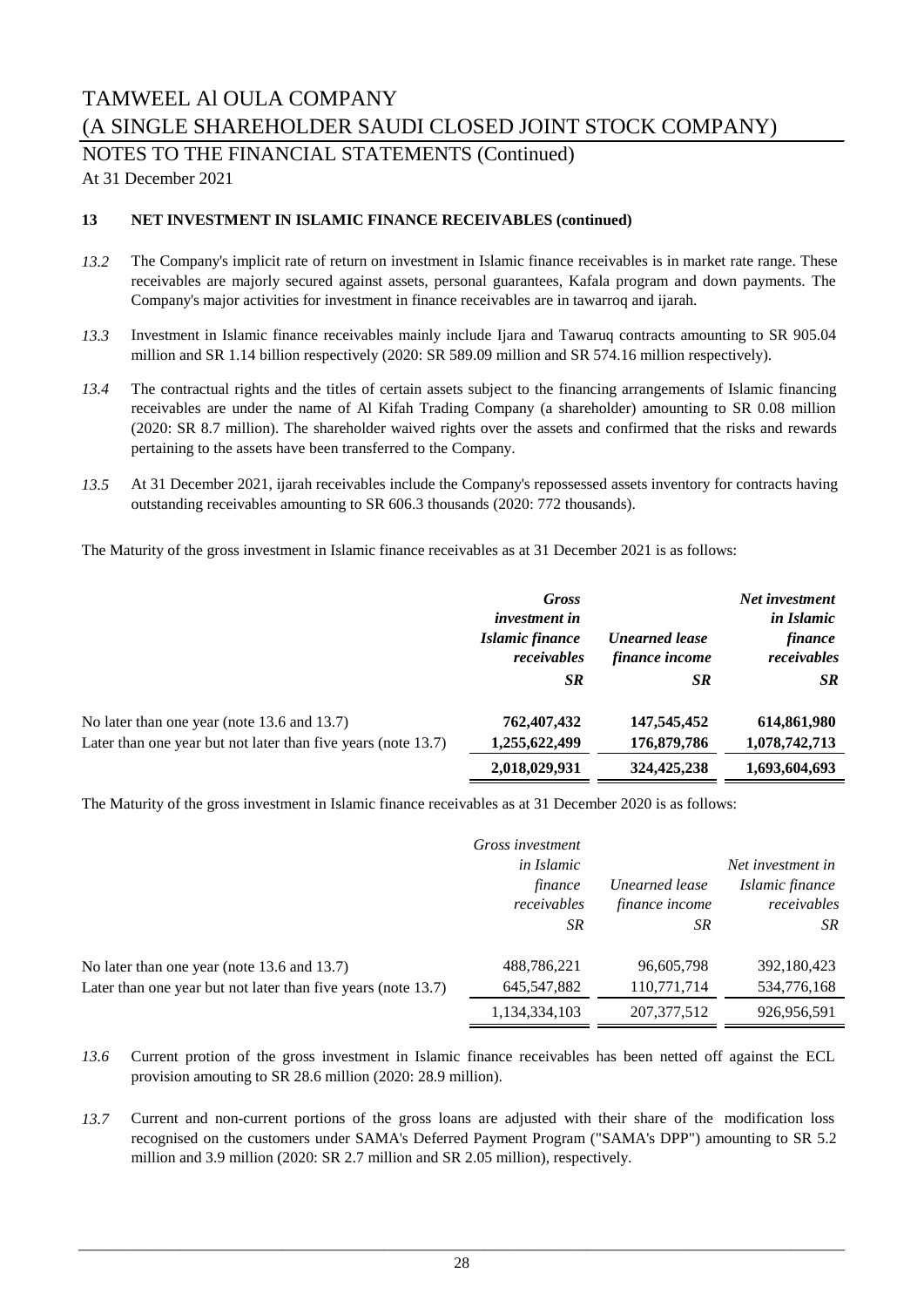NOTES TO THE FINANCIAL STATEMENTS (Continued)

At 31 December 2021

*13.8* The Company has entered into a Musharakah agreement with a local Company for Ijara and Tawarruq receivables. In accordance with the terms of this agreement, the partners are participating in the underlying Ijarah and Tawarruq transactions on agreed basis allocating 20% for the Company and the remaining 80% for the other Musharakah Partner. Such receivables represent instruments initially originated by the Company and subsequently transferred to a third party. The Company assumes credit risk to the extent of its share in the agreement. During the year, the Company has derecognised net investment in Islamic finance receivables amounting to SR 88.15 million which represents 80% of the Musharaka agreement (2020: nil).

In addition to the above, the Company simultaneously has entered into a Musharkah Management Agreement, wherein the Company would act as the sole servicing agent by performing activities such as monitoring and collection of the receivables on behalf of both Musharakah partners The Company does not collect any servicing fee on this agreement.

### **14 RIGHT-OF-USE ASSETS**

|                               | 2021<br><b>SR</b> | 2020<br><b>SR</b> |
|-------------------------------|-------------------|-------------------|
|                               |                   |                   |
| Cost:                         |                   |                   |
| At the beginning of the year  | 3,357,833         | 3,370,703         |
| Additions                     | 3,000,672         |                   |
| Disposals                     |                   | (12, 870)         |
| At the end of the year        | 6,358,505         | 3,357,833         |
| Accumulated depreciation:     |                   |                   |
| At the beginning of the year  | 2,244,586         | 1,067,350         |
| Charge for the year (note 11) | 1,623,476         | 1,177,236         |
| At the end of the year        | 3,868,062         | 2,244,586         |
| Net carrying amounts:         |                   |                   |
| At 31 December 2021           | 2,490,443         |                   |
| At 31 December 2020           |                   | 1,113,247         |

The following had been recognised in the statement of profit or loss and other comprehensive income:

|                                                     | 2021<br><b>SR</b> | 2020<br><b>SR</b> |
|-----------------------------------------------------|-------------------|-------------------|
| Depreciation expenses for right-of-use assets       | 1,623,476         | 1,177,236         |
| Expenses related to short-term and low-value leases | 33,000            | 61,707            |
| Finance cost on lease liabilities                   | 49.390            | 51,480            |
|                                                     | 1,705,866         | 1,290,423         |

Right-of-use assets constitute the offices rented by the Company for its branches.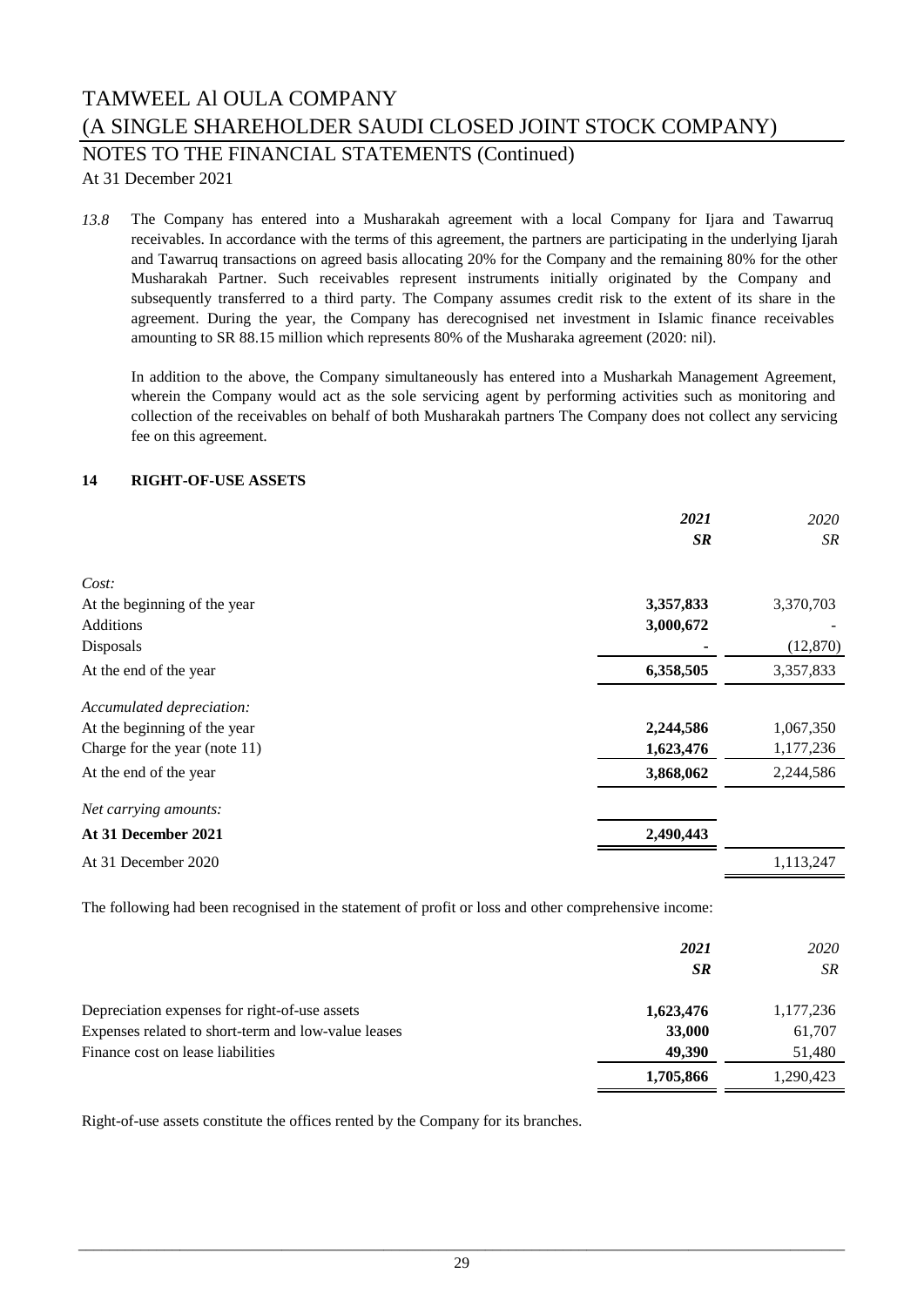NOTES TO THE FINANCIAL STATEMENTS (Continued)

At 31 December 2021

### **15 INTANGIBLE ASSETS**

Intangible balance represents software and licenses with useful lives ranging from 1 to 5 years.

|                                  | 2021      | 2020      |
|----------------------------------|-----------|-----------|
|                                  | <b>SR</b> | SR        |
| Cost:                            |           |           |
| At the beginning of the year     | 4,573,204 | 4,000,063 |
| Transfer from CWIP               | 233,475   | 262,060   |
| <b>Additions</b>                 | 953,468   | 311,081   |
| At the end of the year           | 5,760,147 | 4,573,204 |
| Accumulated amortisation:        |           |           |
| At the beginning of the year     | 2,528,211 | 1,713,273 |
| Charge for the year (note $11$ ) | 1,118,308 | 814,938   |
| At the end of the year           | 3,646,519 | 2,528,211 |
| <i>Net book value :</i>          |           |           |
| At 31 December 2021              | 2,113,628 |           |
| At 31 December 2020              |           | 2,044,993 |

### **16 PROPERTY AND EQUIPMENT**

|                               | Leasehold           | Office furniture |            |            |
|-------------------------------|---------------------|------------------|------------|------------|
|                               | <i>Improvements</i> | and fixtures     | Computers  | Total      |
|                               | <b>SR</b>           | <b>SR</b>        | <b>SR</b>  | SR         |
| Cost:                         |                     |                  |            |            |
| At 1 January 2020             | 2,081,524           | 764,139          | 1,074,091  | 3,919,754  |
| <b>Additions</b>              | 8,604               | 142,027          | 376,701    | 527,332    |
| Disposals                     |                     |                  | (727, 304) | (727, 304) |
| At 31 December 2020           | 2,090,128           | 906,166          | 723,488    | 3,719,782  |
| <b>Transfer from CWIP</b>     | 812,975             |                  |            | 812,975    |
| <b>Additions</b>              | 792,693             | 665,508          | 620,710    | 2,078,911  |
| Disposals                     | (43,500)            | (164, 540)       | (70,003)   | (278, 043) |
| At 31 December 2021           | 3,652,296           | 1,407,134        | 1,274,195  | 6,333,625  |
| Accumulated depreciation:     |                     |                  |            |            |
| At 1 January 2020             | 1,423,384           | 580,374          | 828,845    | 2,832,603  |
| Charge for the year (note 11) | 337,142             | 86,405           | 176,539    | 600,086    |
| Disposals                     |                     |                  | (724, 720) | (724, 720) |
| At 31 December 2020           | 1,760,526           | 666,779          | 280,664    | 2,707,969  |
| Charge for the year (note 11) | 194,645             | 172,814          | 238,358    | 605,817    |
| Disposals                     |                     | (160,999)        | (62,904)   | (223,903)  |
| At 31 December 2021           | 1,955,171           | 678,594          | 456,118    | 3,089,883  |
| Net book value:               |                     |                  |            |            |
| At 31 December 2021           | 1,697,125           | 728,540          | 818,077    | 3,243,742  |
| At 31 December 2020           | 329,602             | 239,387          | 442,824    | 1,011,813  |
|                               |                     |                  |            |            |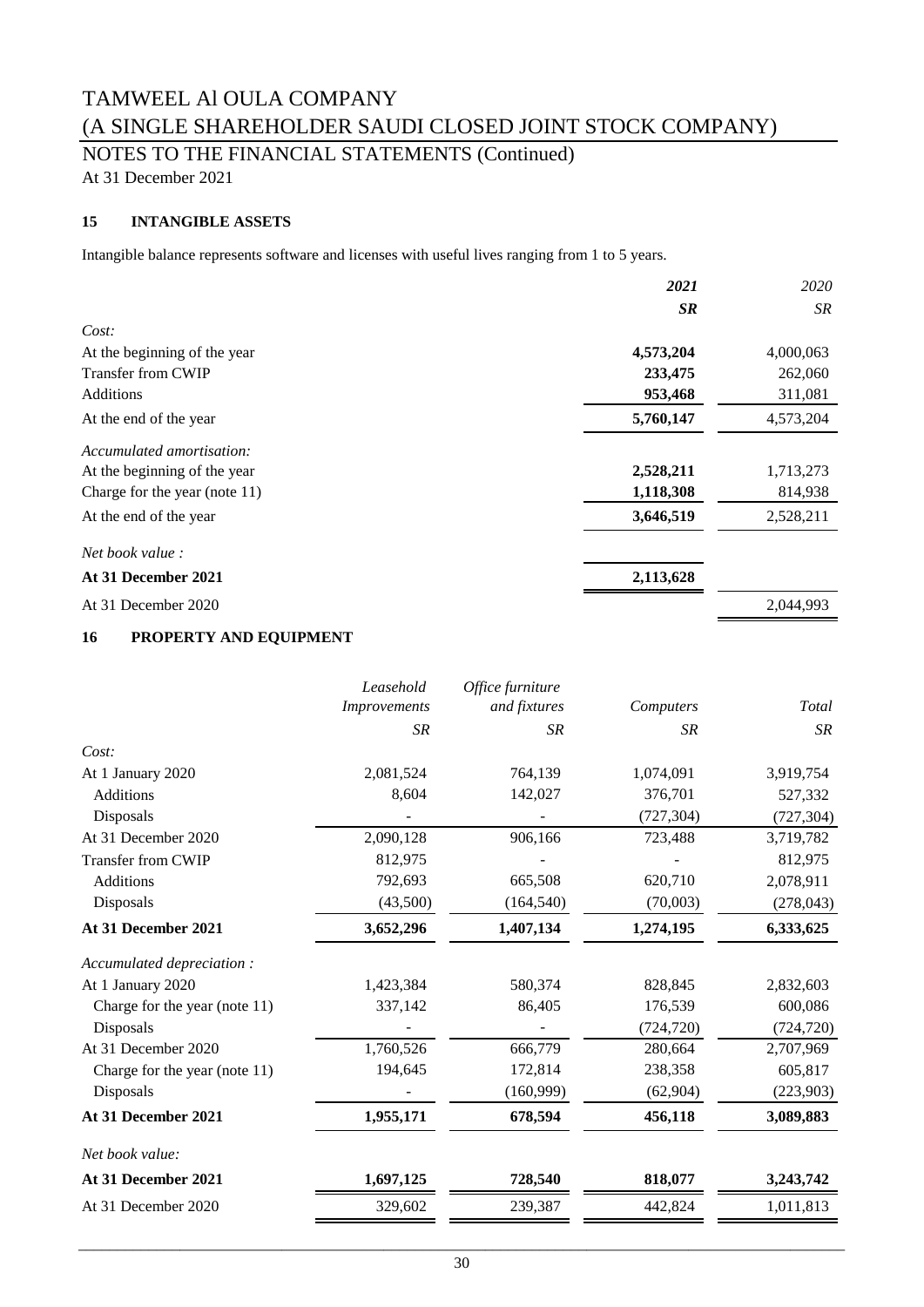NOTES TO THE FINANCIAL STATEMENTS (Continued)

At 31 December 2021

### **17 EQUITY INVESTMENTS HELD AT FVOCI**

The Company made an investment amounting to SR 892,850 for 89,285 shares at SR 10 each share representing a 2% ownership in the share capital of, "Saudi Leasing For Contract Registration Company". The registration Company has been formed for registration of contracts relating to financial leases, amendments registration and transfer of the title deeds of the assets under finance leases. Equity investment designated at fair value is classified under level 3 of the fair value hierarchy.

### **18 PREPAYMENTS AND OTHER RECEIVABLES**

|                                     | 2021       | 2020       |
|-------------------------------------|------------|------------|
|                                     | <b>SR</b>  | SR         |
| Amounts due from SAMA               | 77,940,158 |            |
| Prepayments                         | 4,270,993  | 10,115,920 |
| Insurance claims                    | 1,745,778  | 486,838    |
| Claims receivables from customers   | 3,261,184  | 460,834    |
| Advance to suppliers                | 980,195    | 455,708    |
| Others                              | 121,884    | 5,280,196  |
|                                     | 88,320,192 | 16,799,496 |
| 19<br><b>BANK BALANCES AND CASH</b> |            |            |
|                                     | 2021       | 2020       |

*SR SR*

| <b>Bank balances</b> | 69,703,270 | 105,446,985 |
|----------------------|------------|-------------|

### **20 SHARE CAPITAL**

The authorised, issued and paid up capital is SR 250 million as at 31 December 2021 consisting of 25 million shares (2020: SR 250 million consisting of 25 million shares) of SR 10 share. At 31 December 2020, corresponding to 16 Jumada Al-Ula 1442H, shareholders of the Company resolved to transfer their shares to Al Kifah Holding Company, the ultimate parent company. At 2 March 2021, corresponding to 18 Rajab 1442H, the company received no objection certificate from SAMA for the change in shareholding structure. Legal formalities in this respect were completed during the year. Basic and diluted earnings per share for the year ended 31 December 2021 and 2020 is calculated on a weighted average basis by dividing the net income for the year by outstanding number of shares during the year. Ownership percentage and amount of share capital are as follows:

| Ownership %              |         |      |             |             |
|--------------------------|---------|------|-------------|-------------|
| Name of shareholders     | 2021    | 2020 | 2021        | 2020        |
|                          |         |      | <b>SR</b>   | SR.         |
| Al Kifah Holding Company | $100\%$ | 100% | 250,000,000 | 250,000,000 |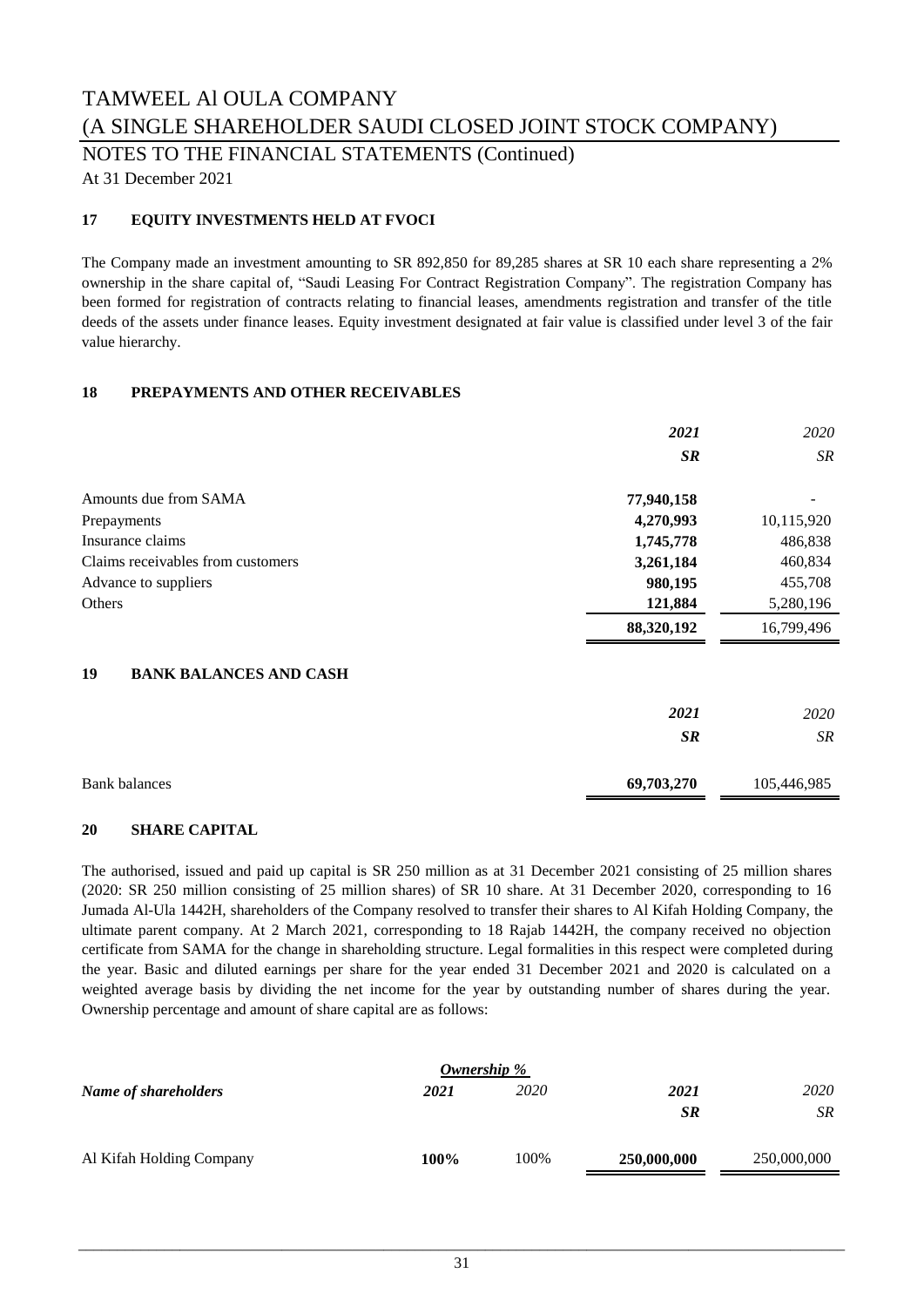### NOTES TO THE FINANCIAL STATEMENTS (Continued)

At 31 December 2021

### **21 LOANS AND BORROWINGS**

|                                                  | 2021           | 2020        |
|--------------------------------------------------|----------------|-------------|
|                                                  | <b>SR</b>      | SR          |
| <b>Loans and borrowings</b>                      |                |             |
| SAMA support program (note 21.1)                 | 1,100,443,427  | 458,843,525 |
| Tawaruq financing (note 21.2)                    | 161,618,516    | 155,984,016 |
| Social development bank financing (note 21.3)    | 119,335,140    | 74,346,936  |
| Less: Modification gain on deferment (note 21.1) | (16, 467, 666) | (6,465,222) |
| Net loans and borrowings                         | 1,364,929,417  | 682,709,255 |
| <b>Analyzed as follows:</b>                      | 2021           | 2020        |
|                                                  | <b>SR</b>      | SR          |
| Non-current portion                              | 769,765,088    | 394,518,316 |
| Current portion                                  | 595,164,329    | 288,190,939 |
|                                                  | 1,364,929,417  | 682,709,255 |

- *21.1* During 2020, the Company has signed an agreement with SAMA to enroll in the deferred payments program. During the year, based on the deferred payments program, the Company has received SR 209.7 million (2020: SR 175.68 million), these loans are interest free loans provided. The Modification gain on deferment includes an amount of SR 24.8 million (2020: SR 6.47 million), which is recorded under revenue from operations in the statement of profit or loss and other comprehensive income. Further, the Company has obtained additional funds from SAMA under loan guarantee program amounting to SR 634.8 million (2020: SR 308.18 million) to finance its activities. These loans are repayable in equal monthly installment commencing from May 2020 with the final installment due in November 2024. SAMA deferred payments program and loan guarantee program are carried at fair value using internal rate of return equivalent to the prevailing market rate.
- *21.2* The Company has obtained a Tawaruq financing facilities from local commercial banks to finance the purchase of assets for leasing services. Tawaruq loans are of both long-term and revolving nature. The long-term loan is repayable within a 5-year period. The revolving loans are payable within the next 12 months. Tawaruq loans carry financial charges at prevailing market borrowing costs plus SIBOR. These Tawaruq loans are secured by promissory notes issued by the shareholder. The Company is required to comply with certain covenants under the facility agreements which includes maintenance of certain leverage ratios. The Company had no breach of covenants during the period.
- *21.3* During 2018, the Company obtained long-term loans from Social Development Bank ("SDB"), a governmental agent, to finance the purchase of assets for leasing services for small and medium sized entities ("SMEs") with 3 month grace periods. The Company has entered into similar agreements during 2020 and 2021 with all having 3 month grace periods, except for one loan obtained during 2020 which had a 6-month grace period due to COVID-19 related extension. The loans are repayable in equal monthly instalments commencing from January 2019 with the final instalment due in January 2025.

The loans agreements do not include any covenant to maintain financial ratios during the loan period. Social Development Bank financing are carried at fair value using internal rate of return equivalent to the prevailing market rate. The difference between carrying value and face value as of initial recognition date, is treated as government grant, which is amortised over the duration of the related loans.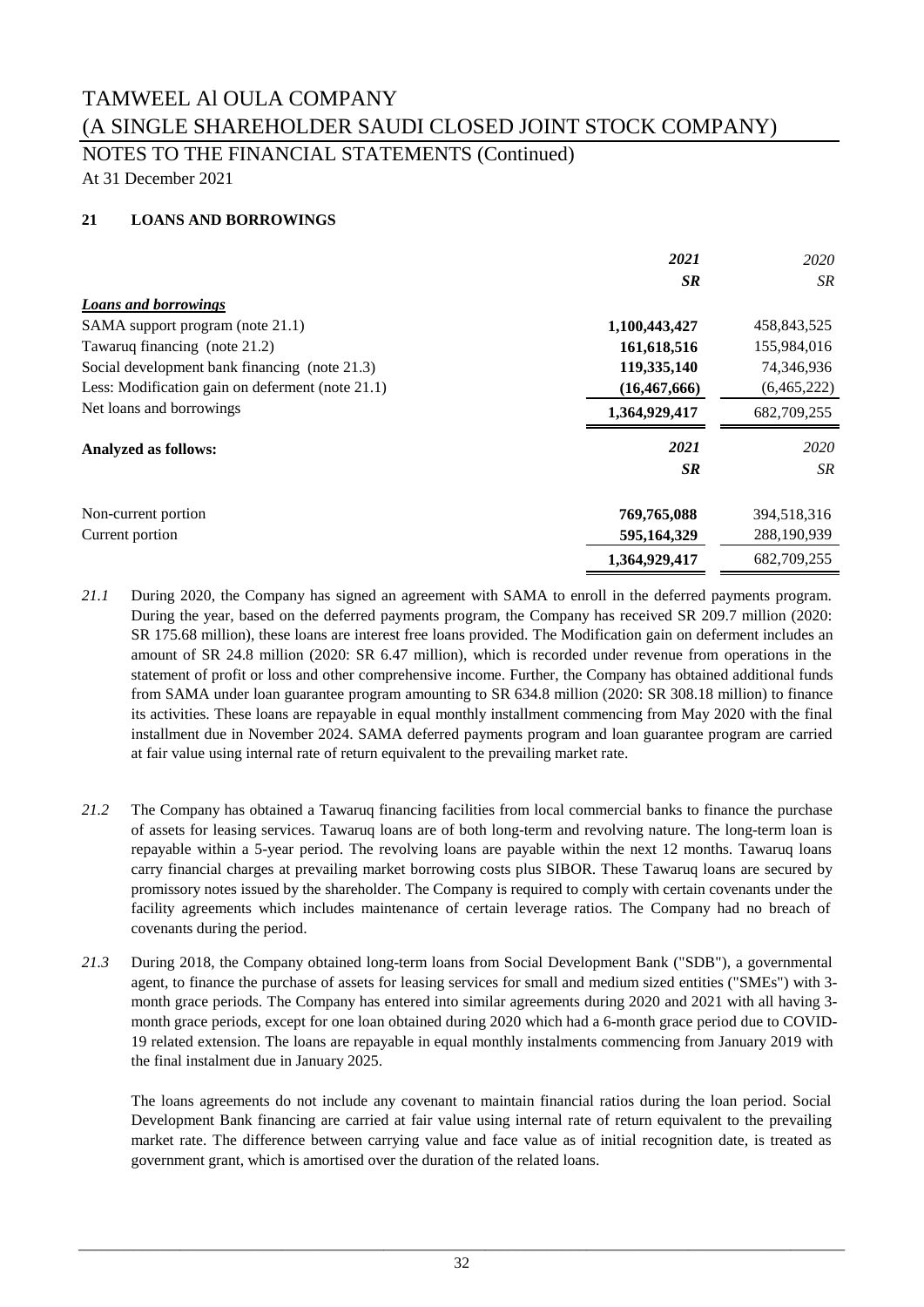NOTES TO THE FINANCIAL STATEMENTS (Continued)

At 31 December 2021

### **LOANS AND BORROWINGS (continued)**

*21.3* The loans received from SDB, carry special commission at rates significantly lower than the currently prevailing market rates. These loans carry a number of conditions, one of which is that these loans are to be used for providing loans to specific types/sectors of customers at discounted rates. The benefit being the impact of the "lower than market value" loans obtained by the Company has been identified and accounted for as "government grant" and has initially been recorded as income and such benefit is being recognised in statement of comprehensive income of the Company.

### **22 LEASES**

Movement in lease liabilities is as follows:

|                                                         | 2021        | 2020        |
|---------------------------------------------------------|-------------|-------------|
|                                                         | SR          | SR          |
| At 1 January                                            | 252,231     | 1,559,890   |
| Additions during the year                               | 3,000,672   |             |
| Finance costs for the year (note 9)                     | 49,390      | 51,480      |
| Payments during the year                                | (1,689,904) | (1,359,139) |
| At 31 December                                          | 1,612,389   | 252,231     |
| Classified as:                                          |             |             |
| Current                                                 | 858,113     | 252,231     |
| Non-current                                             | 754,276     |             |
|                                                         | 1,612,389   | 252,231     |
| Maturity analysis - contractual undiscounted cash flows |             |             |
|                                                         | 2021        | 2020        |
|                                                         | <b>SR</b>   | SR          |
| Less than 1 year                                        | 863,266     | 259,000     |
| Later than one year to five years                       | 783,822     |             |
|                                                         | 1,647,088   | 259,000     |

### **23 EMPLOYEES' DEFINED BENEFITS LIABILITIES**

#### **Post employments benefits**

The management has carried out an exercise to assess the present value of its employees' defined benefits liabilities at 31 December in respect of employees' defined benefits liabilities under relevant local regulations and contractual arrangements. The following tables summaries the components of net benefit expense recognised in the statement of comprehensive income and balances reported in the statement of financial position: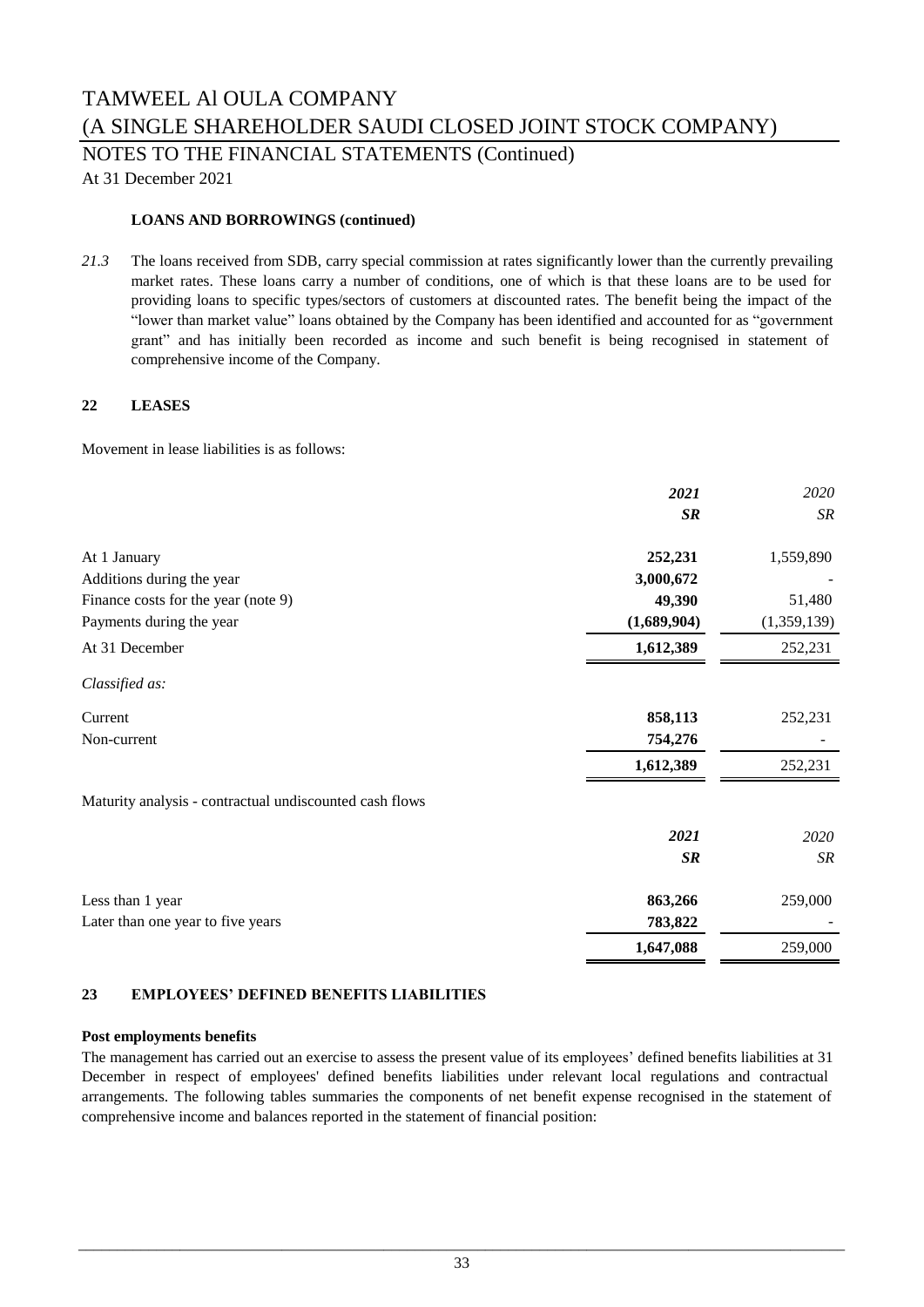## NOTES TO THE FINANCIAL STATEMENTS (Continued)

At 31 December 2021

### **23 EMPLOYEES' DEFINED BENEFITS LIABILITIES (continued)**

### **Present value of end of service benefits (Statement of financial position)**

|                                                          | 2021<br>SR | 2020<br>SR |
|----------------------------------------------------------|------------|------------|
| Present value of employees' defined benefits liabilities | 5,527,667  | 4.506.717  |

The following table summarizes the components of the net benefit expense recognized in the income statement and statement of comprehensive income and amounts recognized in the statement of financial position.

### **Net benefit expense recognised in income statement:**

|                                                                        | 2021       | 2020        |
|------------------------------------------------------------------------|------------|-------------|
|                                                                        | <b>SR</b>  | SR          |
| Current service cost for the period                                    | 947,297    | 719,861     |
| Interest cost on benefit obligation for the period                     | 109,653    | 114,288     |
|                                                                        | 1,056,950  | 834,149     |
| The movement in employees' defined benefits liabilities is as follows: |            |             |
|                                                                        | 2021       | 2020        |
|                                                                        | <b>SR</b>  | ${\cal SR}$ |
| As at 1 January                                                        | 4,506,717  | 3,767,769   |
| Current service cost                                                   | 947,297    | 719,861     |
| Interest cost (note 9)                                                 | 109,653    | 114,288     |
| <b>Actuarial</b> loss                                                  | 199,189    | 301,513     |
| Payments during the year                                               | (235, 189) | (396, 714)  |
| As at 31 December                                                      | 5,527,667  | 4,506,717   |
| Actuarial loss/(gain) are due to:                                      |            |             |
|                                                                        | 2021       | 2020        |
|                                                                        | SR         | SR          |
| Change in financial assumptions                                        |            | 235,915     |
| Experience adjustments                                                 | 199,189    | 65,598      |
|                                                                        | 199,189    | 301,513     |

The principal assumptions used in determining employee benefit obligations for the Company's plans are shown below:

|                           | 2021     | 2020     |  |
|---------------------------|----------|----------|--|
| Discount rate:            | 2.5%     | 2.5%     |  |
| Future salary increase    | $3.0\%$  | 3.0%     |  |
| Rate of employee turnover | Moderate | Moderate |  |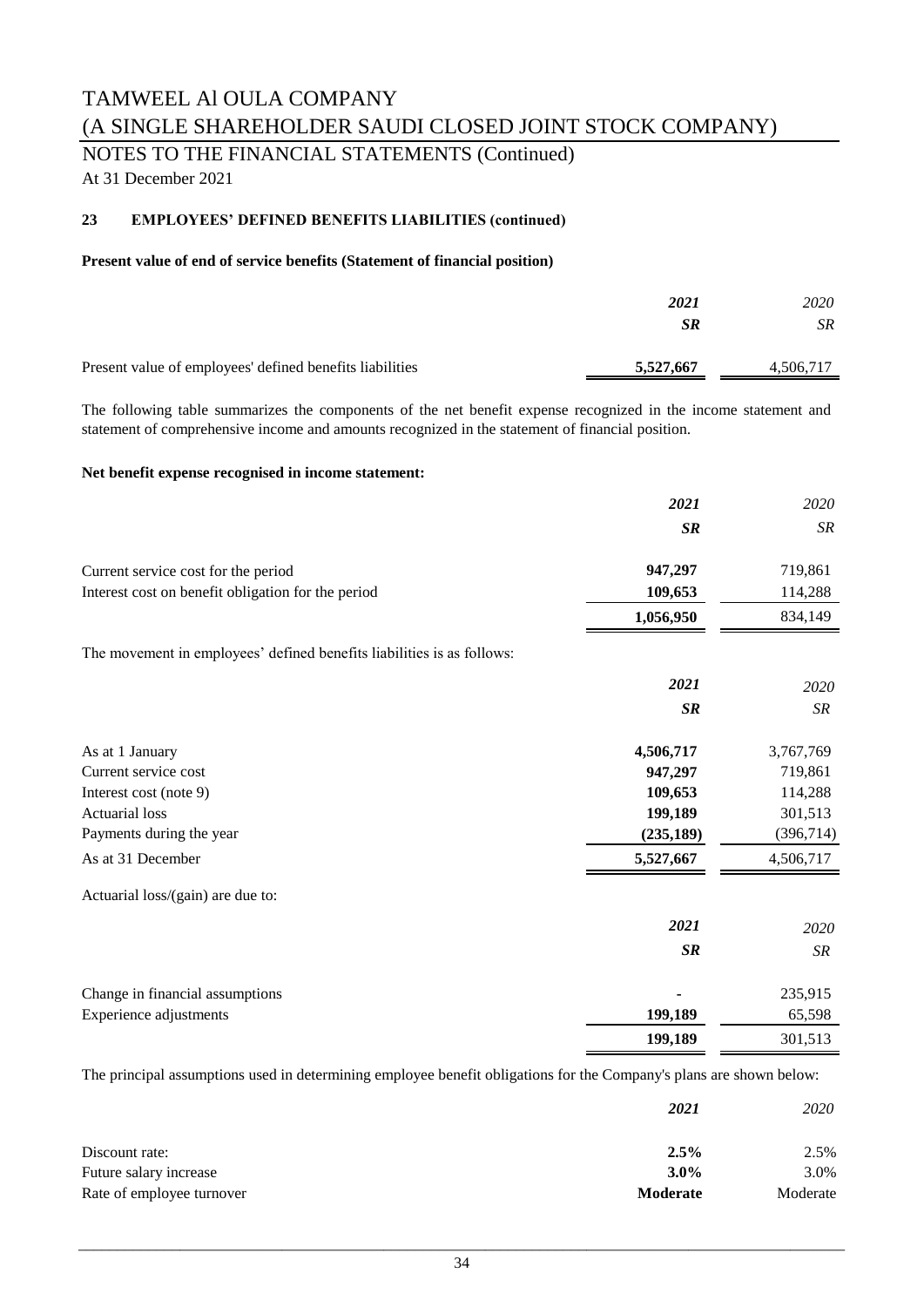NOTES TO THE FINANCIAL STATEMENTS (Continued)

At 31 December 2021

### **23 EMPLOYEES' DEFINED BENEFITS LIABILITIES (continued)**

The weighted average duration of the defined benefit obligation is 7.8 years (2020: 7.8 years). The expected maturity analysis of undiscounted defined benefit obligation is as follows (time in years):

A quantitative sensitivity analysis for significant assumption on the employees' terminal benefits as at reporting date is as shown below:

|                                | 2021       | 2020       |
|--------------------------------|------------|------------|
|                                | SR         | SR         |
| Increase in discount Rate 1%   | (377, 753) | (309, 362) |
| Decrease in discount Rate - 1% | 433,670    | 355,669    |
| Increase in salary 1%          | 426,967    | 350,719    |
| Decrease in salary -1%         | (379, 483) | (311,230)  |
|                                | 2021       | 2020       |
|                                | SR         | SR         |
| $\mathbf{1}$                   | 639,225    | 535,000    |
| $\overline{c}$                 | 587,498    | 472,000    |
| 3                              | 592,797    | 435,000    |
| 4                              | 529,102    | 442,000    |
| 5                              | 411,900    | 392,000    |
| $6 - 10$                       | 1,563,883  | 1,228,000  |
| <b>Total</b>                   | 4,324,405  | 3,504,000  |

### **24 ACCOUNTS PAYABLE**

Trade payables are non-interesting bearing and are normally settled on 30 to 120 days terms. For explanations on the Company's liquidity risk management processes, refer to note 29).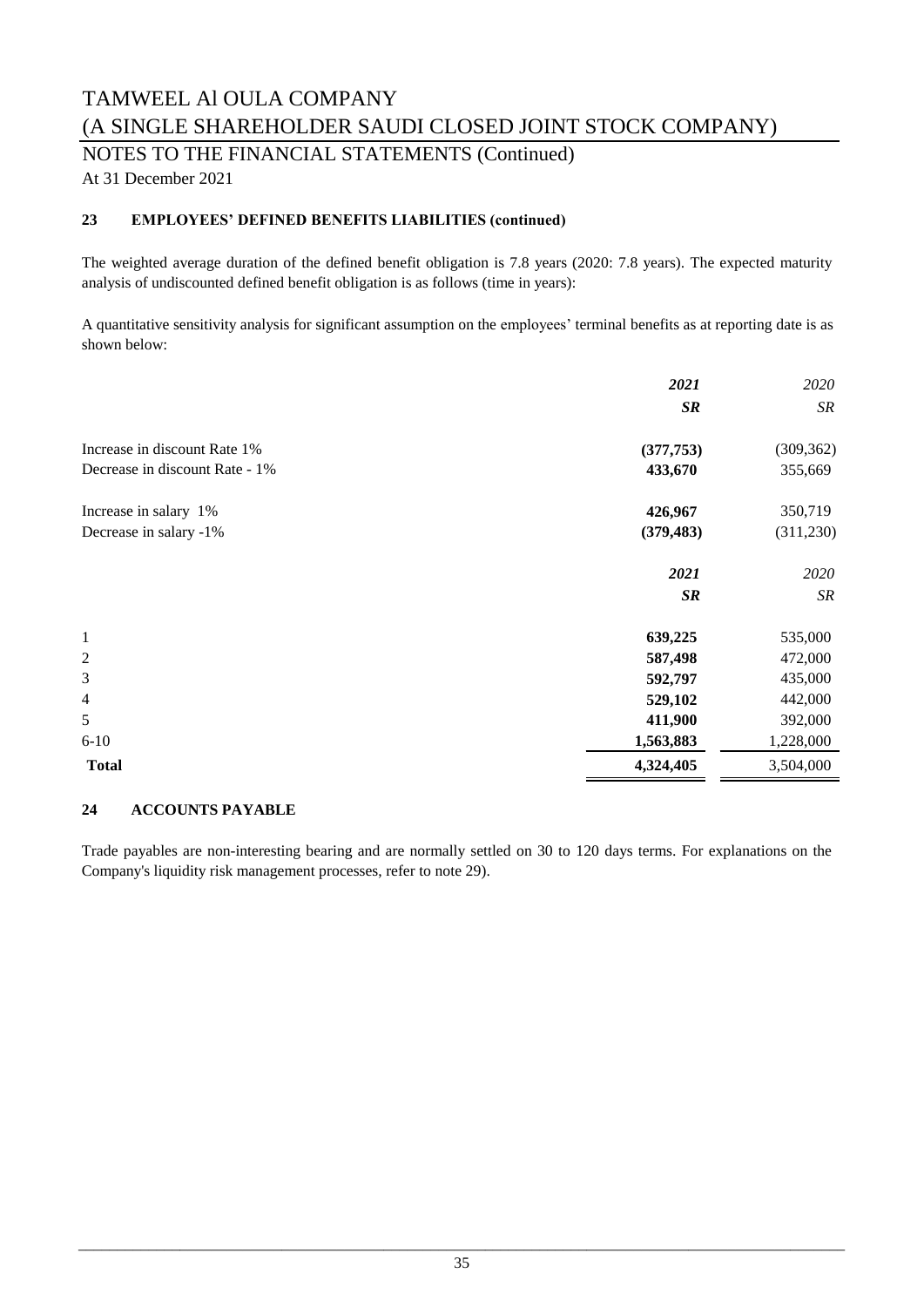NOTES TO THE FINANCIAL STATEMENTS (Continued)

At 31 December 2021

### **25 RELATED PARTY TRANSACTIONS AND BALANCES**

Related parties include partners and entities controlled, jointly controlled or significantly influenced by such parties (affiliates). Pricing policies and terms of payments of transactions with related parties are approved by the Company's management. Following is the list of related parties of the Company:

| Names of related parties                | Nature of Relationship    |
|-----------------------------------------|---------------------------|
| Al Kifah Holding Company                | Shareholder               |
| Al Kifah Trading Company                | Fellow subsidiary         |
| Al Kifah for Building Material Company  | Fellow subsidiary         |
| Al Kifah Contracting Company            | Fellow subsidiary         |
| Al Motaweroon Company                   | Fellow subsidiary         |
| Al Kifah Real Estate Company            | Fellow subsidiary         |
| Al Kifah Paper Products Company         | Fellow subsidiary         |
| Al Kifah Precast Company                | Fellow subsidiary         |
| Al Kifah Holding Company Branch         | Branch of the shareholder |
| Al Kifah Information Technology Company | Fellow subsidiary         |
| KiCe Construction Equipment             | Fellow subsidiary         |

Following are the details of the major related party transactions occurred during the year:

| <b>Related party</b>     | Nature of relationship | <b>Nature of transactions</b>                 | <b>Amounts of transactions</b> |             |
|--------------------------|------------------------|-----------------------------------------------|--------------------------------|-------------|
|                          |                        |                                               | 2021                           | 2020        |
|                          |                        |                                               | <b>SR</b>                      | <b>SR</b>   |
| <i>Shareholders</i>      |                        |                                               |                                |             |
| Al Kifah Holding Company | Shareholder            | Value added tax paid on behalf of the Company | 3,296,425                      | 4,327,776   |
|                          |                        | Value added tax paid                          | (2,302,517)                    | (5,442,292) |
|                          |                        | Advertising expenses                          | 579.143                        | 302,163     |
|                          |                        | Amount paid against advertising expenses      | (552, 025)                     | (378, 955)  |
|                          |                        | Services provided                             | 3,173,808                      | 3,445,133   |
|                          |                        | Amounts paid against services                 | (3,442,337)                    | (3,282,421) |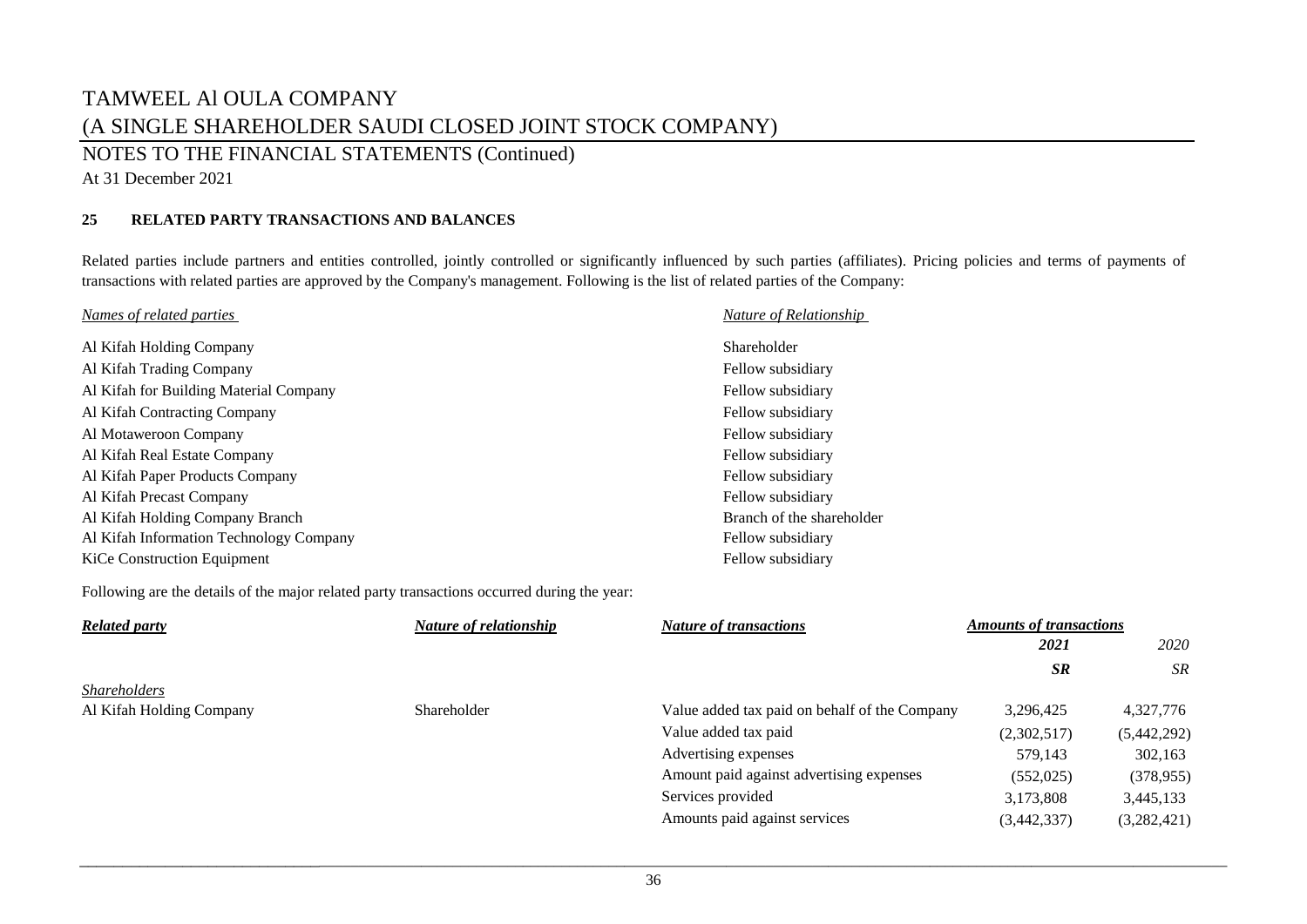### NOTES TO THE FINANCIAL STATEMENTS (Continued)

At 31 December 2021

### **25 RELATED PARTY TRANSACTIONS AND BALANCES (continued)**

Following are the details of the major related party transactions occurred during the year: (continued)

| <b>Related party</b>                   | <b>Nature of relationship</b> | <b>Nature of transactions</b>                  | <b>Amounts of transactions</b> |                 |
|----------------------------------------|-------------------------------|------------------------------------------------|--------------------------------|-----------------|
|                                        |                               |                                                | 2021                           | 2020            |
|                                        |                               |                                                | SR                             | SR              |
| Shareholders (continued)               |                               |                                                |                                |                 |
| Al Kifah Contracting Company           | Fellow subsidiary             | Amount collected against Islamic financing     |                                |                 |
|                                        |                               | receivables                                    | (4,362,144)                    | (324,950)       |
|                                        |                               | Financing                                      | 9,200,000                      | 4,956,862       |
| Al Kifah for Building Material Company | Fellow subsidiary             | Amount collected against Islamic financing     |                                |                 |
|                                        |                               | receivables                                    | (11,611,846)                   | (15,323,998)    |
|                                        |                               | Financing                                      | 500,000                        | 15,574,788      |
|                                        |                               | Services provided                              | 20,410                         |                 |
|                                        |                               | Amounts paid against services                  | (20, 192)                      |                 |
| KiCe Construction Equipment            | Fellow subsidiary             | Heavy machinery and equipment sales            |                                |                 |
|                                        |                               | financed by the Company                        | 49,712,376                     | 104,826,755     |
|                                        |                               | Amount paid against machinery and              |                                |                 |
|                                        |                               | equipment financed                             | (53,575,161)                   | (109, 590, 506) |
|                                        |                               | Financing                                      | 15,000,000                     |                 |
| Al Motaweroon Company                  | Fellow subsidiary             | Amount due against construction of new office  |                                | 12,375          |
|                                        |                               | Amount paid against construction of new office |                                | (12,375)        |
|                                        |                               | Amount collected against Islamic financing     |                                |                 |
|                                        |                               | receivables                                    | (3,566,222)                    |                 |
|                                        |                               | Financing                                      | 31,224,000                     |                 |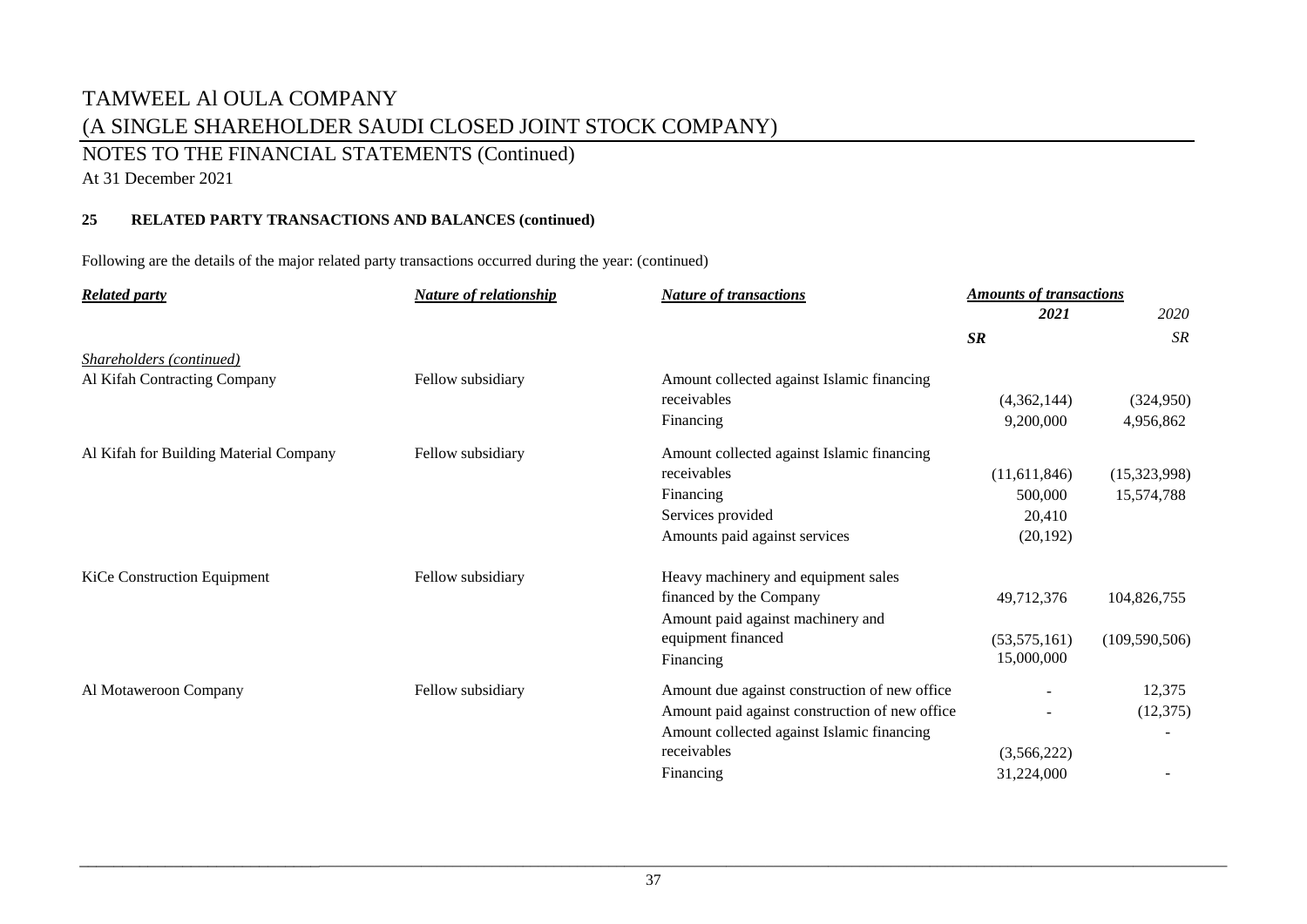### NOTES TO THE FINANCIAL STATEMENTS (Continued)

At 31 December 2021

### **25 RELATED PARTY TRANSACTIONS AND BALANCES (continued)**

Following are the details of the major related party transactions occurred during the year: (continued)

| <b>Related party</b>                    | <b>Nature of relationship</b> | <b>Nature of transactions</b>                             | <b>Amounts of transactions</b> |              |
|-----------------------------------------|-------------------------------|-----------------------------------------------------------|--------------------------------|--------------|
|                                         |                               |                                                           | 2021                           | 2020         |
|                                         |                               |                                                           | SR                             | <b>SR</b>    |
| <b>Fellow</b> subsidiaries              |                               |                                                           |                                |              |
| Al Kifah Holding Company Branch         | Branch of the shareholder     | Amount collected against Islamic financing<br>receivables | (13, 238, 733)                 | (11,871,900) |
|                                         |                               | Financing                                                 |                                | 8,340,000    |
|                                         |                               | Amount due against construction of new office.            |                                | 109,700      |
| Al Kifah Real Estate Company            | Fellow subsidiary             | Amount collected against Islamic financing<br>receivables | (7,447,100)                    | (2,784,178)  |
|                                         |                               | Financing                                                 | 8,900,000                      | 5,675,229    |
|                                         |                               | Amounts paid against rent                                 | (2,745,951)                    | (1,647,473)  |
|                                         |                               | Services provided                                         | 1,640,579                      | 1,985,213    |
| Al Kifah Paper Products Company         | Fellow subsidiary             | Amount collected against Islamic financing<br>receivables | (7,403,178)                    | (2,754,921)  |
|                                         |                               | Financing                                                 | 4,500,000                      | 5,716,798    |
|                                         |                               | Amounts paid against rent                                 | (16, 255)                      |              |
|                                         |                               | Services provided                                         | 1,316.90                       | 14,938       |
| Al Kifah Precast Company                | Fellow subsidiary             | Amount collected against Islamic financing<br>receivables | (7,447,100)                    | (2,754,921)  |
|                                         |                               | Financing                                                 | 8,900,000                      | 5,716,798    |
| Al Kifah Information Technology Company | Fellow subsidiary             | Information technology fee                                | 2,308,817                      | 3,211,189    |
|                                         |                               | Amount paid against Information technology fee            | (2,100,468)                    | (3,413,771)  |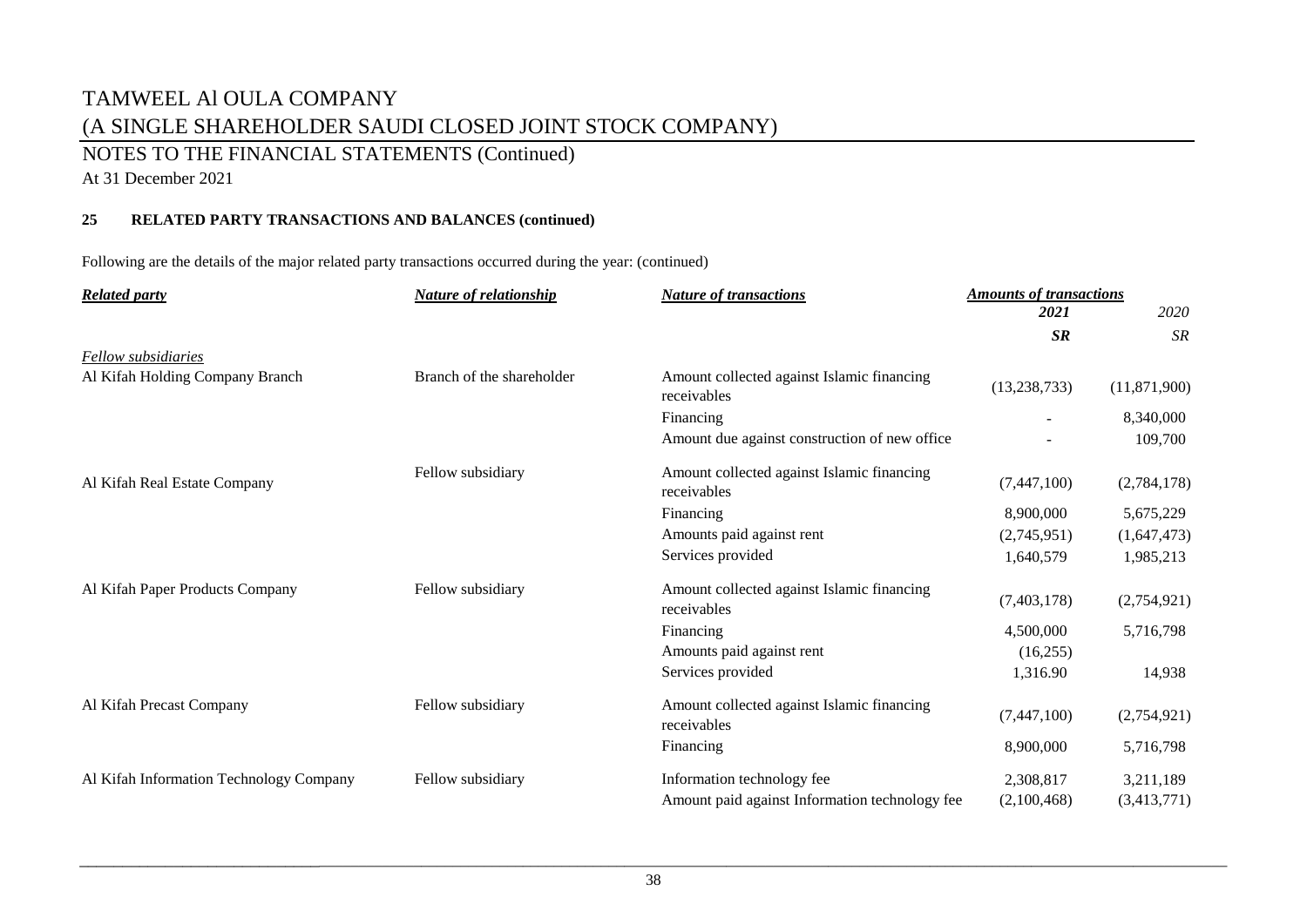NOTES TO THE FINANCIAL STATEMENTS (Continued)

At 31 December 2021

### **25 RELATED PARTY TRANSACTIONS AND BALANCES (continued)**

The breakdown of amounts due from/to related parties are as follows:

### *Amounts due from related parties ‑ (presented under net investment in Islamic finance receivables note 13):*

|                                                                        | 2021<br><b>SR</b> | 2020<br><b>SR</b> |
|------------------------------------------------------------------------|-------------------|-------------------|
| Al Kifah Real Estate Company                                           | 30,210,755        | 26,890,881        |
| Al Kifah Paper Products Company                                        | 28,768,046        | 26,889,449        |
| Al Kifah Precast Company                                               | 30,168,046        | 26,889,449        |
| Al Kifah for Building Material Company                                 | 10,032,316        | 19,503,791        |
| Alkifah holding company branch                                         | 4,748,495         | 16,547,204        |
| Al Kifah Contracting Company                                           | 10,631,545        | 4,722,391         |
| <b>KiCe Construction Equipment</b>                                     | 15,180,000        |                   |
| Almotaweroon international company                                     | 27, 251, 245      |                   |
|                                                                        | 156,990,448       | 121,443,165       |
| <b>Amounts due to related parties - (presented under liabilities):</b> | 2021<br><b>SR</b> | 2020<br>SR        |
| Al Kifah for Building Material Company                                 | 1,318             | 3,863,886         |
| Al Kifah Real Estate Company                                           | 420,468           | 1,525,840         |
| Al Kifah Holding Company                                               | 1,741,873         | 953,037           |
| Al Kifah Trading Company                                               |                   | 319,968           |

#### Al Kifah Contracting Company<br>
155,250 Al Kifah Paper Products Company **-** 14,938  **208,349** -  **2,416,891** 6,832,919 Al Kifah Information Technology

Compensation and remuneration (including salaries and other benefits) for key management personnel is disclosed as follows:

|                             | 2021      | 2020      |
|-----------------------------|-----------|-----------|
|                             | <b>SR</b> | <b>SR</b> |
| Short-term employee benefit | 2,191,330 | 1,230,999 |
| Post-employment benefits    | 332,007   | 171,341   |
|                             | 2,523,337 | 1,402,340 |

Prices and terms of payments of the above transactions with related parties have been approved by Company's management. Financing limits provided to related parties are approved by the Board of Directors.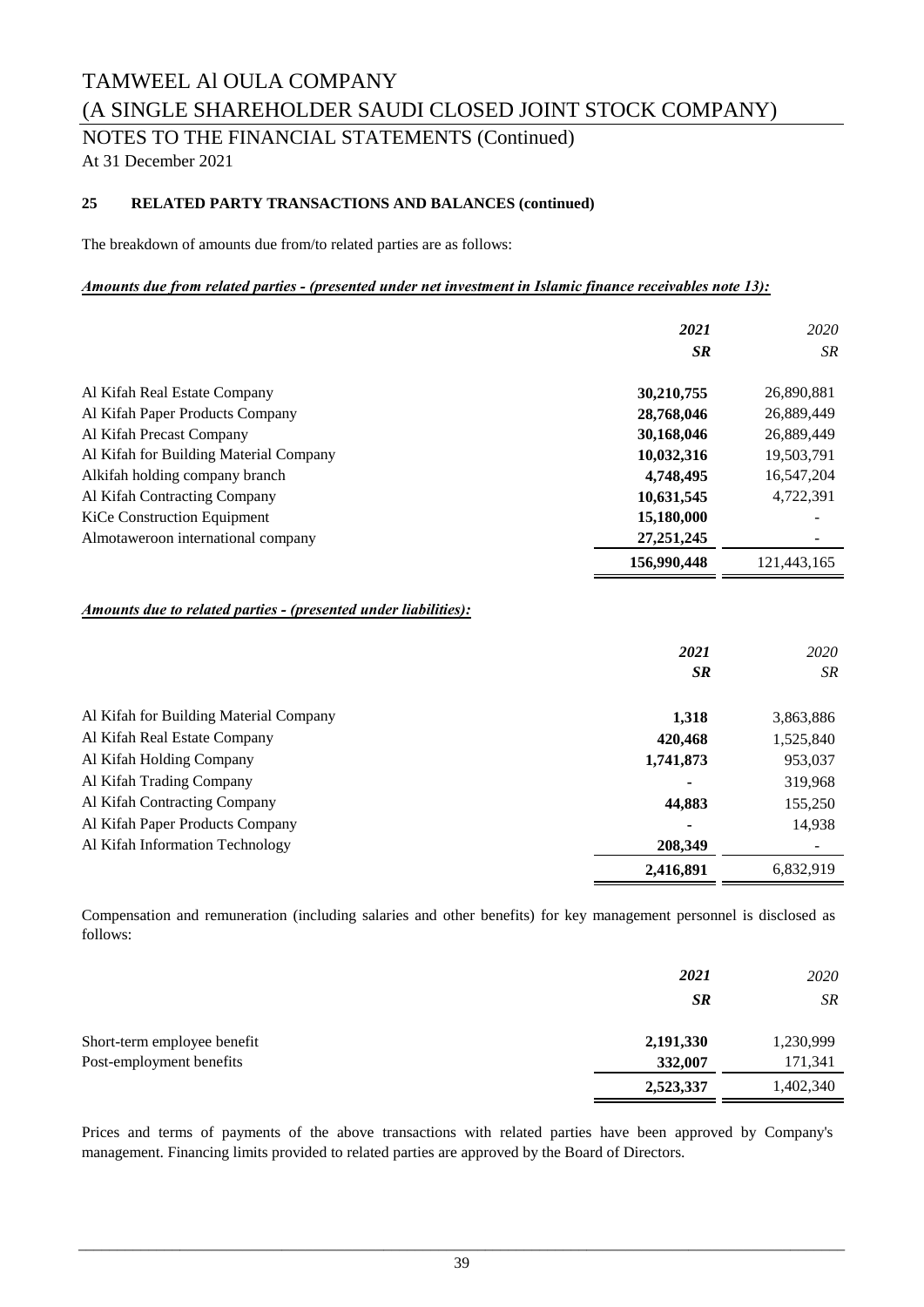### NOTES TO THE FINANCIAL STATEMENTS (Continued)

At 31 December 2021

### **26 ACCRUED EXPENSES AND OTHER LIABILITIES**

|                          | 2021       | 2020       |
|--------------------------|------------|------------|
|                          | <b>SR</b>  | SR.        |
| Amounts due to customers | 21,884,498 | 9,101,893  |
| Accrued expenses         | 4,113,250  | 3,081,552  |
| VAT liability            | 152,831    | 209,510    |
| Advance from customers   | 178,870    | 59,806     |
| Others                   | 387,811    | 149,669    |
|                          | 26,717,260 | 12,602,430 |

### **27 ZAKAT**

The zakat base computed in accordance with the formula specified in the zakat regulations is also subject to thresholds for minimum and maximum liability.

|                                                                          | 2021            | 2020            |
|--------------------------------------------------------------------------|-----------------|-----------------|
|                                                                          | SR              | SR              |
| Charge for the year                                                      | 5,148,113       | 461,707         |
| Prior period adjustments                                                 | (1,208)         | (121)           |
|                                                                          | 5,146,905       | 461,586         |
| The significant components of zakat base for the Company are as follows: |                 |                 |
|                                                                          | 2021            | 2020            |
|                                                                          | <b>SR</b>       | <b>SR</b>       |
| Shareholders' equity                                                     | 316,949,639     | 271,028,938     |
| Liabilities                                                              | 196,655,915     | 701,474,046     |
| Total sources of fund                                                    | 513,605,554     | 972,502,984     |
| Total assets                                                             | 1,782,428,662   | 1,045,164,082   |
| Total assets not subject to zakat                                        | (1,089,324,049) | (544, 607, 838) |
| Total assets subject to zakat                                            | 693,104,613     | 500, 556, 244   |
| Assets not subject for zakat / Total Assets                              | 39%             | 48%             |
| Zakat base                                                               | 199,717,602     | 465,756,956     |

The differences between the financial and the zakatable results are mainly due to provisions which are not allowed in the calculation of zakatable results.

#### *Movements in zakat provision*

|                              | 2021<br><b>SR</b> | 2020<br><b>SR</b> |
|------------------------------|-------------------|-------------------|
| At the beginning of the year | 461,707           | 990,418           |
| Provided during the year     | 5,148,113         | 461,586           |
| Paid during the year         | (462, 915)        | (990, 297)        |
| At the end of the year       | 5,146,905         | 461,707           |
|                              |                   |                   |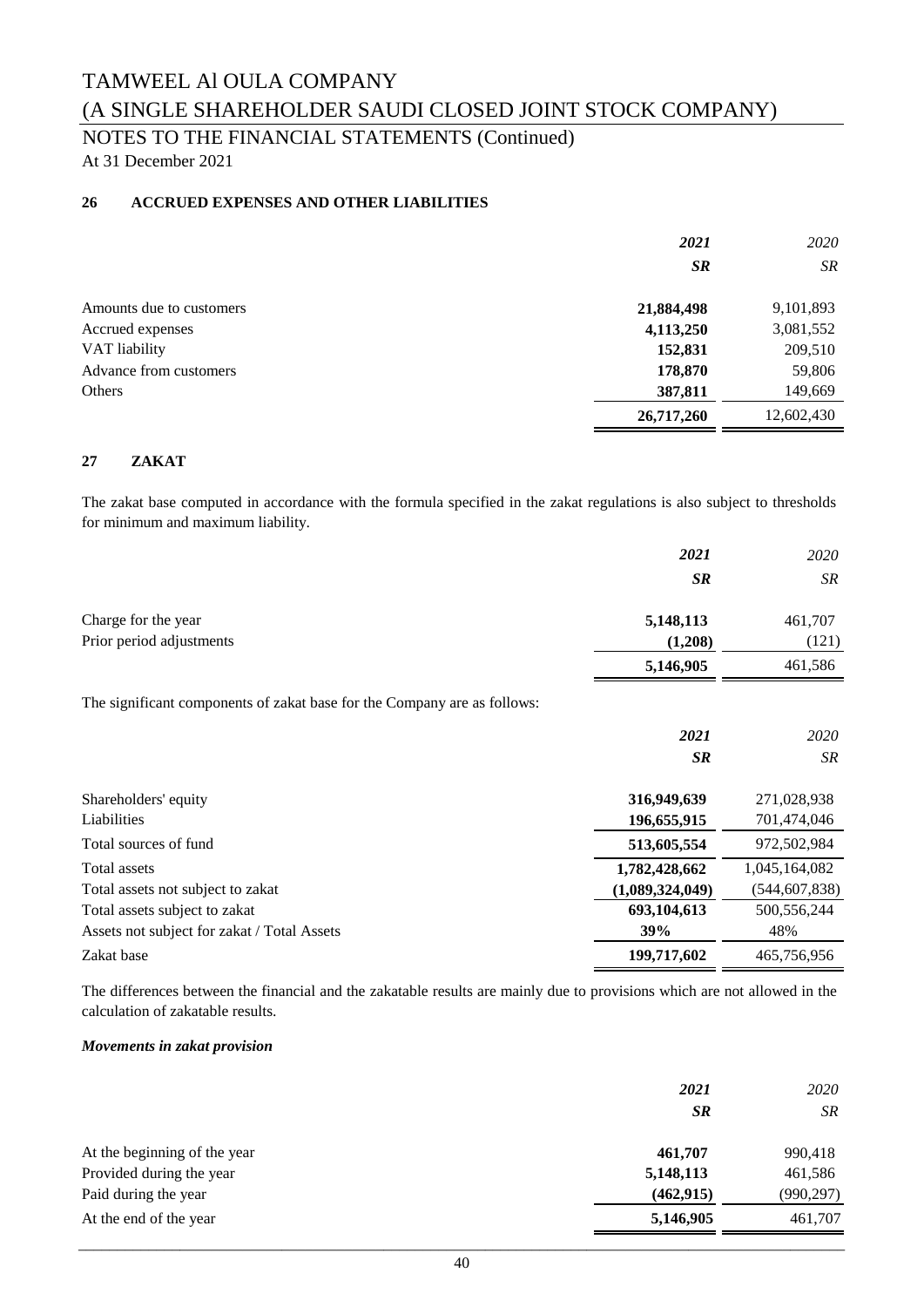NOTES TO THE FINANCIAL STATEMENTS (Continued)

At 31 December 2021

### **27 ZAKAT (continued)**

### *Zakat assessments*

Zakat returns for the years 2016 through 2018 have been submitted to ZATCA as part of Al Kifah Holding Company (referred to as the "Group") as part of a consolidated zakat return. The Company is not liable for any additional liability related to those years. The zakat return for the years 2019 and 2020 has been submitted, however, the assessment has not yet been raised by ZATCA. The Company has a valid zakat certificate till 30 April 2022.

Zakat has been computed based on the Company's understanding of the zakat regulations enforced in the Kingdom of Saudi Arabia. The zakat regulations in Saudi Arabia are subject to different interpretations and new zakat regulations have been issued by ZATCA for financing companies. The assessments to be raised by ZATCA could be different from the declarations filed by the Company.

### **28 FAIR VALUES OF FINANCIAL INSTRUMENTS**

At statement of financial position date all of the financial assets and financial liabilities are measured at amortised cost, except equity instrument which is classified under FVOCI and categorised under level 3 of fair value hierarchy.

Fair value of financial assets is not significantly differ from the carrying value included in the financial statements.

### **29 RISK MANAGEMENT**

The Company's significant financial liabilities include, loans and borrowings, government grant and trade and other payables, and are initially measured at fair value and thereafter stated at their amortized cost. Financial assets comprises of cash and cash equivalents and net investment in Islamic finance receivables and are initially measured at fair value and thereafter stated at cost or amortized cost as reduced by allowance for expected credit losses and impairment, if any.

The Company is exposed to interest rate risk, liquidity risk, credit risk and currency risk. The Company's senior management is supported by a risk committee that advises on financial risks and the appropriate financial risk governance framework for the Company.

The Board of Directors reviews and agrees policies for managing each of these risks, which are summarised below:

### *Market risk*

Market risk is the risk that the fair value of future cash flows of a financial instrument will fluctuate because of changes in market prices. Market risk comprises three types of risk: interest rate risk, currency risk and commodity risk. Financial instruments affected by market risk include leasing activities, loans and borrowings.

### *Interest rate risk*

Interest rate risk is the risk that the fair value or future cash flows of a financial instrument will fluctuate because of changes in market interest rates. Before entering into purchase and agency arrangements with banks, the Company is exposed to interest rate fair value risk on its financial assets to be sold. The Company monitors the market interest rate movements and negotiates the terms of the agreements with various banks and the majority of the receivables are sold to the banks. The Company has realized gains on sale of these financial assets.

The Company is also exposed to interest rate cash flow risk mainly on its short-term deposits. The average effective interest rate on short-term deposits is \_\_\_ (31 December 2020: 0.57%).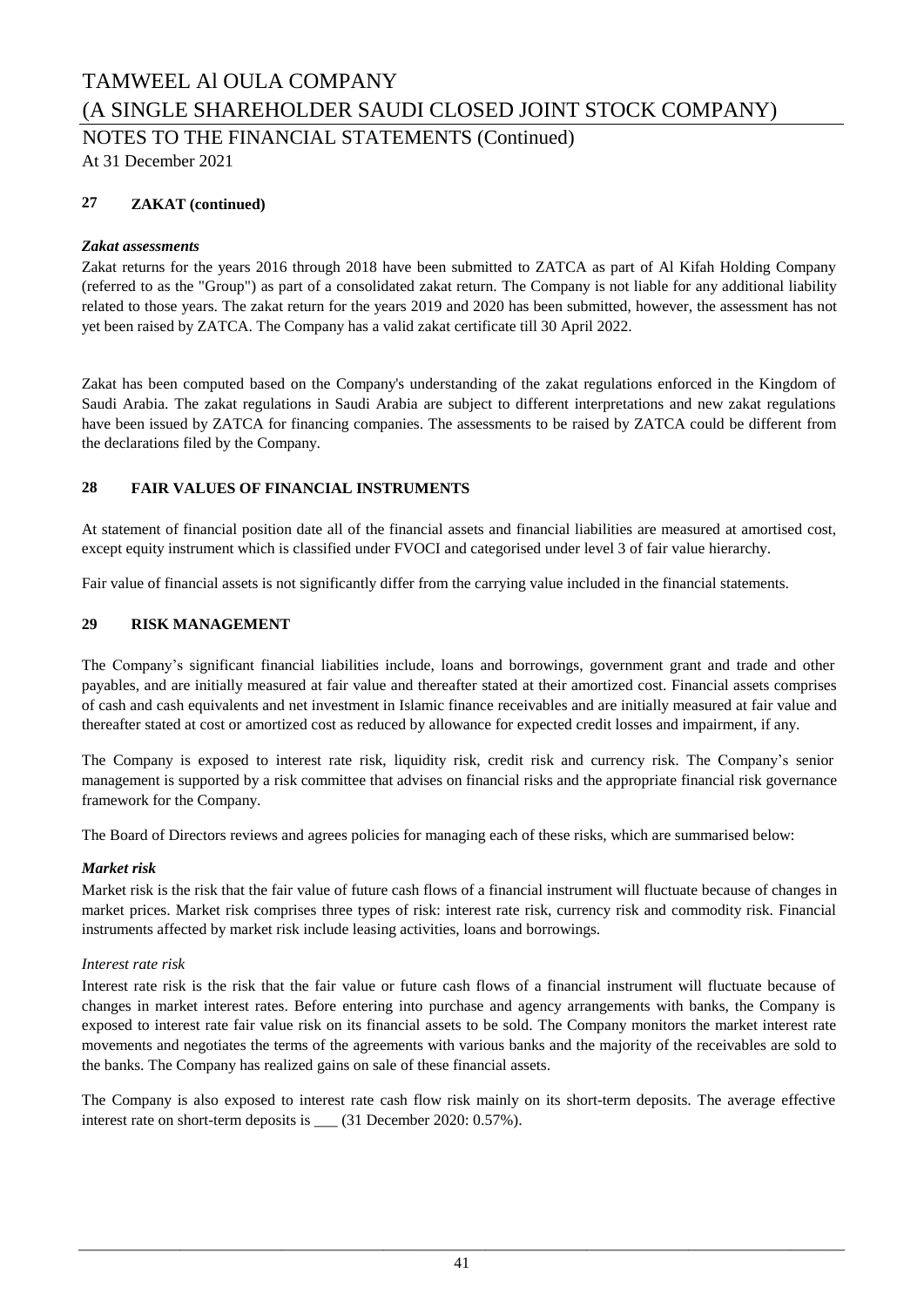NOTES TO THE FINANCIAL STATEMENTS (Continued)

At 31 December 2021

### **29 RISK MANAGEMENT (continued)**

### *Market risk (continued)*

### *Interest rate risk (continued)*

As of 31 December 2021, the Company has loans from SAMA, Social Development Bank which are free-interest loans. The Company has loans from local banks bearing interest, an assumed increase of 100 basis points in profit/ interest rates would increase the Company's expenses for the year by SR 1,675,415 (2020: SR 458,260). A decrease of 100 basis points in profit/interest rates would have an equal and opposite effect.

### *Currency and commodity risk*

The Company is not exposed to either currency nor commodity risks.

### *Credit risk*

Credit risk is the risk that a counterparty will not meet its obligations under a financial instrument or customer contract, leading to a financial loss. The Company is exposed to credit risk on cash and cash equivalents and net investment in Islamic finance receivables. The Company has established procedures to manage credit exposure including evaluation of lessees' credit worthiness, formal credit approvals, assigning credit limits, obtaining collaterals such as down payments and personal guarantees. individual Islamic financing contracts generally are for term not exceeding sixty-month.

Concentration of credit risk indicates the relative sensitivity of the Company's performance to developments affecting a particular segment of customers.

The Company manages concentration of credit risk exposure through diversification of activities. However, the Company mitigates its credit risk through evaluation of credit worthiness and by obtaining promissory notes and by retaining the title of the vehicle leased out. For certain types of customers, the maximum credit limits are defined. An allowance expected credit loss is maintained at a level which, in the judgment of management, is adequate to provide for impairment losses on delinquent receivables.

All investment in Islamic finance receivables are secured mainly through promissory notes and by retaining the title of the vehicle leased out and yield a fixed rate of commission for each contract. The title of the vehicles sold under finance lease agreements is held in the name of the Company as collateral to be repossessed, in case of default by the customer.

The carrying amount of financial assets recorded in the financial statements, which is net of impairment losses, represents the Company's maximum exposure to credit risk without taking account of the value of any collateral obtained.

### *Expected credit loss assessment for investment in Islamic finance receivables*

The investment in Islamic finance receivables generally exposed to significant credit risk, therefore, the Company has established a number of procedures to manage credit risk exposure including evaluation of the lessees' credit worthiness, formal credit approvals, assigning credit limits obtaining collateral and personal guarantees.

The Company follows a credit classification mechanism, primarily driven by the day's delinquency as a tool to manage the quality of credit risk of investment in Islamic finance receivables. Further, the Company has categorised its investment in Islamic finance receivables into sub-categorised on the basis of similar credit risk characteristic. Exposures within each credit risk category are segmented by industrial classification and an ECL is calculated for each segment based on the delinquency status and actual credit loss experience over the past years. These rates are multiplied by scaler factors to reflect differences between economic conditions, current conditions and the Company's view of economic conditions over the expected lives of the investment in Islamic financing receivables.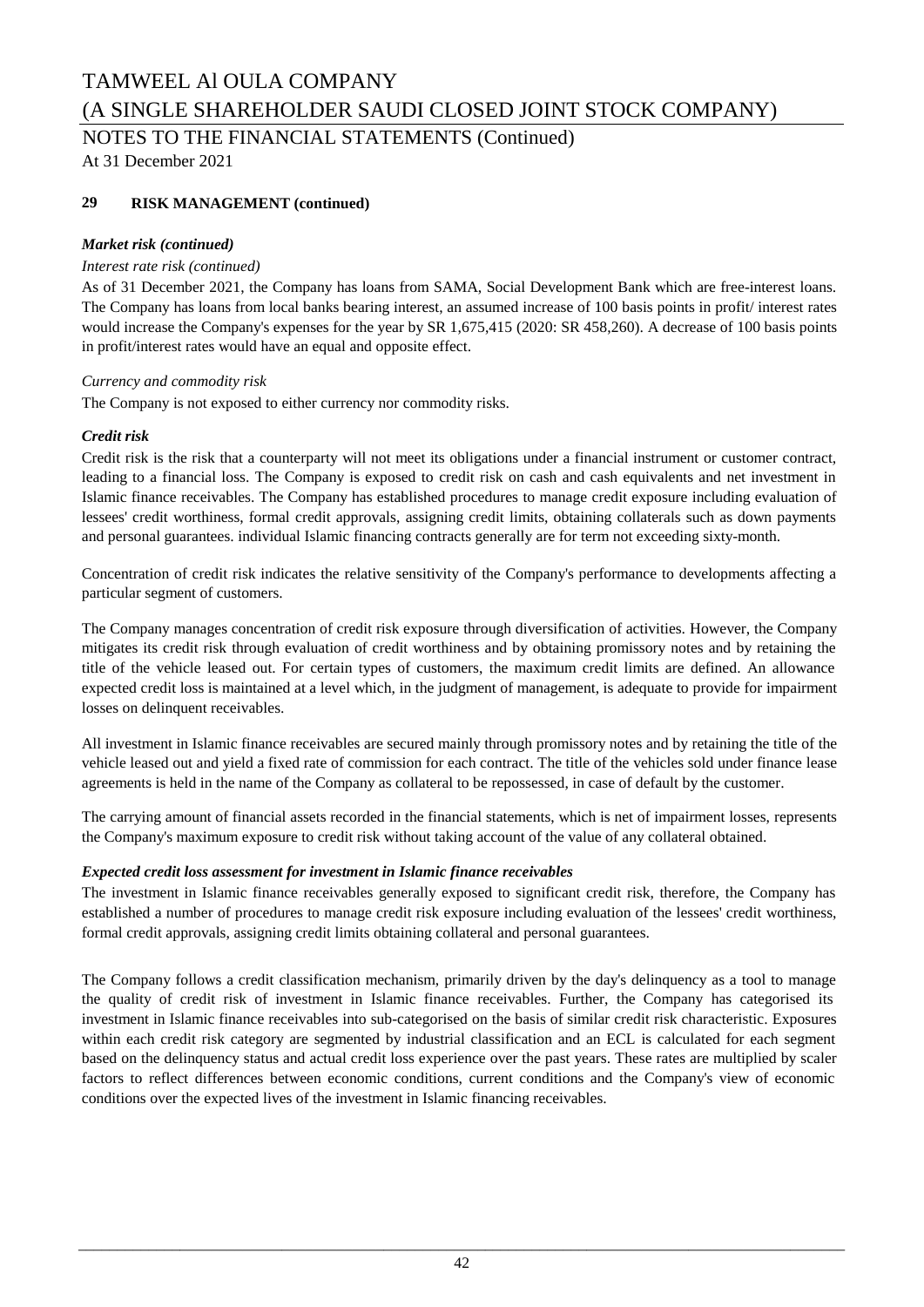### TAMWEEL Al OULA COMPANY

(A SINGLE SHAREHOLDER SAUDI CLOSED JOINT STOCK COMPANY)

NOTES TO THE FINANCIAL STATEMENTS (Continued)

At 31 December 2021

### **29 RISK MANAGEMENT (continued)**

### *Credit risk (continued)*

### *Expected credit loss assessment for investment in Islamic finance receivables (continued)*

Set out below is the information about the credit risk exposure on the Company's investment in Islamic finance receivables using a provision matrix at the reporting date:

|                        |                     |                          | 31 December 2021       |                |                 |
|------------------------|---------------------|--------------------------|------------------------|----------------|-----------------|
|                        | <b>ECL Coverage</b> | Gross carrying<br>amount | Net carrying<br>amount | Loss allowance | Credit impaired |
| Corporates &           |                     |                          |                        |                |                 |
| <b>SMEs Enterprise</b> | 2%                  | 1,542,407,606            | 1,349,438,990          | 22,446,946     | N <sub>0</sub>  |
| <b>Retail</b>          | $1\%$               | 493,769,182              | 331,477,279            | 2,362,922      | N <sub>0</sub>  |
| <b>Doubtful</b>        | 43%                 | 9,527,726                | 7,130,143              | 3,097,258      | N <sub>0</sub>  |
| Loss                   | 100%                | 942,234                  | 709,691                | 709,691        | Yes             |
|                        |                     | 2,046,646,748            | 1,688,756,103          | 28,616,817     |                 |
|                        |                     |                          | 31 December 2020       |                |                 |
|                        | <b>ECL Coverage</b> | Gross carrying           | Net carrying           | Loss allowance | Credit impaired |
|                        |                     | amount                   | amount                 |                |                 |
| Corporates &           |                     |                          |                        |                |                 |
| <b>SMEs</b> Enterprise | 0.9%                | 824, 357, 563            | 725,568,564            | 6,808,170      | No              |
| Retail                 | 0.7%                | 287, 164, 484            | 193,888,892            | 1,371,571      | No              |
| Doubtful               | 55.3%               | 47,311,574               | 37,254,805             | 20,612,662     | No              |
| Loss                   | 3.4%                | 4,414,394                | 3,621,810              | 121,509        | Yes             |
|                        |                     | 1,163,248,015            | 960,334,071            | 28,913,912     |                 |

### *Liquidity risk*

Liquidity risk is the risk that the Company will encounter difficulty in raising funds to meet commitments associated with financial instruments. Liquidity risk may result from an inability to sell a financial asset quickly at an amount close to its fair value. The Company manages its liquidity risk by ensuring that the bank facilities and shareholders' support are available.

The table below summarises the maturity profile of the Company's financial liabilities based on contractual undiscounted payments:

### *As of 31 December 2021*

|                                | Within 1 year | 1 to 5 years | <b>Total</b>  |
|--------------------------------|---------------|--------------|---------------|
|                                | <b>SR</b>     | <b>SR</b>    | <b>SR</b>     |
| Accounts payable               | 89,427,598    |              | 89,427,598    |
| Amounts due to related parties | 2,416,891     |              | 2,416,891     |
| Loans and borrowings           | 595,164,329   | 769,765,088  | 1,364,929,417 |
| Lease liabilities              | 858,113       | 754,276      | 1,612,389     |
|                                | 687,866,931   | 770,519,364  | 1,458,386,295 |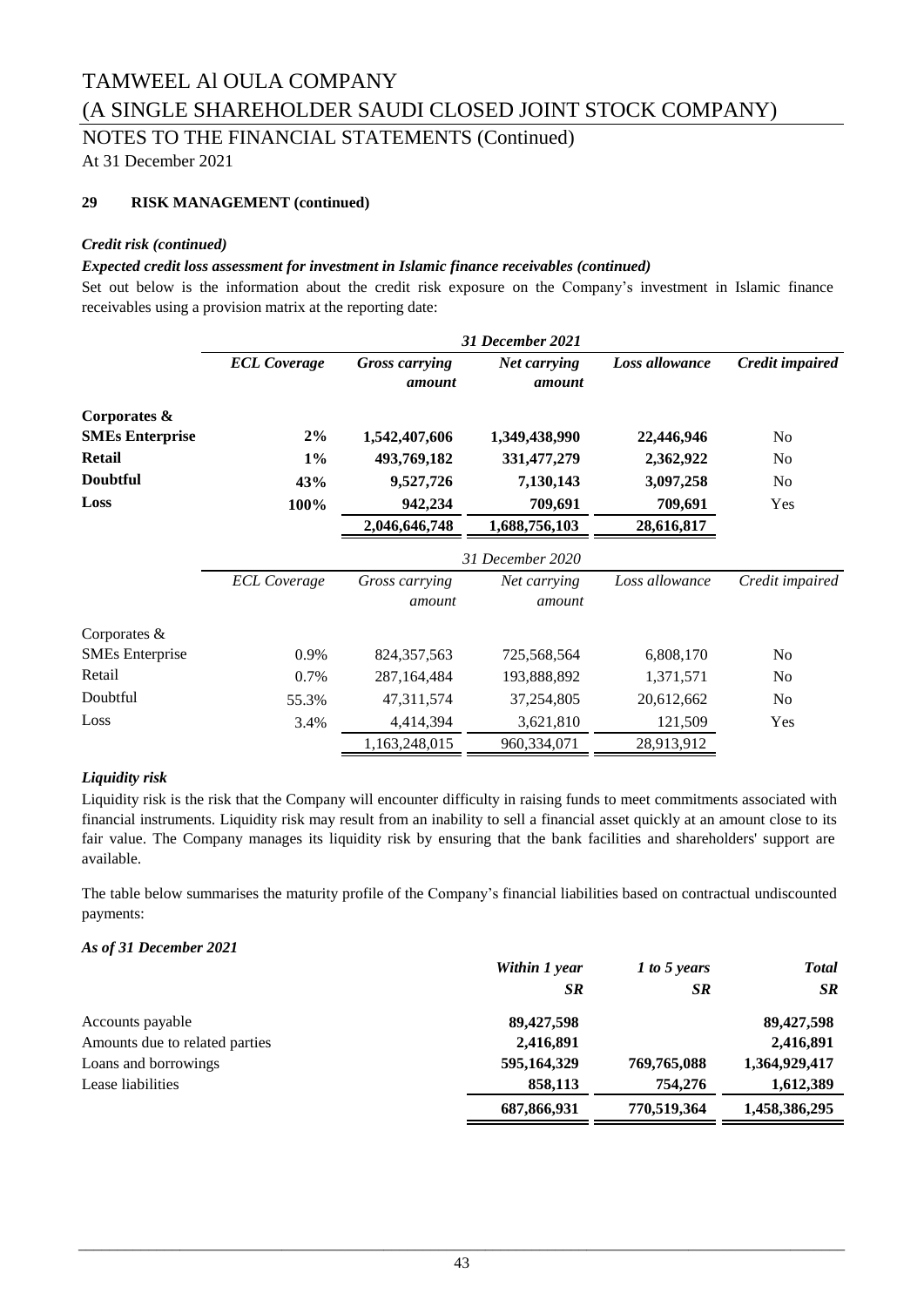### NOTES TO THE FINANCIAL STATEMENTS (Continued)

At 31 December 2021

### **29 RISK MANAGEMENT (continued)**

### *Liquidity risk (continued)*

*Maturity profile of the Company's financial liabilities based on contractual undiscounted payments: (continued) As of 31 December 2020*

|                                | Within 1 year | $1$ to 5 years | Total       |
|--------------------------------|---------------|----------------|-------------|
|                                | SR            | SR             | SR          |
| Accounts payable               | 89,427,598    |                | 89,427,598  |
| Amounts due to related parties | 2,416,891     |                | 2,416,891   |
| Loans and borrowings           | 288,190,939   | 394,518,316    | 682,709,255 |
| Lease liabilities              | 259,000       |                | 259,000     |
|                                | 380.294.428   | 394,518,316    | 774.812.744 |

### *Changes in liabilities arising from financing activities*

### *As of 31 December 2021*

|                                             | 1 January 2020 | <b>Cash outflow</b> | Others/Cash<br>inflow | 31 December<br><b>2020</b> |
|---------------------------------------------|----------------|---------------------|-----------------------|----------------------------|
|                                             | <b>SR</b>      | <b>SR</b>           | <b>SR</b>             | <b>SR</b>                  |
| Lease liabilities                           | 252,231        | (1,689,904)         | 3,050,062             | 1,612,389                  |
| Loans and borrowings                        | 682,709,255    | (283, 239, 030)     | 959,495,275           | 1,358,965,500              |
| Total liabilities from financing activities | 682,961,486    | (284, 928, 934)     | 962, 545, 337         | 1,360,577,889              |

### *As of 31 December 2020*

|                                             | <i>1 January 2020</i> | Cash outflow   |             | Others/Cash<br>inflow | 31 December<br>2020 |
|---------------------------------------------|-----------------------|----------------|-------------|-----------------------|---------------------|
|                                             | SR.                   | <b>SR</b>      | SR          | SR                    |                     |
| Lease liabilities                           | 1,559,890             | (1,359,139)    | 51.480      | 252,231               |                     |
| Loans and borrowings                        | 107,353,780           | (60, 426, 460) | 654,546,726 | 701,474,046           |                     |
| Total liabilities from financing activities | 108,913,670           | (61, 785, 599) | 654,598,206 | 701,726,277           |                     |

#### *Capital management*

The Company's capital management objectives are to ensure the Company's ability to continue as a going concern and to provide adequate return to its shareholders through the optimization of the capital structure. The Company manages the capital structure and makes adjustments in the light of changes in economic conditions and risk characteristics of the underlying assets. In order to maintain or adjust the capital structure, the Company may adjust the amount of dividends paid to shareholders, return capital to shareholders.

No changes were made in objectives, policies or processes for managing capital during the year ended 31 December 2021.

The Company monitors aggregate amount of financing offered by the Company on the basis of the regulatory requirements of Regulations for Companies and SAMA. SAMA requires Finance Companies engaged in financing other than real estate, to not exceed aggregate financing to capital ratio of three times. However, during the year, the Company has obtained exemption from SAMA to exceed the three times ratio limit.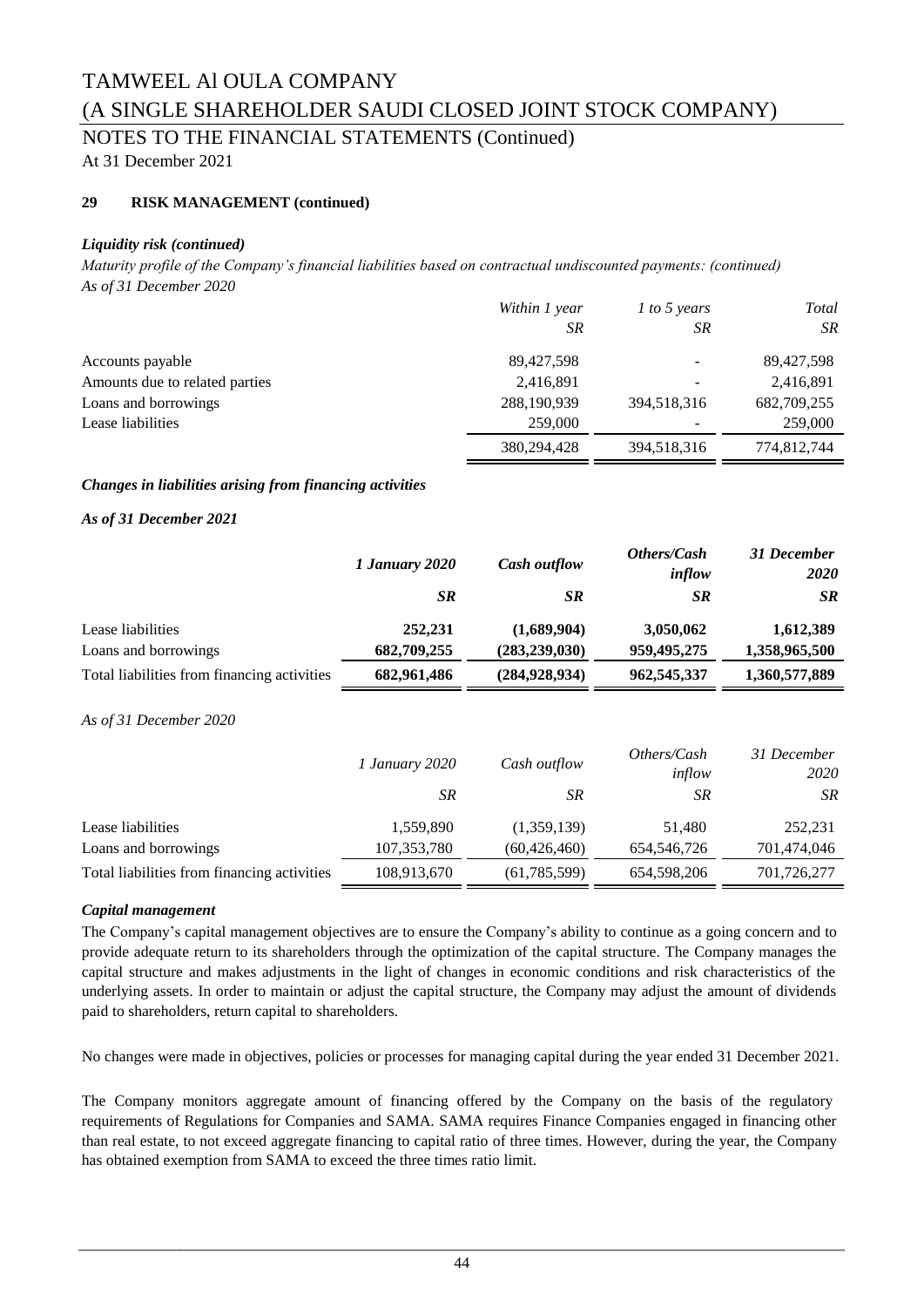### NOTES TO THE FINANCIAL STATEMENTS (Continued)

At 31 December 2021

### **29 RISK MANAGEMENT (continued)**

*Capital management (continued)*

|                                                                          | 2021       | 2020      |
|--------------------------------------------------------------------------|------------|-----------|
|                                                                          | <b>SR</b>  | <b>SR</b> |
| Aggregate financing to capital ratio                                     |            |           |
| (Total financing (net investment in Islamic finance receivables) divided |            |           |
| by total shareholders' equity)                                           | 5.35 times | 3.4 times |

### **30 Impact of Covid-19 on Expected Credit Losses ("ECL") and SAMA programs**

The Coronavirus ("COVID-19") pandemic continues to disrupt global markets as many geographies are experiencing issues due to identification of multiple new variants of this infections. despite having previously controlled the outbreak through aggressive precautionary measures. The Government of the Kingdom of Saudi Arabia, however, managed to successfully control the outbreak to date.

The Company continues to evaluate the current macroeconomic situation including the impact of the pandemic and resultant government and SAMA support measures, such as repayment holidays and other mitigating packages, have had on the financing portfolio along with conducting review of credit exposure concentrations at a more granular level with particular focus on specific economic sectors, regions, counterparties and collateral protection and taking appropriate customer credit rating actions and initiating restructuring of loans, where required.

As with any forecasts, the projections and likelihoods of occurrence are underpinned by significant judgement and uncertainty and therefore, the actual outcomes may be different to those projected.

### **SAMA support programs and initiatives**

### *Private Sector Financing Support Program ("PSFSP")*

In response to COVID-19, SAMA launched the Private Sector Financing Support Program ("PSFSP") in March 2020 to provide the necessary support to eligible (Stage 1 and Stage 2) Micro Small and Medium Enterprises ("MSME") as defined by SAMA via Circular No. 381000064902 dated 16 Jumada II 1438H. As part of the deferred payments program launched by SAMA in March 2020 and with further extensions to the program till March 2022 announced subsequently, the Group deferred payments and extended maturities on lending facilities to all eligible MSMEs as follows:

| <b>Support Programs</b>      | <b>Instalment deferred</b> | <b>Cost of deferral</b> |
|------------------------------|----------------------------|-------------------------|
| April 2020 - September 2020  | 50,673,000                 | 5,371,528               |
| October 2020 - December 2020 | 48, 189, 771               | 1,700,422               |
| January 2021 - March 2021    | 76,818,552                 | 4,583,105               |
| April 2021 - June 2021       | 91,987,416                 | 6,589,496               |
| July 2021 - September 2021   | 38,448,825                 | 2,355,782               |
| October 2021 - December 2021 | 37,974,283                 | 2,680,819               |
| January 2022 - March 2022    | 39,965,874                 | 2,821,417               |
|                              |                            |                         |